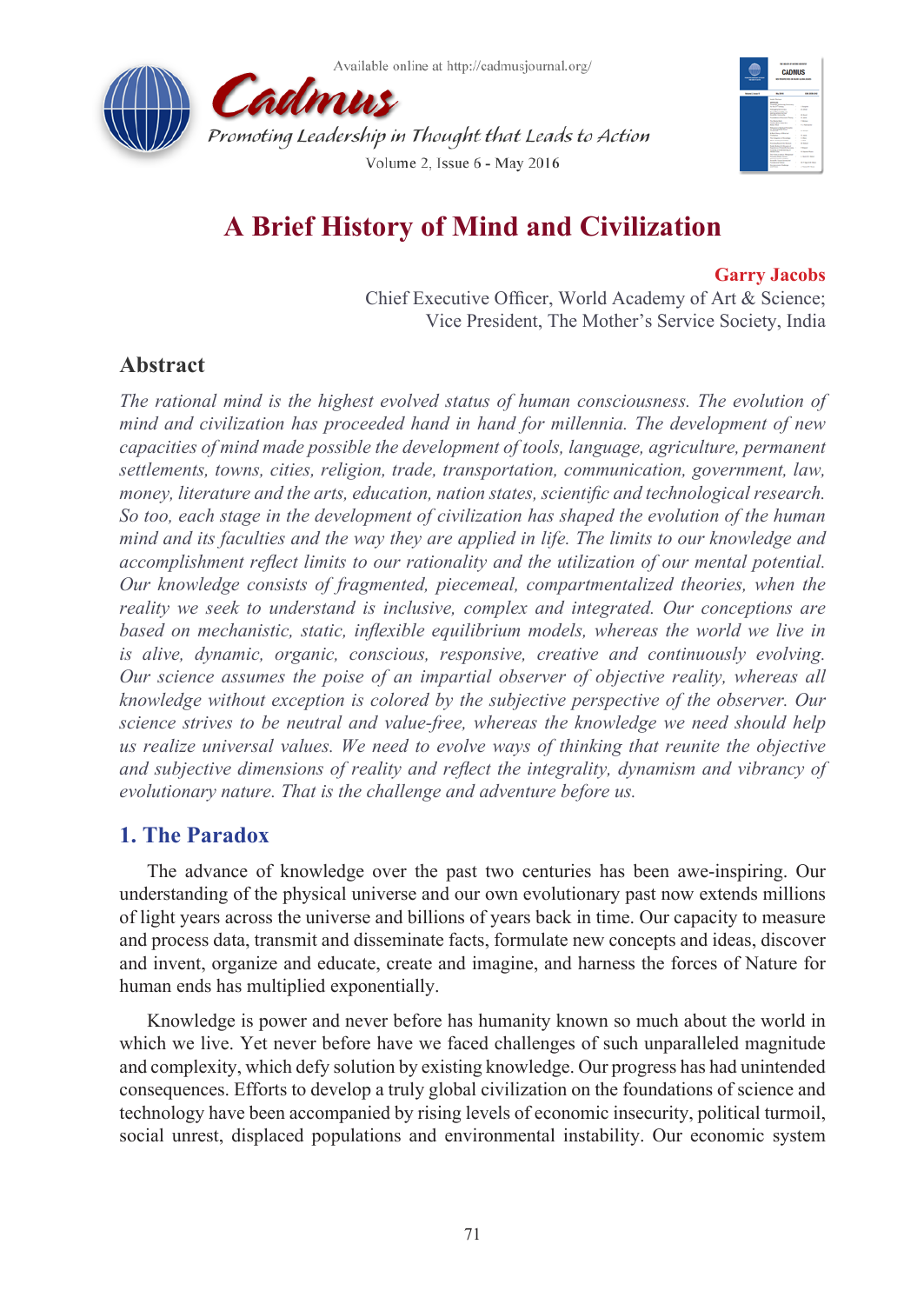leaves billions in poverty and promotes widening inequalities. Our mechanical inventions displace, alienate and dehumanize us. We are dominated and oppressed by the monetary system intended to enhance human security. Our inability to establish effective instruments for democratic global governance leaves us powerless to address the existential threats posed by nuclear weapons and climate change. Our way of life ravages the Earth. In spite of ever increasing knowledge, our sense of uncertainty and insecurity is increasing. In spite of ever greater power of control and mastery over the forces of physical nature, there is an increasing sense of powerlessness to control the forces we have unleashed and the future course of our own evolution.

*"Social power refers to the cumulative capacity of society to accomplish whatever goals it aspires for."*

Concerted efforts are being made at the national and global levels to address each of the political, economic, social and ecological threats confronting humanity in the  $21<sup>st</sup>$ century. New policies have been applied to enhance control. New institutions have been created to improve coordination. Yet these efforts have been largely ineffectual and often counterproductive. A quarter century after the end of the Cold War, political tensions are on the rise and nuclear weapons continue to proliferate. The recent flood of refugees into Europe threatens to undermine decades of progress toward European unity. In spite of unprecedented inter-governmental coordination, global financial markets remain unpredictable, unstable and uncontrollable, and multinational corporations increasingly operate beyond the reach of national governments. In spite of institutional and policy initiatives at the national and international levels, all of these problems appear to be growing. No effective solutions are in sight to counter the rising number of unemployed youth and displaced migrants, the spread of nuclear weapons, depletion of soil and water, the drug trade, cultural conflicts, terrorism, and climate instability.

The World Academy of Art & Science has traced the roots of these multiple challenges to a common set of underlying factors. They are all global in nature and defy solution at the national level. They are all interrelated and defy solution by fragmented, piecemeal sectoral strategies. They are all the result of rapid globalization in the absence of effective institutions for global governance. They are all impacted by the increasing difference in the pace of technological innovation and cultural evolution. They are all perpetuated by outdated social institutions. As Canadian mathematician William Byers insightfully summarized it, "What looks like a series of disparate crises is really one crisis that manifests itself in various ways—one all-encompassing crisis that arises from inner contradictions that are inherent in modern culture."<sup>[1](#page-38-0)</sup>

Research by the Academy has led to the conclusion that these multiple crises are the result of three deeper root causes. First, they all reflect the limitations of prevailing knowledge in the social sciences. The failures of policy measures and institutional reform reflect the insufficiency of our understanding about how human society grows, develops and evolves. This has led WAAS to conclude that a radically new paradigm in thought is needed to support a new institutional and policy framework founded on the values of human welfare and well-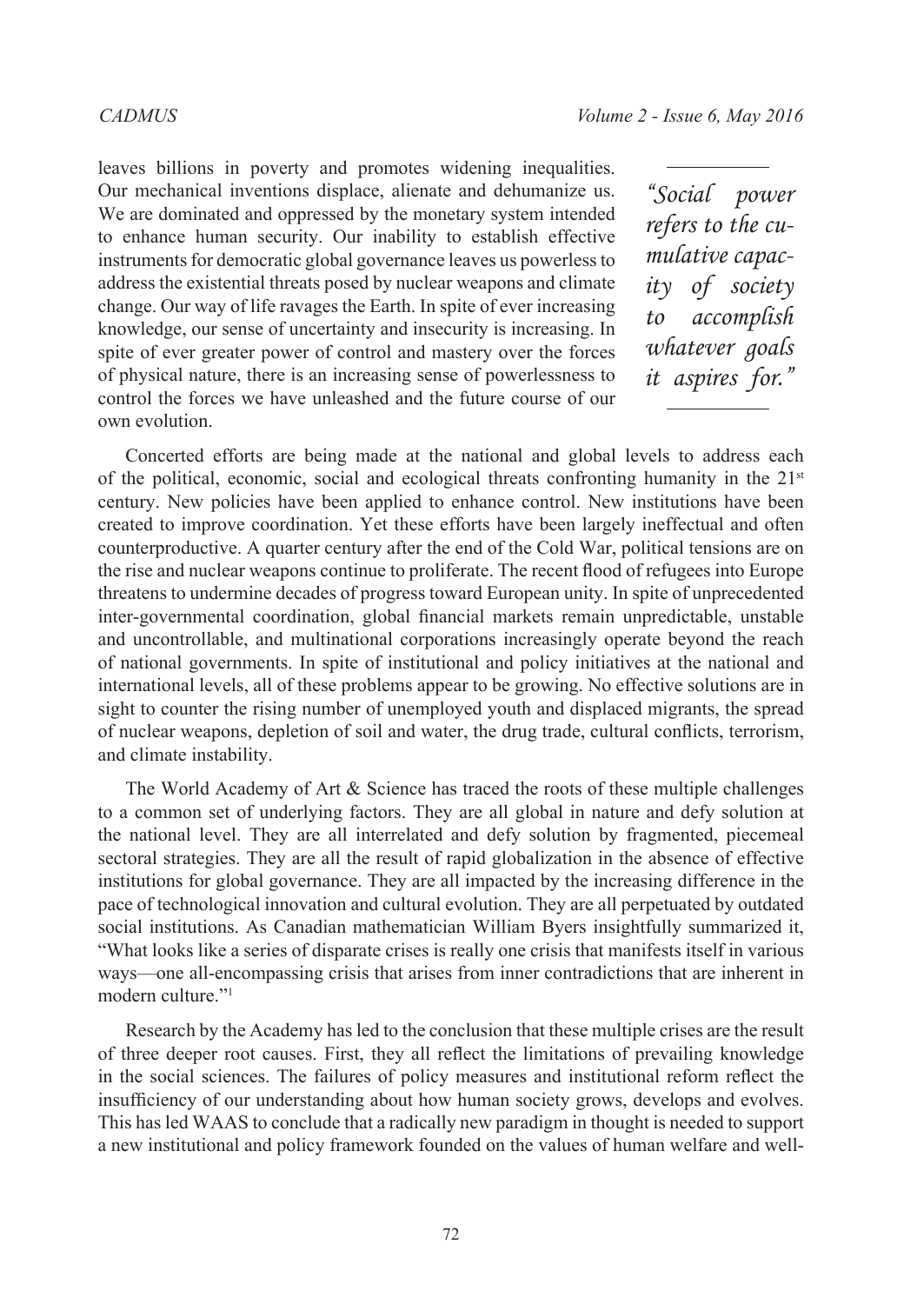being.<sup>[2](#page-38-1)</sup> For the past five years WAAS has been promoting initiatives to foster new thinking on human-centered economic theory, on a conceptual framework for a comprehensive paradigm for human development encompassing all dimensions of social existence, on basic principles of a transdisciplinary, integrated, value-based science of society, and on the unique catalytic role of the individual in social development.<sup>[3](#page-38-2),\*</sup>

The second conclusion from this research is that the present crises are a result of the current distribution of social power in the world. Theoretical knowledge of society is incomplete so long as it fails to comprehend the way in which social power is generated and distributed. Social power refers to the cumulative capacity of society to accomplish whatever goals it aspires for. Never before has humanity possessed so much power—power to interact, communicate, exchange, transport, produce, discover, invent, educate, experiment, prolong life, entertain and enjoy. Yet never before has the distribution of social power and its fruits been as uneven and inequitable as it is today. At a time when society possesses more than sufficient capacity to ensure sufficient food, clothing, housing, education and health care to meet the needs of all human beings, billions of people still struggle for bare survival. Existing social institutions and policies have failed to remedy the situation and existing economic and political theories largely ignore this underlying problem. This has led WAAS to initiate an inquiry into the theoretical and historical origins and determinants of social power.[4](#page-38-3)

Third, and most importantly, this research has led to the conclusion that all these causes are themselves founded on a more fundamental cause arising from the way modern society has developed the faculties of the human mind. The crises confronting civilization today are rooted in the way we use our minds—in the way we think.<sup>[5](#page-38-4),[6](#page-38-5),[7](#page-38-6)</sup>

# **2. Mind**

The basic premise of this paper is that the course of human civilization has been the result of fundamental evolutionary advances in development of the human mind, its faculties and powers for knowledge and conscious action. The central thesis is that the dilemma confronting civilization in the  $21<sup>st</sup>$  century reflects inherent limitations in the specific way in which modern civilization utilizes the powers of mind; namely, that the present combination of analytic and systems thinking in concert with mathematics and the scientific method is inadequate to comprehend and effectively deal with the root causes and complexity of the challenges we face. Moreover, the institutional and social authority presiding over the present intellectual framework has itself become a major impediment to the formulation of more effective knowledge, particularly in the human sciences. The central conclusion of the paper is that we need to consciously strive to enhance our understanding of the characteristic ways in which we think, to increase our awareness of the inherent limitations and blind spots generated by those characteristics, and to develop the capacity to think creatively in a more comprehensive and integrated manner outside the confines of the existing conceptual framework.

<sup>\*</sup> See World Academy of Art & Science project site on New Paradigm http://www.worldacademy.org/new-paradigm?quicktabs\_new\_paradigm main=0#quicktabs-new\_paradigm\_main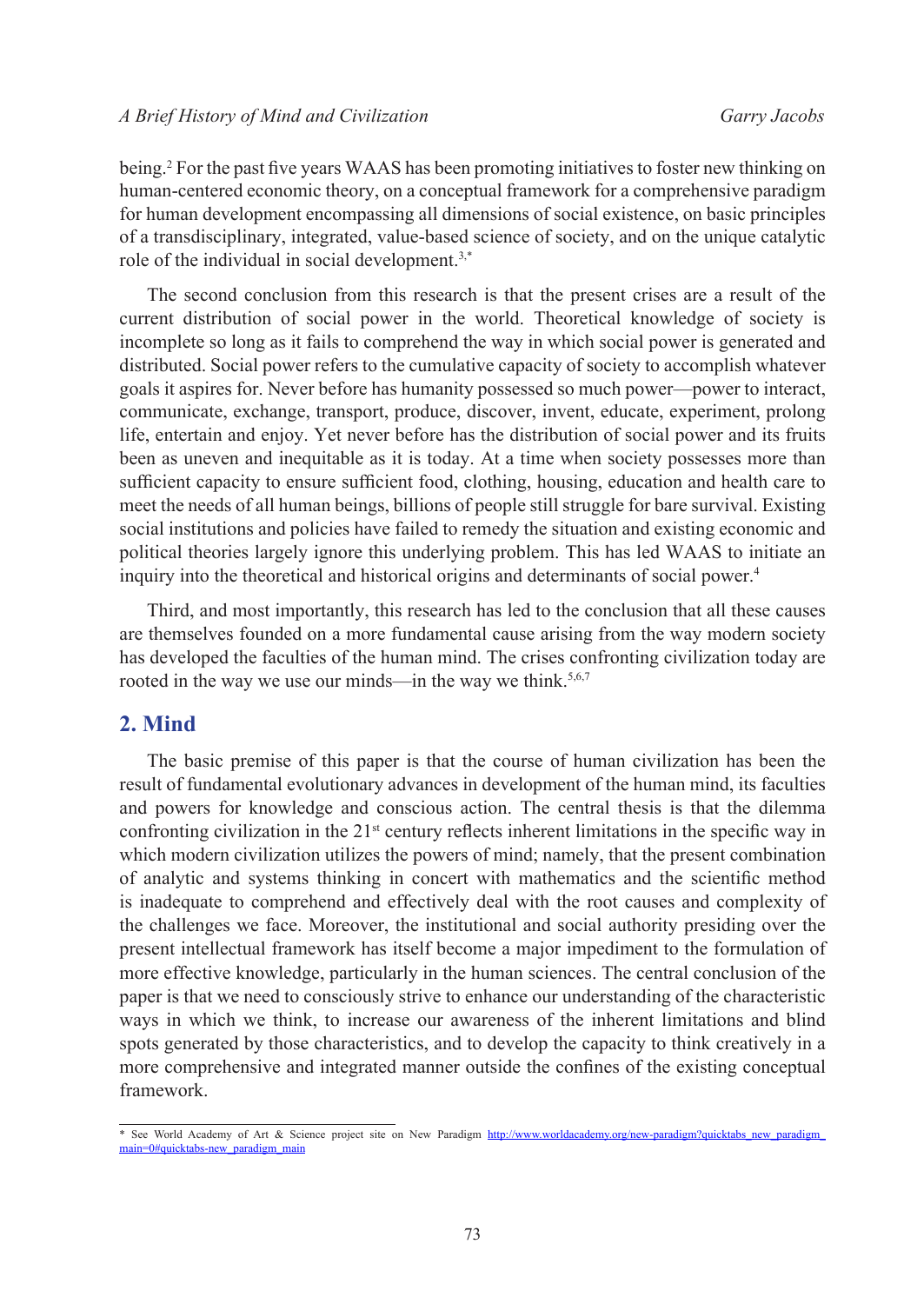# *2.1. Mind, the Instrument*

Mind is humanity's most developed instrument for knowledge of self and world. Like every other instrument, mind has certain capacities and is subject to certain limitations. Science has expanded our knowledge of the world around us by developing the microscope, telescope, X-rays, chronometer, spectrometer, computer and an endless variety of other tools. In each case it has discovered both the utility and the limitations of these tools, the range of their effectiveness, the distorting factors that influence their accuracy and the inherent limitations to their power. Knowledge about the characteristics of each instrument is essential for using it appropriately. Modern civilization is founded on the primacy of scientific discovery. Minute attention is focused on the procedures and processes for validating scientific hypotheses and developing new instruments to extend the reach of our senses and the computational capabilities of mind, yet very little attention is devoted to learning more about the creative processes of mind itself, which are the source of great scientific discoveries. Having utilized mind as our principal instrument of knowledge for thousands of years, it seems ironic that there is so much about the nature, functioning, and limits of the mind and its faculties that we have yet to understand.

Our preoccupation with using the instrumentation of mind has nearly eclipsed serious inquiry into the nature and operation of mind itself. Neuroscience has recently made significant strides in understanding the structure and functioning of the human brain and its relationship to memory, sensory and motor functions. Computer science and artificial intelligence have discovered how to mimic certain mental capacities, such as memory and computation. But our understanding of fundamental processes of conscious awareness and knowing, selfconsciousness, thinking, reasoning, insight, creativity, willing and decision-making remains rudimentary. Indeed, we still lack even a clear definition or conception of what mind is, the myriad faculties it possesses, the various types of thinking that characterize human cognition, and the other processes it consciously utilizes for knowing and willing. Consciousness determines power. We cannot have mastery over that of which we are not conscious. This paper examines the relationship between the way we utilize our mental faculties, most particularly our faculties for thinking, and the course of development of civilization.

This brief history of mind and civilization traces some important stages in the evolution of our capacity for thinking and its impact on the type of knowledge we have acquired and the development of civilization. It covers the broad sweep of human history in an impressionistic, anecdotal manner, highlighting landmarks central to the argument and ignoring others that are not central to the thesis being developed. An effort is made to draw particular attention to aspects that seem most relevant to the present and likely future stages of our mental and civilizational development.

Mind excels in a linear, step-wise, chronological analysis of unidimensional processes in the physical world. However, it is unlikely that the process we are attempting to trace is linear in its development. For it occurs on multiple levels of our existence, involves complex interactions between innumerable factors, alternating between progressive and regressive movements. The actual evolutionary process is far more complex than any description of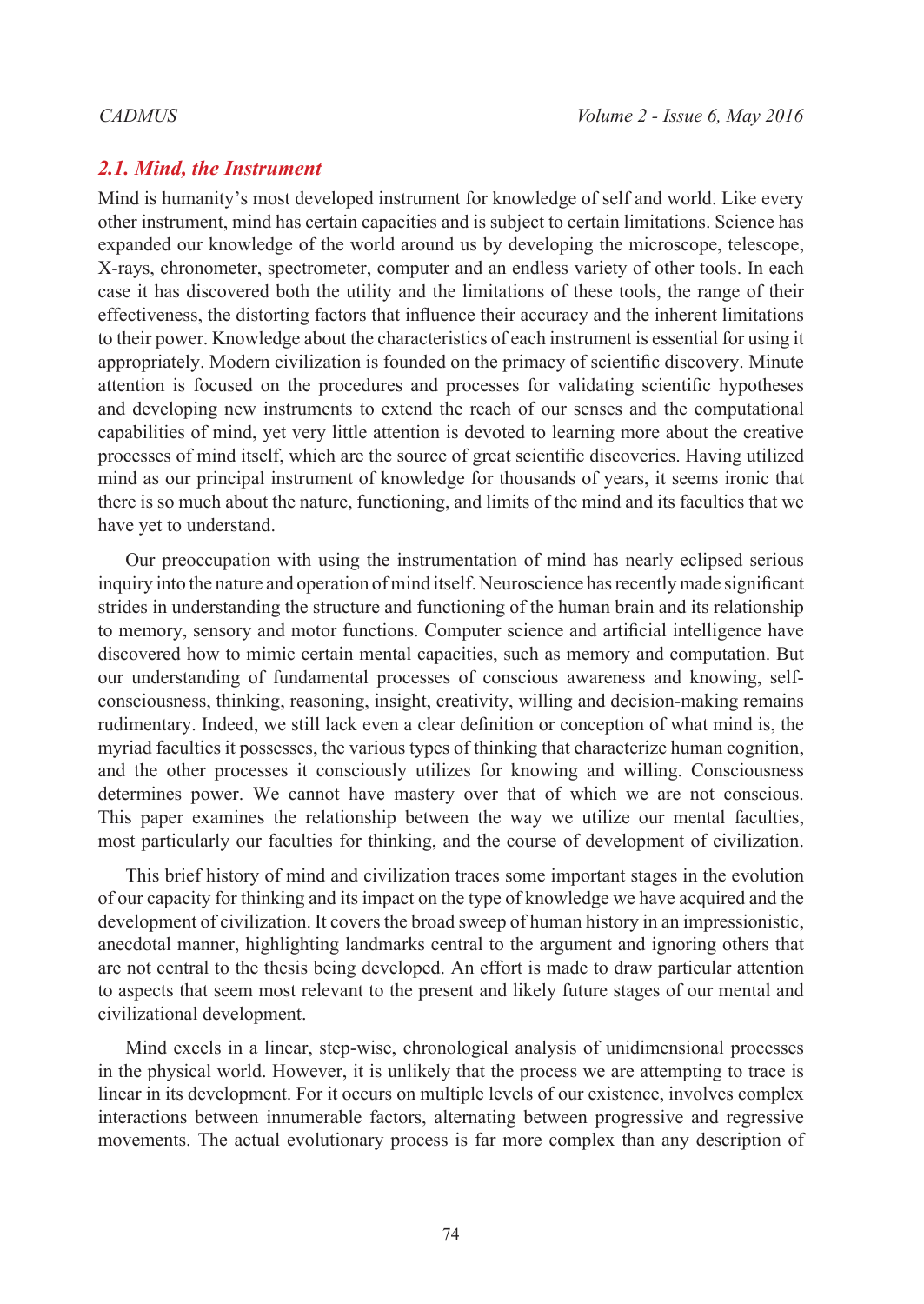it. A major source of this complexity is the fact that our existence contains both objective and subjective dimensions—the world around us and the world of conscious awareness and activity within ourselves. These two complementary dimensions sometimes develop in tandem and sometimes in apparent opposition to one another—subjective belief claiming sovereignty over our knowledge of the material world or apparent material fact dictating the terms of reality for our psychological self-experience. The history of civilization seems to fluctuate between these extremes, reacting periodically to restore the balance. Thus, a narrative of mind and civilization is a dance between our inner and outer worlds.

Another complicating factor is that we live and act on three planes of existence. Apart from sensations, actions and events that occur in the physical plane, human beings are aware and act simultaneously in life or vital plane in which we perceive, relate, interact and react nervously and emotionally with our environment and with other people. We also exist in a mental plane of facts, thoughts, opinions and ideas in which we observe, conceive, understand, create and decide. The evolution of mind occurs simultaneously in all these three planes. As civilization transits through different stages or phases of development, it also undergoes shifts in the relative emphasis it places on each of them. Ancient Indian culture organized its thought and life around spiritual truths. Hellenic culture centered on the mind and its conceptual ideas. Modern society is preoccupied with the application of mind to the physical world and society by means of technology. Humanity's understanding of its place in the universe, of our relations with one another, of our own psychological processes and capacities for knowledge are continuously evolving. This historical narrative will examine significant developments in relation to all three planes and the interactions between them.

The application of mind for the development of civilization has occurred in four major spheres of social activity that are expressions of four interrelated components of the human mentality—the capacity for conceptual thinking and logical reasoning; the capacity for ethical thinking and moral discrimination; the capacity for aesthetic creativity and appreciation; and the capacity for physical design, practical organization and efficient application for execution of activities in space and time. Philosophy, religion, the arts, science and technology are civilizational products of these capacities.

### **3. The Conscious Thinking Animal**

Mind is a faculty of consciousness. Human beings are distinguished from other animals by the development and progressive emergence of conscious mentality. Lower order species possess to a limited extent many of the characteristics that we associate with conscious mentality, including language, purposeful actions, specialization of function, organization, and development of tools. But the mental capacities and 'knowledge' other species possess are mostly in the form of subconscious instinctive behaviors driven by biological urges, rather than conscious learning processes and conscious volition. The language of animals appears rudimentary in comparison to the extraordinary diversity, complexity, versatility and richness of human speech. Other animals seem to lack the mental capacity for selfawareness and reflection on their own existence which is characteristic of human beings. Do apes ever wonder why they were born or what it would be like to be human? Animals learn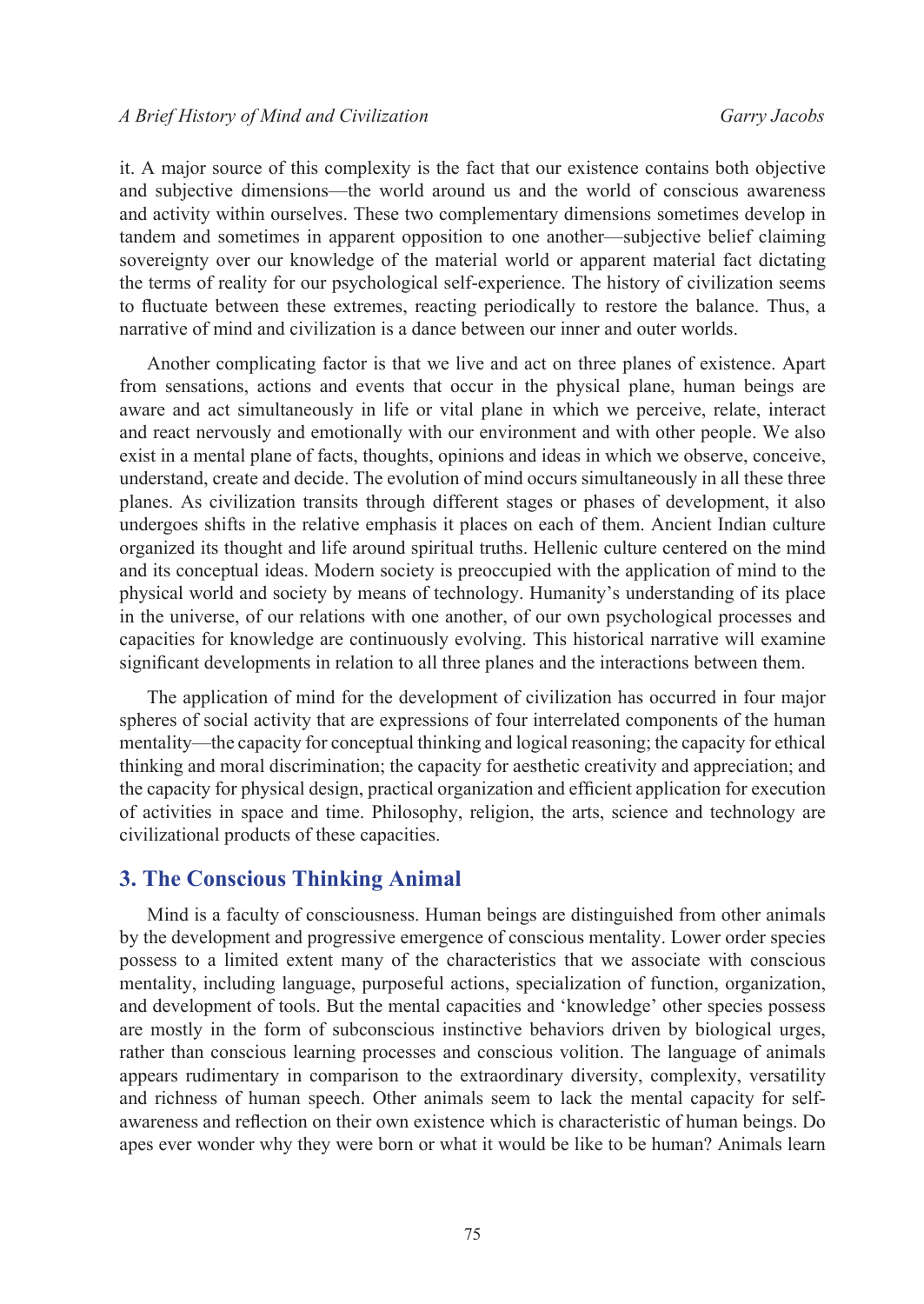but seem to lack the capacity to consciously pass on learning from one generation to another. Animal behavior and social existence remain relatively unchanged from one generation and one millennium to the next, whereas human beings have continued to evolve higher forms of knowledge and new forms of civilization.

The principal faculties of mind include conscious awareness, self-awareness, perception, observation, memory, symbol formation, thinking, judgment, imagination and decisionmaking. Each of these faculties can be further subdivided in innumerable ways. This paper focuses primarily on the faculty of thinking, and the characteristics of the various types of thinking human beings have developed for the pursuit of knowledge, and the relationship between the ways we think and development of human civilization.

Thinking in earliest times seems to have been narrowly focused on specific actions designed to meet specific physical needs and interactions with the physical environment. The capacity of human beings to conceive of and fashion tools and instruments represents a rudimentary form of thinking. The earliest known stone axes were made 2.7 million years ago. Evidence of campfires are about 790,000 years old. Constructed dwelling places date back to 350,000 BC. Blades, needles, grindstones, paints, fish hooks, spear points, harpoons and mining instruments appeared in succession before 50,000 BC. The needle is of particular significance because it made possible fashioning of tightly fitting warm fur garments that in combination with fire enabled early Homo sapiens to survive in very cold northern climates such as Siberia, which eventually became the land bridge for the peopling of the Americas about 25,000 years ago.<sup>[8](#page-38-7)</sup> These inventions demonstrate that early man had the capacity to translate conscious thoughts into action by a process referred to as decision or will. The development and spread of tools are indicative of what Merlin Donald calls mimetic thinking. Early man learned to cooperate and coordinate their activities as members of social groups. They learned from one another by example before the advent of spoken language facilitated oral communication and transmission of knowledge.<sup>9</sup>

Apart from these physical preoccupations, no evidence is available to determine at what stage early human beings began to reflect on the factors that differentiated them from other animals, the reason for the changes of season, the morality of their actions, their own mental and psychological reactions, or the purpose of their lives on earth. These higher forms of reflection required the prior development of language with a sophisticated vocabulary, concepts and ideas.

# *3.1. Symbolic Thinking*

Mind has the capacity for pure self-awareness. We know that we exist without the intermediacy of senses or even of thought. But the faculty we call thinking is a form of indirect knowledge. Our mind receives sensory data about the world around it, interprets that data and derives knowledge from it. It hears a loud cry, identifies it as an animal, and analyzes it to determine whether it is that of a prey or a predator. The data of the senses is distinct from the objects of sensation and the knowledge derived is distinct from the data. It is indirect knowledge. "Mind can only have the direct consciousness of self in the moment of its present being; it can only have some half-direct perception of things as they are offered to it in the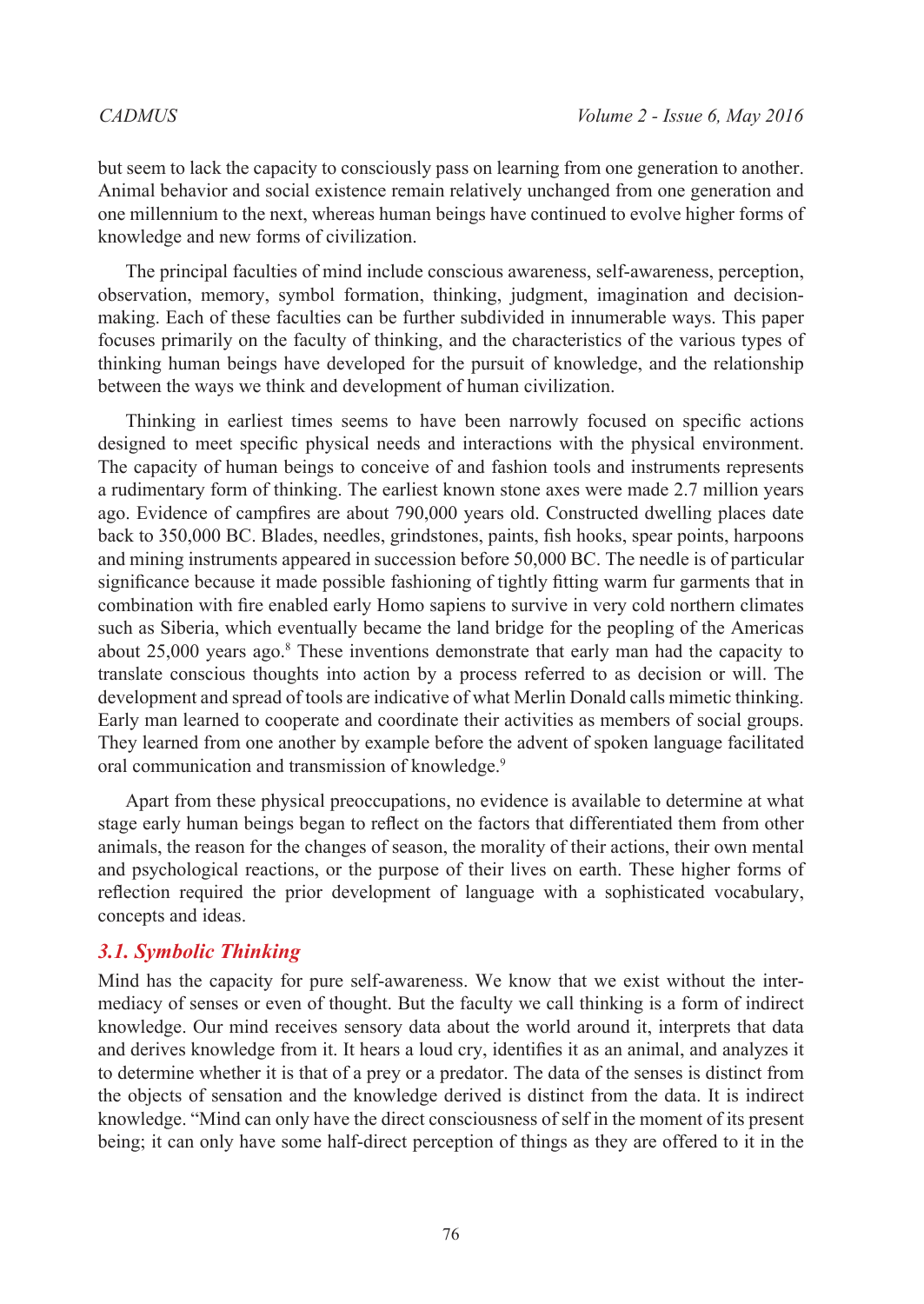present moment of time and the immediate field of space and seized by the senses. It makes up for its deficiency by memory, imagination, thought, idea-symbols of various kinds."[10](#page-38-9) We try to identify and judge the subjective intentions, mood, and capabilities of another human being by their behavior, expressions and gestures. We have no direct capacity to perceive their subjective state.

Thinking is also a separative form of knowledge. The thinking mind does not directly perceive reality. It perceives thought-forms and formulates thought-symbols representing reality but separate from it. Physical sensation and experience impact on mind in the form of mental energy. The loud cry of an animal generates a mental sensation that activates the mind to full alertness. But until the mind interprets the sensation and identifies it as friend or foe, it does not possess knowledge. As soon as it recognizes the sound as the roar of a lion, it converts the energy into a mental form, a thought expressing the danger of an approaching lion. Then and only then does it also possess the capacity to transmit that knowledge to other minds in the form of symbols, signs or words. All symbolic, theoretical, conceptual, scientific knowledge is separative knowledge. It is knowledge of symbols that represent reality, not reality itself. Relativity and Quantum Theory, medical diagnoses of disease and econometric model of markets are conceptual representations of reality, not reality itself.

Thinking is a symbolic form of indirect, separative knowledge. It may begin with the primitive symbolic representation of the forces of nature as images or sounds or gestures. Cave art dating back 30,000 years confirms the development of symbolic thinking long before the emergence of complex languages. Evidence from this period of the widespread worship of the mother goddess most probably signified belief in the unique power of women for procreation. This suggests that man had not yet realized the relationship between sexual intercourse and the act of child birth nine months later. The symbol of the mother goddess reflected the sense of wonder and power associated with the act of procreation.

Primitive man shook with fear at the occurrence of a solar eclipse or an inauspicious configuration of the planets because he took these events as powerful symbols relevant to his own life. Symbols became the means for the creation and perpetuation of powerful superstitions. Superstition is the subconscious formation of a relationship between two or more things based on the perception or imagination that they are related with one another.

Symbolic thinking ushered in a transition from utilitarian thought focused on gratifying immediate needs to cosmological speculation regarding the nature of reality. Merlin Donald terms this as the transition to the stage of mythic culture in which language was first used to create conceptual models of the universe, grand unifying syntheses.[11](#page-38-10) The German historian Karl Gotthard Lamprecht and the Indian philosopher Sri Aurobindo both describe a symbolic stage of psychological development in which man felt a great Reality behind all life which he sought through symbols and symbolic thinking which pervaded primitive society's thought, customs and institutions.[12](#page-38-11)

These symbols were often laden with immense power. Historian Peter Watson identifies the idea of God as one of the three most significant acts of cognition in the long evolution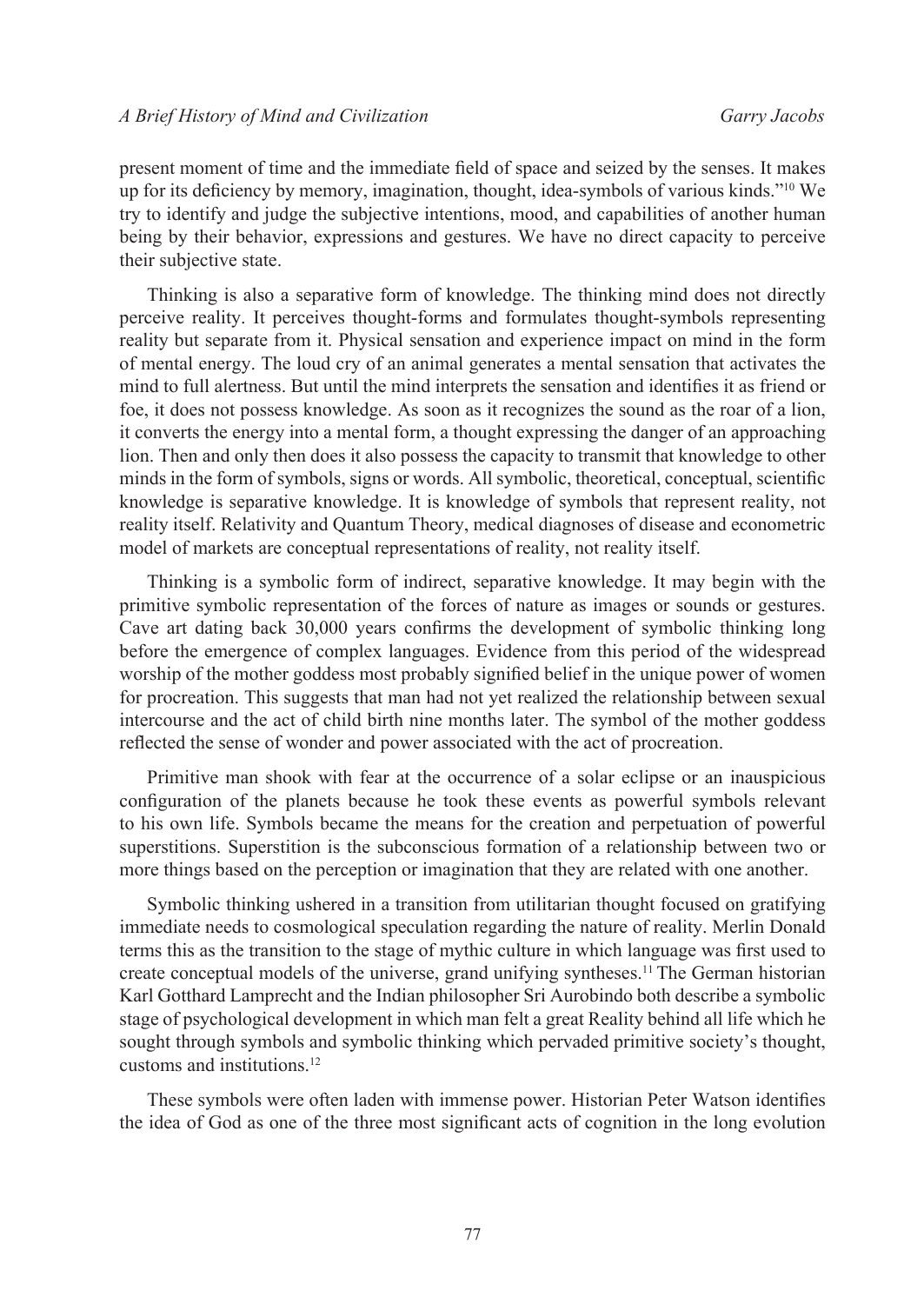of civilization.[13](#page-38-12) Thus, numbers acquired mystical significance in many ancient societies as symbols of fundamental truths of existence, long before the rational mind had developed either the understanding or the linguistic capacity to render these truths into words. In Vedic India, intuitive knowledge of human consciousness and the universe was rendered into myths and symbols of profound insight, remarkable beauty and power, unintelligible to the modern intellect trained in analytic discourse. It seems likely that they were the result of intuitive faculties of mind that are no longer well developed or may one day yet become far more prevalent, as the capacity to read, write and calculate was at one time a rare endowment and considered a sign of genius. The brilliant Indian early  $20<sup>th</sup>$  century mathematician Srinivasa Ramanujan regarded zero as the symbol of God, the apparent nothingness and unmanifest potential from which all emerges, and infinity as the deployment of that potential in creation. In the period of the Upanishads, symbolic images developed into symbolic words born of intuition, rather than rational thought. They sought to depict truths of existence rather than to describe and explain them in rational terms.

In fact, all words are symbols. All thoughts, concepts, theories and models are symbols. They are mental forms or images utilized by mind to represent reality, never reality itself. Today we utilize the same symbolic capacity of mind to infuse power into a currency note, a wedding ring, a policeman's badge, a scientific hypothesis and a doctoral degree. As early man came to accept the symbol as the reality, today we often mistake modern scientific theories for truth rather than abstract representations of truth and constructed mathematical or conceptual models of reality for reality itself. The sophisticated scientific theories, philosophical systems and theological doctrines that have influenced the development of knowledge and the evolution of society are all attempts to represent truths of existence in symbolic form accessible to human thought and communication.

# *3.2. Causality & Invention*

Thoughts are a means of relating things with one another. The capacity to relate two or more things is a basic characteristic of thinking. But correlation is distinct from causation. Symbolic thinking attributes significance and power to things, but does not necessarily represent causal relationships. The capacity to relate cause with effect is a more advanced power of thinking, and one essential for the development of civilization.

One may wonder why it took so long for primitive human beings to learn how to imitate natural processes occurring right before their eyes. The invention of agriculture took place around 10,000 years ago and met an essential precondition for the evolution of human civilizations. We can only speculate now regarding the mental processes that led to the invention of agriculture. The discovery of which plants, fruits, leaves, roots and flowers were edible and nutritious must have been a labor of many tens of millennia. The observation of where they grew and when they flowered and ripened must have taken even longer. But understanding these relationships was not sufficient to give rise to agriculture. Without language, these observations could not be communicated. Without written language, they could only be preserved by oral transmission from generation to generation.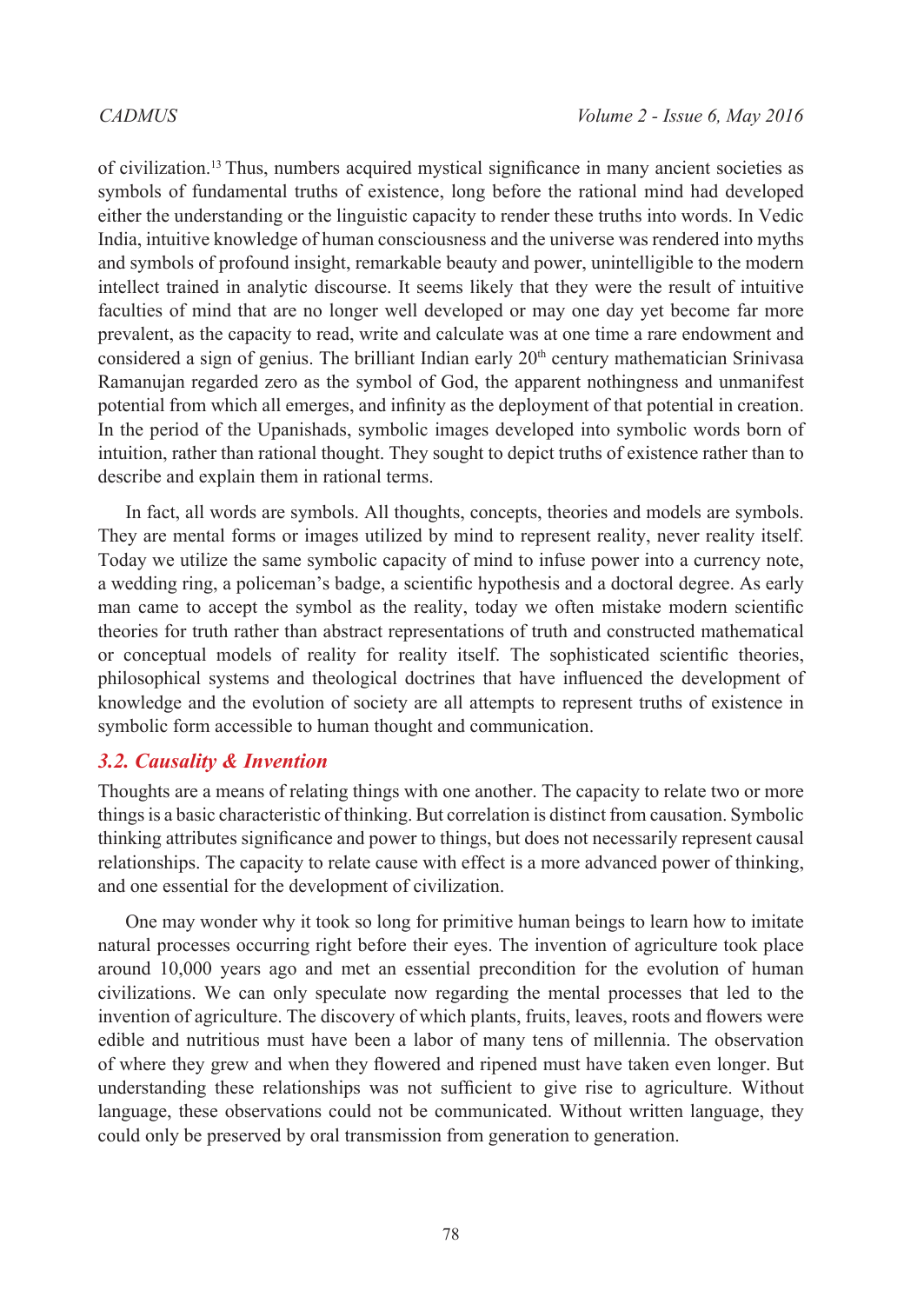It was also necessary for early man to closely observe the relationship between crops, soil types, rain, sunlight, temperature and the changing of the seasons. A long slow process of subconscious observation eventually must have led to the first conscious realization that human beings could replicate and even improve on the natural process. Instead of roaming the earth to find food, human communities learned how to imitate Nature. It fostered the development of sophisticated cognitive skills for planning, organization, specialization of function, and timely execution of complex sequences of activities. It led to the concepts of land as property and principles governing ownership. Agricultural surpluses spurred the development of trade and the advent of money, as a symbolic form of social power. The field of human productivity shifted from the land to the marketplace, from toiling on the soil to mutually beneficial interactions with other people. It spurred the rise of commercial centers, towns, cities, kingdoms, and overseas empires.

### *3.3. Early Civilizations*

Archeologists associate the emergence of early civilizations with four important social developments: the invention of written language, the creation of cities with monumental architecture, specialization of work, and organized religion.[14](#page-38-13) Organization is a characteristic power and action of mind. Mind organizes objects, ideas, beliefs, people, activities, events and countless other things. Civilization represents the outward organization of the life of the collective. It is made possible by the further development of a range of mental faculties and cognitive abilities.

The development of written language around 5000 years ago required a sophisticated capacity for precise definition, organization of thought and expression, and formulation of grammatical rules. The development of cities involved the orderly physical arrangement of structures, a division and categorization of activities, a hierarchical arrangement of authority and decision-making. Specialization of function required the capacity to break down complex activities into their parts, to arrange the sequence of steps and coordinate the relationship between multiple activities.

The development of religious symbolism and ritual long preceded the emergence of organized religion, which combines a mental construction of beliefs and ethical rules of conduct, a hierarchical organization of authority, social organization of the community and physical organization of events. The close and structured association between larger groups of people in cities was a catalyst for rapid advances in law, formal systems of weights and measures, trade, development of money, public administration, participative governance and education. These capacities in combination necessitated the systematic application of mental faculties at three levels—mental, social and physical.

# *3.4. Dividing Mind*

Definition, categorization, organization, specialization, coordination and hierarchy are complex human endowments founded on the mind's capacity to differentiate aspects of reality, compare and contrast them, and express their relationships with one another in terms of space, time, characteristics, function, authority, action, and causality. These capacities derive from the power of mind for division and aggregation.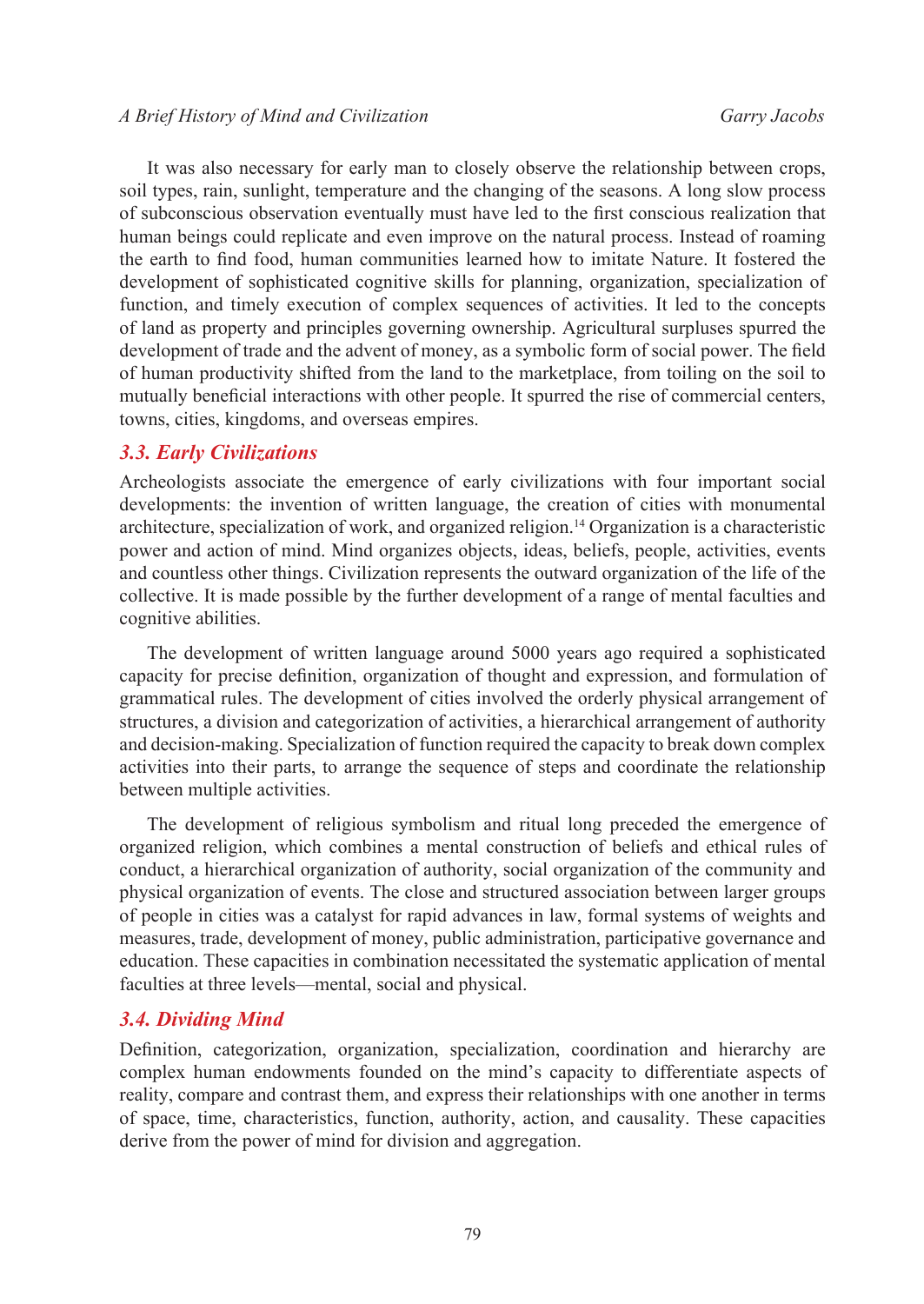Mind is primarily and quintessentially an instrument of division. In its pursuit of knowledge, the characteristic action of mind is to divide reality into parts and deal with each of the parts as an independent whole. It distinguishes and categorizes these parts by comparison and contrast.[15](#page-38-14) The earth is an undivided whole, but mind perceives it piecemeal, dividing it into geographic, geological and climatic regions, each with its own characteristics. All human beings share common characteristics, but they can be distinguished and sorted by size, sex, age, familial relationship, place of origin, skills, etc. The identification of differences is the basis for the mental faculty of definition, the delineation of characteristics, properties, qualities, categories, territories, social position, occupation, powers, privileges, varieties of behavior, personality traits, species of plants and animals, types of minerals, etc. There are innumerable ways in which the elements of any whole can be distinguished from one another. Therefore, there are an unlimited number of ways in which reality can be divided and subdivided. Thus, Wikipedia lists 27 types of snow and the Eskimos of Scandinavia have more than 200 words to describe different varieties of snow and ice.

Division is the origin of the mind's capacity for analytic thinking. The more it divides, the more it distinguishes, separates, compares and contrasts things with one another. It comes to consider each thing as a separate object of reality distinct from all others. Division also leads to abstraction of objects from their context. Thus we observe a ripe mango fruit as something separate and distinct from an unripened fruit, the inedible leaves, branches and trunk of the tree on which it grows, the soil in which the tree is planted, the sunlight and rain by which it is nourished, and the season in which it ripens. Similarly, mind divides us from one another and from the world around us. It separates the pursuit and dissemination of knowledge through science and education from the life of the community. It even divides our own inner psychological existence into thoughts, opinions, beliefs, sentiments, emotions, feelings, urges, desires, impulses and sensations. The mind's capacity for division is the origin of foundational concepts of modern science—the Cartesian divide between mind and body, the independence of the observer and object, and the distinction between objective and subjective forms of experience.

Mind also has a complementary capacity to aggregate the elements of reality it has divided in order to construct some conception of the greater whole of which they are the parts. Mind synthesizes the parts generated by analysis to create greater wholes. As the division of reality into parts is always based on a specific set of characteristics and differences, the aggregation of the elements to form a whole also depends on the characteristics used to reassemble them. Modern science has identified a diverse range of micronutrients known as vitamins, which are derived from a wide variety of very different sources and support the entire gamut of physiological functions, yet are grouped together to constitute a whole. In this case, the very small quantity required is the common factor between them that serves as the basis for combining otherwise very dissimilar substances. The whole can never be fully represented by an assembly of its parts, any more than the living human body can be represented by the sum of all the minerals, molecules, types of cells, anatomical organs, physiological functions and systems of which it is constituted. Thus, the whole is more than the sum of its parts, as Aristotle said. Analysis and synthesis, the capacity of the mind to divide and aggregate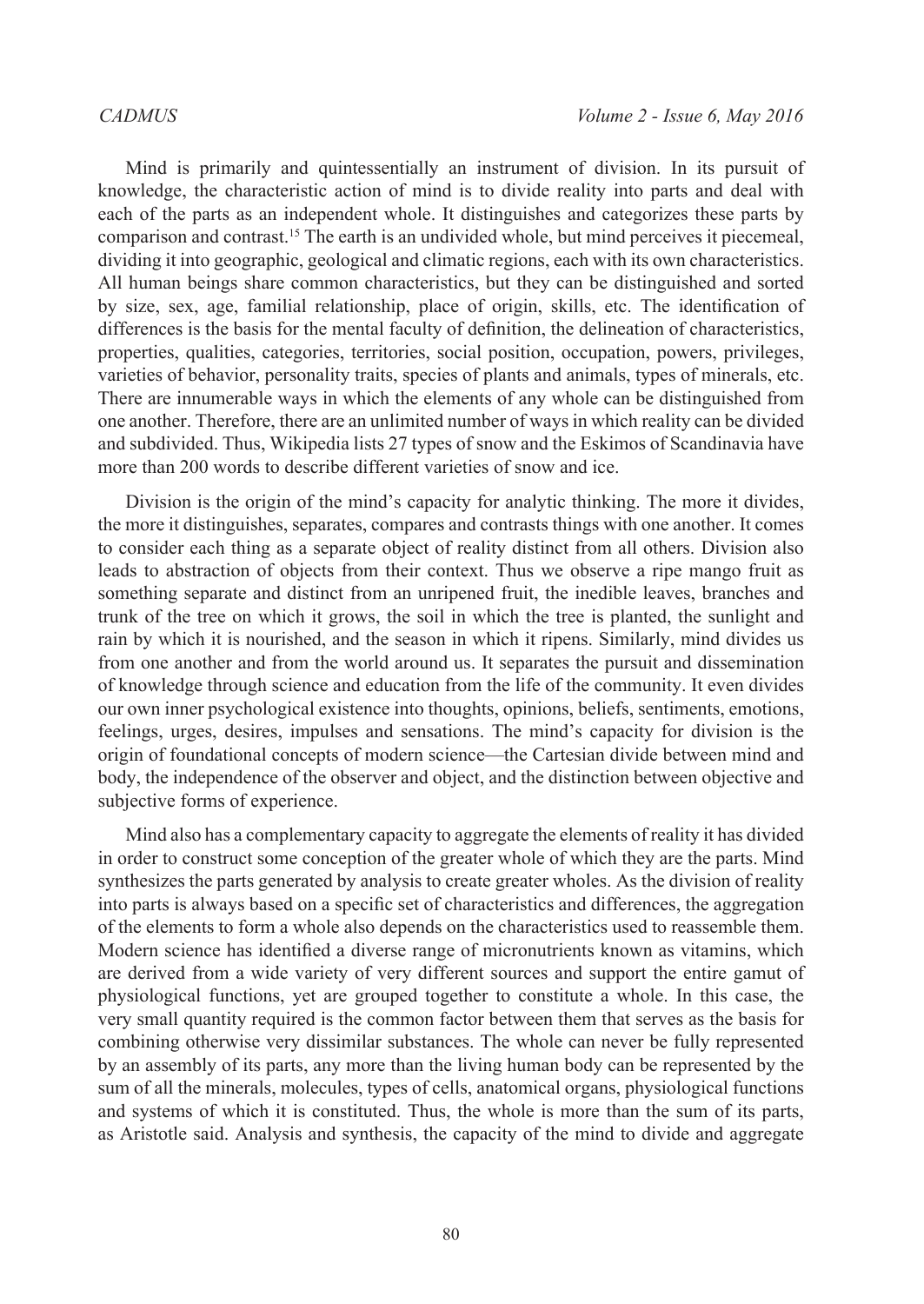reality, lie at the root of all mental knowledge, the languages mind has evolved to formulate and express that knowledge, and the civilizations that have resulted from these developments.

### *3.5. Birth of Reason*

What is described above is a simplistic rendering of the primordial stages of mental evolution in prehistoric times leading up to the creation of written language and the founding of civilizations. The capacity of the mind for acute physical observation, symbol and language formation, definition, categorization, correlation, organization and causation evolved gradually over very long periods of time in different places and grew through contact, exchange and imitation between early civilizations.

Thinking is primordial. The formulation of principles for valid reasoning was a later invention. The symbolic and intuitive knowledge of ancient India became in ancient Greece conceptual knowledge based on rational thinking and gave rise to the development of formal logic. They pondered the nature of definition and sought to identify the principles of effective reasoning. The Greeks sought to render reality into terms intelligible to the rational thinking mind. The Egyptians were concerned with the practical application of geometry. The Greeks transformed the practical tools of geometry developed in ancient Egypt into principles validated by formal proof based on logical reasoning. Greece lived in a world of ideas that were considered valuable in themselves, not merely for their practical utility.

Greece marked the transition from practically effective knowledge to ideative truth affirmed by rational mental processes. The combination and correlation of thoughts led to the development of complex abstract ideas and theories of knowledge. The birth of logic vastly augmented the mind's capacity for analysis by clarifying definitions and refining thought processes. The development of logic coincided with the conception that the universe is essentially a rational place that can be explained in rational terms.<sup>[16](#page-38-15)</sup> The Greeks established science as the pursuit of knowledge of a rational universe knowable by observation and reason. Their science was wide and borderless, not confined to narrow conceptual boundaries or cut off from other forms of knowledge. It encompassed both natural science and philosophy. They developed democracy, mathematics, education, formalized the role of hypothesis and evidence in law, and based medicine on observation of symptoms and rational diagnosis.

The Hellenic period was remarkable for its development of rules for discernment by reason and logic and rules for communication through rhetoric and dialectic in quest of metaphysical and scientific truth. But it also applied analytic thinking to questions of justice, right and wrong, ethics and morality, which are at the core of organized religion and social thought. Nor did its rationalism prevent Plato, Aristotle and others from extolling the virtue of intuition in their mystical quest to realize transcendent spiritual truths.[17](#page-38-16) The ancient Greeks also excelled in the application of the mind's aesthetic powers for the creation, appreciation and enjoyment in literature, architecture and sculpture. They invented a wide variety of expressive literary forms—historic, epic, philosophic, tragedy and comedy, pastoral and lyric, oratory and didactic. Reason, discrimination, judgment, imagination and intuition all contributed to the efflorescence of Hellenic civilization.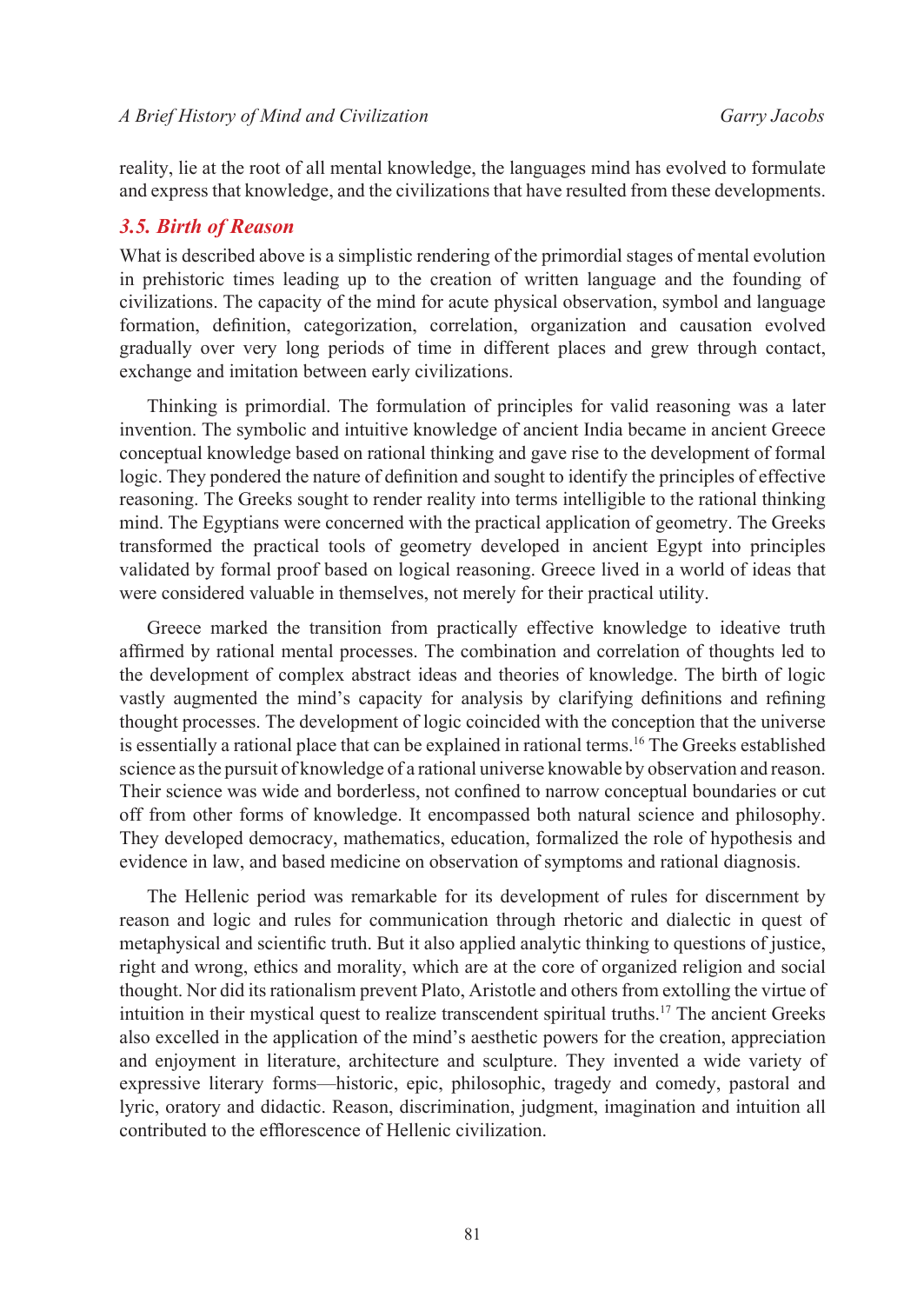Hellenic civilization was extraordinary in one other way. It affirmed the value of individuality and individual uniqueness. Ancient Greeks never allowed strict rules of logic or mechanical laws of nature to infringe on the place of independent thinking, free will and creative imagination. They revered mathematics but would have scorned the indiscriminate application of statistical probability when applied to conscious human beings.

What is most impressive about Hellenic culture is its inclusiveness, sense of proportion, balance and harmony. Perhaps unique in history, the Greeks simultaneously pursued knowledge in all fields and by all means—in philosophy, metaphysics, polity, religion, the arts and applied science. They affirmed intuition and logic, aesthetic sensibility, mathematical precision and ethical conscience. They embraced the objective and subjective dimensions of reality. They applied the analytic powers of mind with great depth and precision, yet never lost sight of the larger reality which is eclipsed by the focus on minute particulars. They accomplished this by a remarkable tolerance and respect for diversity of perspective. While individual thinkers may have proclaimed with insistence the sole reality of the physical, their assertion was not permitted to overshadow or obscure contrary points of view. This sense of inclusiveness and proportion might well be the finest contribution of Hellenism to humanity. It appears all the more precious in the current age of exclusive concentration on the objective and the physical. Ancient Greece was able to aggregate an impressive range of perspectives, but it could not truly synthesize and integrate them to form a comprehensive conception of reality.

Rome inherited the Greek reverence for the powers of mind. But while in Greece, the principal field of application was mental knowledge and the creative arts, the mind of Rome was concentrated on social organization. Rome harnessed the powers of mind to organize the life of the polity, law, the military, economy, education, civil administration and civic life. It developed a written body of law and a theory of jurisprudence. It organized education, establishing a widespread system of schools with a standardized curriculum. Greece gave birth to the modern mind. Rome gave birth to modern social institutions. Greece developed the intellectual and aesthetic faculties of mind to rare heights. Rome gave birth to the modern state founded on a culture of duty and discipline and based on development of the ethical faculty. The Greeks worshipped beauty. The Romans worshipped character.

### **4. Rise of Empirical Science**

The evolution of mind in Europe was submerged for centuries during the Middle Ages by the collapse of the Roman Empire, the reversion to a feudal social structure, and the weight of church doctrine. Important developments during this period prepared the way for the explosive outburst of mentality that characterized the Renaissance, Reformation and Enlightenment.

# *4.1. Quantification of Reality*

Quantification is an inherent power of the analytic faculty of mind that divides reality into smaller and smaller parts. The full development of the analytic mentality required the development of symbols, concepts and logical principles governing the use of numbers. The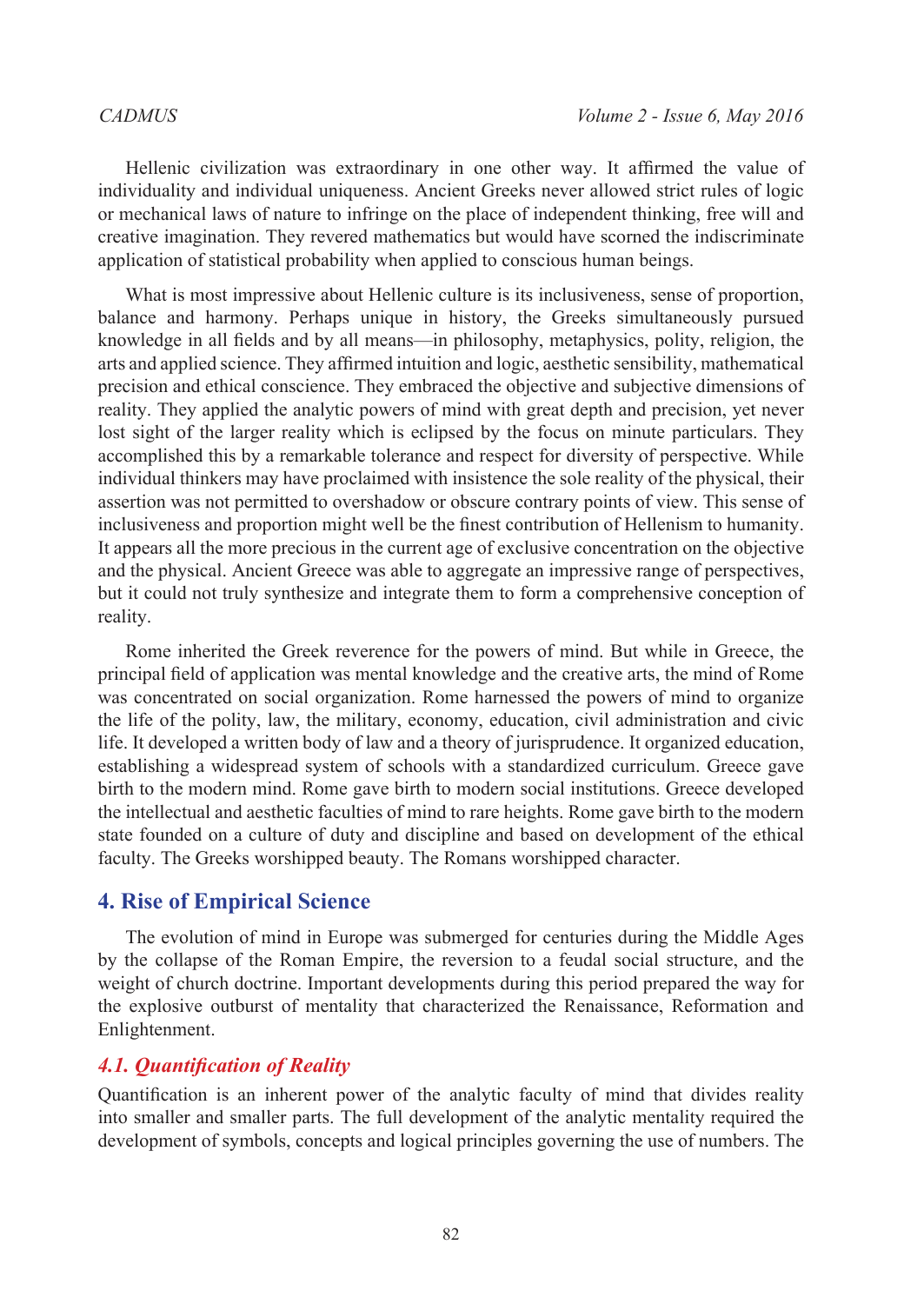ancient Greeks gave emphasis to the geometric application of numbers for measurement, as in the fields of architectural engineering and astronomy. Indians made important advances with the development of the Hindu numerals and applications of trigonometry to astronomy at the end of the  $5<sup>th</sup>$  century AD. With the perfection of the decimal system and solution to indeterminate equations and the addition of the zero symbol in the late  $9<sup>th</sup>$  century, a decimal based system of positional notation was fully in place. The introduction of the Hindu numerals and algebra into Europe from Arabia gradually supplanted the Roman numerals. Precise quantification was extended to many fields of life. The use of letters in place of numbers in mathematics was introduced in the  $13<sup>th</sup>$  century. The operational symbols in arithmetic were devised in the  $14<sup>th</sup>$ . This was accompanied by a significant change in written notations. The order of subject, verb and object, the separation of individual letters into words, sentences, and paragraphs, the adoption of punctuation, chapter headings, headlines, cross references and alphabetization as an organizing principle were major advances. In combination, they facilitated the spread of literacy and the use of numbers. The spread of mechanical clocks from the late  $13<sup>th</sup>$  century enhanced the consciousness of time. The development of musical notation combined symbols and mathematical concepts to denote both octave and tempo. The introduction of double entry resulting in the separation of assets and liabilities, debits and credits greatly facilitated the development of commerce and banking.

### *4.2. Return to Nature*

While Greece focused on the application of mind to ideas and Rome focused on the organizing power of mind in society, the modern period began with intensive concentration of the powers of mind on the physical world. The power of the analytic mind turned its attention to the physical world of Nature. It gave rise to methods of inquiry that replaced the authority of Church doctrine with validation by physical observations.

A brief survey cannot do justice to the many stages through which modern science has developed or the complex array of civilizational advances that influenced that development. The founding of universities, spread of learning, and rediscovery of the Greek classical legacy gradually restored the preeminent authority of logical reasoning and empirical experience. It led to the development of inductive and systematic testing in the  $12<sup>th</sup>$  century and the reemergence of mathematics, philosophy and metaphysics in the 13<sup>th</sup> century. A commercial revolution led to important innovations in agricultural production, manufacturing, entrepreneurship, trade, shipping, banking and insurance. This in turn gave rise to a bourgeoisie of unprecedented wealth and sense of independence, which spurred a radical reorganization of society with increasing freedom and independence from feudal and church authority. The revival of Platonic philosophy legitimized the pursuit of metaphysical truth through number, geometry and intuition, laying the intellectual groundwork for the emergence of rational, secular humanism and individualism in the  $15<sup>th</sup>$  century.<sup>[18](#page-38-17)</sup> The invention of the printing press facilitated that rapid reproduction and inexpensive dissemination of ideas. An efflorescence of originality in the arts coupled with the rise of individualism gave birth to the concept of genius, an idea unknown in the medieval world-view.[19](#page-38-18) The Reformation brought with it a more tolerant and more secularly intellectual atmosphere for considering alternative viewpoints in the  $16<sup>th</sup>$  century. The founding of learned societies and scientific journals in the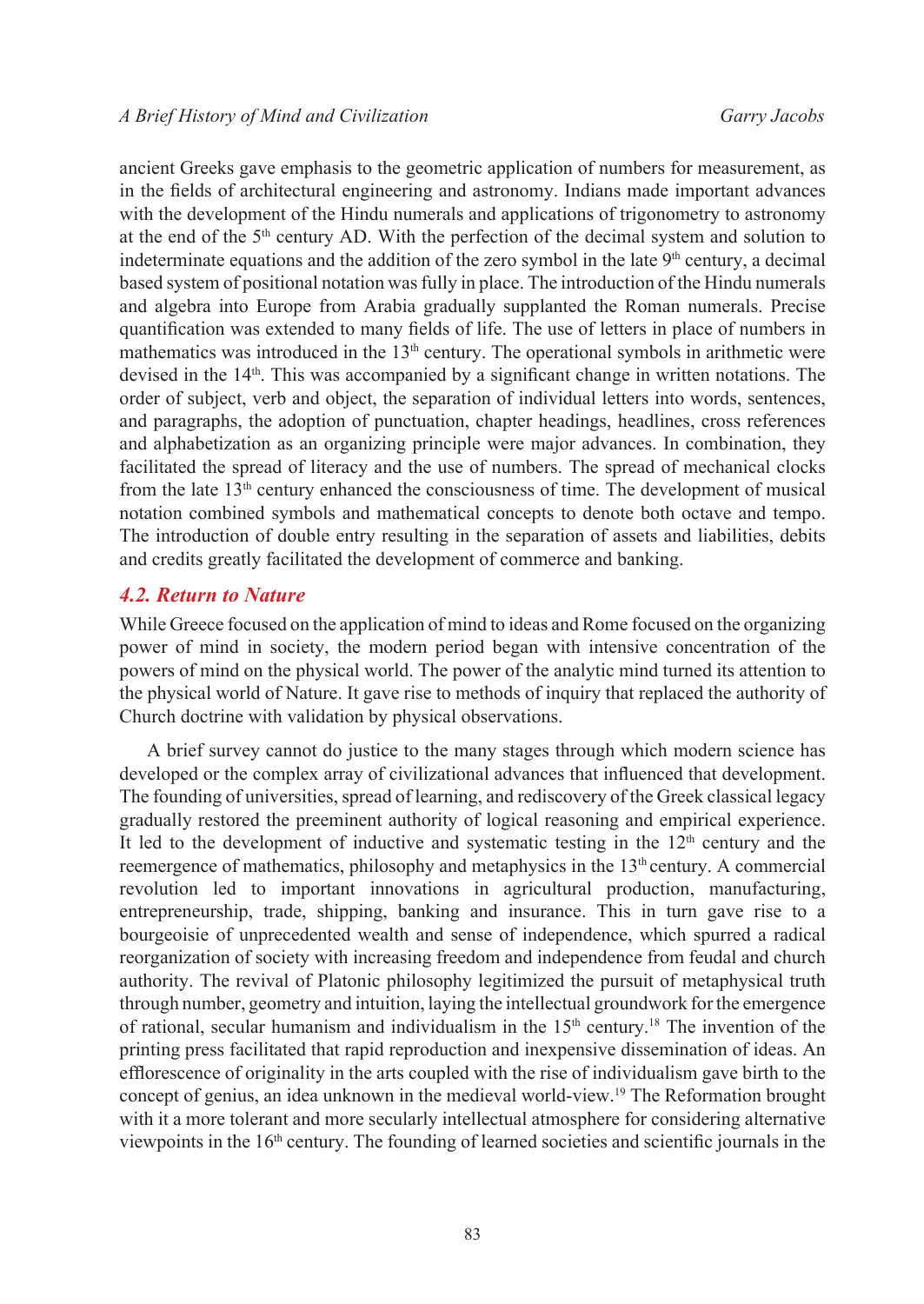17th century established an 'invisible college' of independent thinkers to challenge orthodoxy, exchange new ideas and explore new discoveries and inventions. During the same period a new type of combinatorial mathematics developed based on analysis of gambling situations which ultimately gave rise to the inductive method of statistical probability. The spread of democratic ideas during the 18th century promoted freedom of thought and expression. The spread of education increased the population that could engage in and benefit from new ideas and scientific discoveries. All these factors gained far greater significance when the Industrial Revolution demonstrated the enormous power of science for generating wealth and military power during the 19<sup>th</sup> century. Although most of the early inventions of this period were developed by skilled mechanics rather than trained scientists, it soon became evident that a systematic study of scientific principles could vastly enhance the process of innovation. The marriage of science, technology and economy spurred the development of technical education in engineering, agriculture and medicine.

The remarkable achievements of science over the past four centuries are too vast and self-evident to be given adequate treatment in this paper. The focus here is on the profound impact the rise of empirical science and the scientific revolution has had on our conception of knowledge and the way we utilize the powers of mind to discover it. If inordinate attention seems to be placed on the limitations and unintended consequences of science as a pursuit of knowledge, it is with the hope that a greater understanding of these limitations and consequences will provide insight into the need and potential for evolving more effective instruments of knowledge and more successful forms of civilization in the  $21<sup>st</sup>$  century.

# *4.3. Mind and the Scientific Method*

Our primary concern is the relationship between these developments and our approach to understanding the world. Physical observation, measurement, analytic thinking and experimentation formed the foundations of modern science. Minutely detailed and careful observation of physical phenomena that could be independently verified by other observers was the starting point. Scientific instruments were developed to extend the reach of the senses and improve their accuracy. But the real power of modern science issued from a marriage of observation and measurement with analytic thinking.

The Copernican Revolution dramatized the limitations of sensory data as the basis for knowledge. From ancient times it had been known that sense impressions could distort reality. Copernicus applied logic and precise mathematics to refute the notion that all heavenly bodies move around the earth. Galileo confirmed this heretical view by using a telescope to observe four moons orbiting around Jupiter. Copernicus' discovery led to the formulation of a radically different world view that contradicted both the evidence of the senses and the prevalent conception. It ushered in what Kuhn calls a scientific revolution, based on a new conceptual system and a new method of knowing reality[.20](#page-38-19)

Newton combined acute observation, precise measurement, reflective analytic thinking and mathematics to change the way science viewed the world for three centuries. His discovery of universal laws of nature and the invisible force of gravitation had profound impact on our conception of reality and knowledge. Newton applied new concepts and a new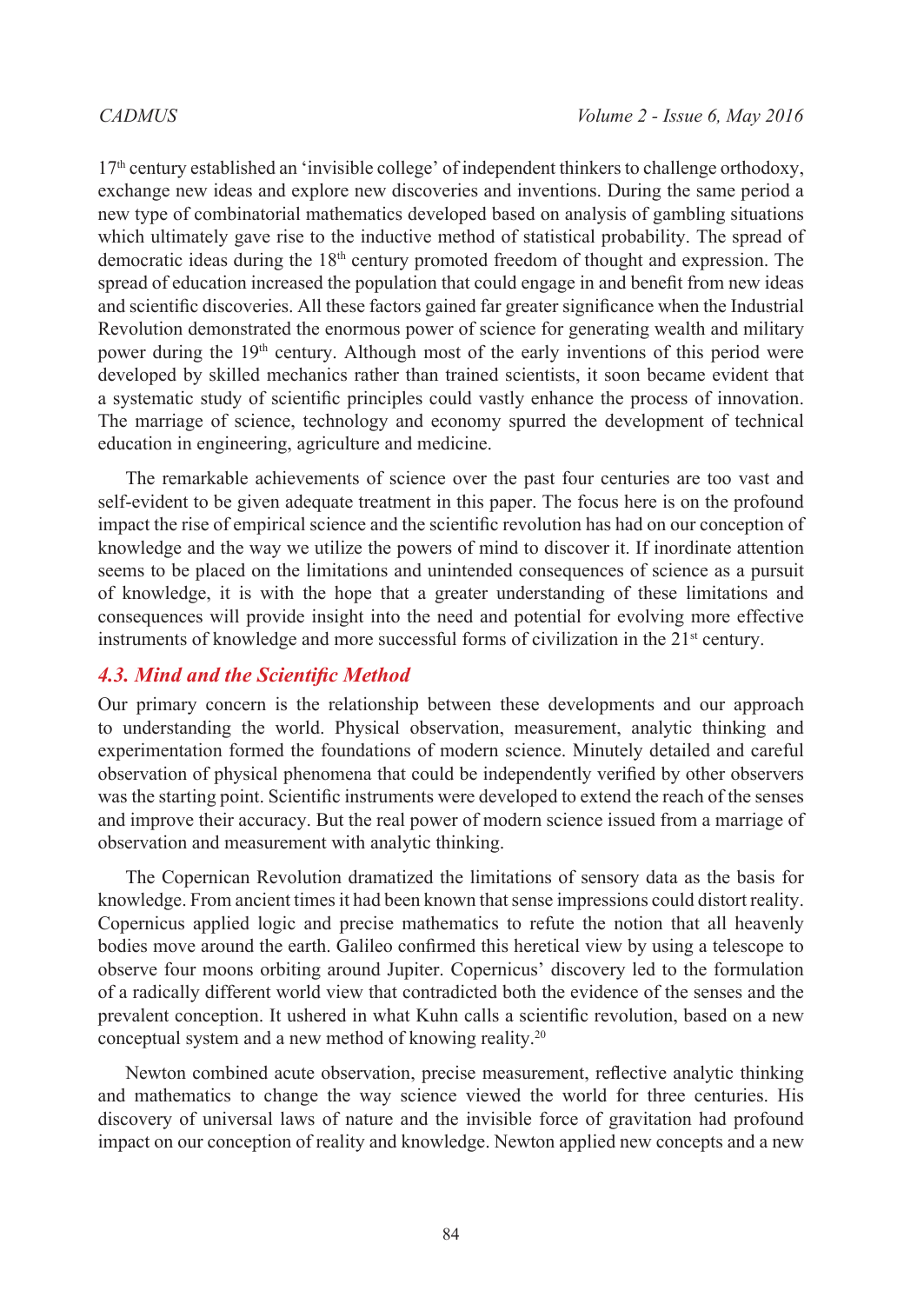mathematics to arrive at a more precise understanding of the physical world. The concept of immutable laws of governing an orderly, machine-like universe became a conception in science. His work spurred advances in mathematics as a field of knowledge in its own right and as an instrument of knowledge applicable to all fields of existence. As a consequence, modern science has come to identify valid knowledge with mathematical proof and to search for knowledge in places where the light of mathematics can shine brightly.

# *4.4. Intellectual Impact & Cultural Consequences*

The rise of modern science altered the course of global civilization, the evolution of the human mind and the development of our conception of knowledge in fundamental ways.

- 1. *Physicalism:* It led to the materialization of knowledge. The exclusive focus on knowledge of physical nature eventually led to the implicit premise or explicit belief that the physical is the sole plane of reality, a conclusion which Newton and other early scientists would have vigorously rejected. This premise is now pervasive even in the social sciences, where genetics and neuroscience seek to unveil the mechanisms governing psychology and even conscious mentality.
- 2. *Deterministic Mechanism:* The scientific revolution led to the conception of knowledge as a set of immutable, universal laws determining the functioning of a static, mechanical universe. Knowledge of reality became synonymous with certainty and predictability until challenged by the discoveries of quantum mechanics nearly three centuries later. Outside Physics this premise remains largely unchallenged. The Newtonian quest for immutable, universal laws of Nature was later extended to identify universal laws governing polity, economy and society. For the past two centuries economists have attempted to reduce human behavior and interaction to external factors and mechanistic processes governed by universal principles. The study of general principles has obscured the unique role of the individual in social development, innovation, discovery and creativity. The mechanical view of reality has led to the rejection of human free will as an appearance and neglect of individual uniqueness.
- 3. *Specialization:* Mind's capacity for division and analytic thinking inevitably led to a proliferation of separate disciplines, to specialization, and compartmentalization of knowledge with immense consequences. Over the last five centuries, the number of intellectual disciplines has multiplied from five to around 1000 disciplines and sub-disciplines. As the study of reality is divided up into smaller and smaller pieces, specialization has led to increasing fragmentation of knowledge. Viewing each field independently has generated precise knowledge of the parts, but obscured the complex interactions and relationships between elements that are essential for knowledge of the whole.
- 4. *Quantification of Knowledge:* It led also to the quantification of reality—the confusion of data and information with real knowledge and the misconception that mathematical models and statistical probability are true and accurate representations of the real world. Mathematics is an extremely powerful tool for the discovery and validation of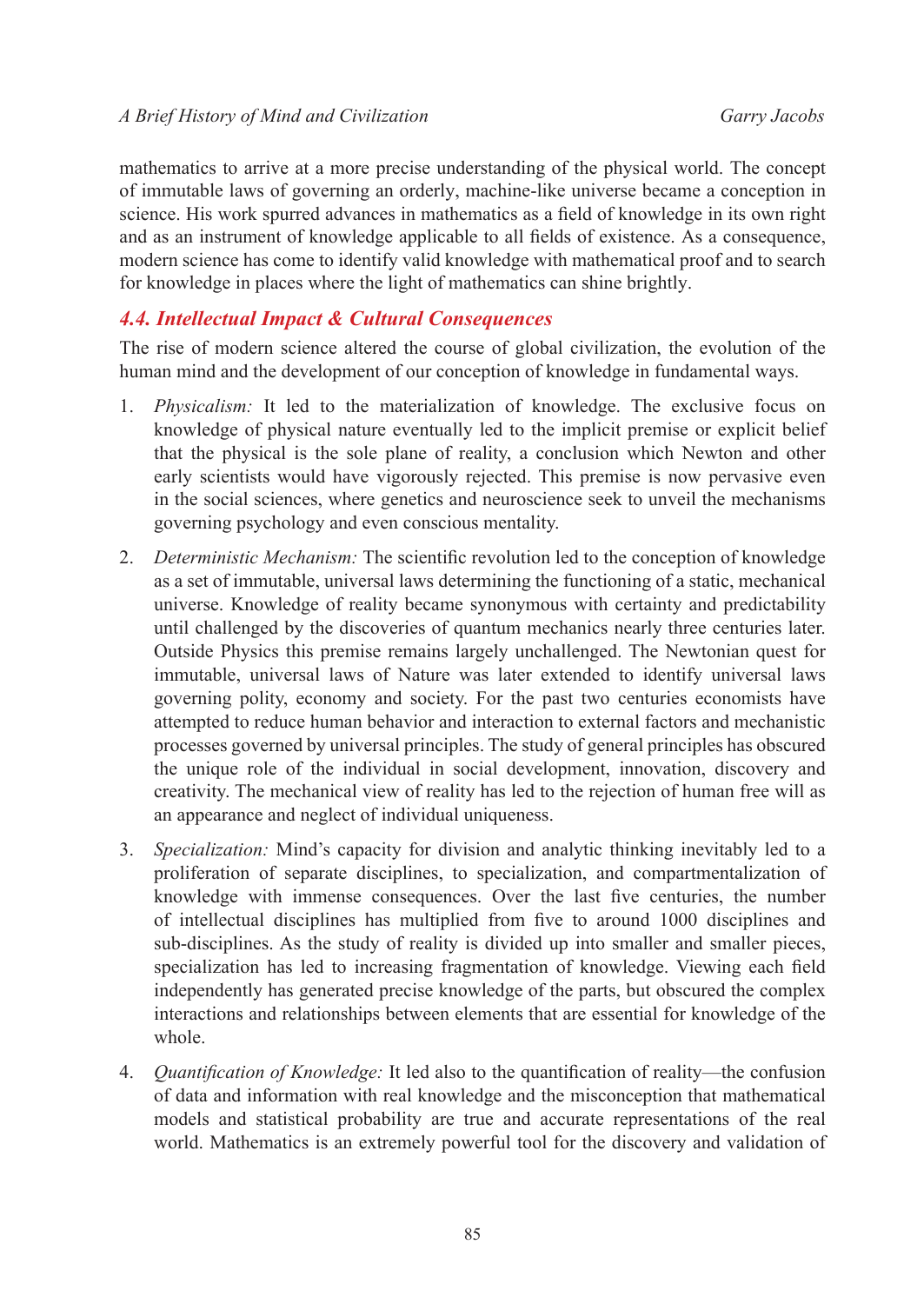knowledge. But increasingly it has come to be regarded as knowledge itself. In String Theory, mathematical consistency has become a substitute for measurable, verifiable evidence. The awarding of two Nobel Prizes in economics for development of computer algorithms that model the functioning of financial markets is only an extreme example of a widely prevalent phenomenon. Its consequences during the financial crises of 1998 and 2008 underline the extreme danger of mistaking models for reality and mathematical formulas for knowledge.

- 5. *Measurement of Randomness and Uncertainty:* An unintended consequence of the Scientific Revolution has been to redefine the notion of chance. The conception of the universe as a giant mechanism subject to universal laws of causation made it possible to also postulate its very opposite, a complete absence of causality, pure randomness.[21](#page-38-20) The development of probability theory originally aimed at obtaining knowledge about complex causal processes, but later was applied to situations assumed to be characterized by a total absence of causality. The merger of probability and statistics in the early  $20<sup>th</sup>$ century resulted in the new hybrid field of mathematical statistics. Under the influence of positivism the philosophical dimension of causality was dropped and probability came to be viewed purely in mathematical terms as an expression of randomness.<sup>[22](#page-38-21)</sup> The application of *a posteriori* induction to ascertain the likelihood of future events dramatically broadened the application of mathematics to the human sciences, with profound consequences.[23](#page-38-22) The concepts of uncertainty and randomness were inadvertently elevated from philosophical questions to the status of objective scientific fact.
- 6. *Dominance of the Objective:* Modern science commenced with an exclusive focus on the study of observable external phenomena in the material world which lent themselves to measurement, verification and experimentation. This led to the rise of the philosophy of positivism, founded on the premise that information derived from sensory experience, interpreted through reason and logic, forms the exclusive basis for all authoritative knowledge. Only knowledge that can be independently verified can be considered authentic. Thus, knowledge of the objective world and knowledge acquired by objective methods alone is valid. The study of subjective phenomena and subjective forms of evidence became inadmissible and invalid. Introspective and intuitive knowledge were rejected. In the 20<sup>th</sup> century logical positivism rejected metaphysics as pure speculation and attempted to reduce statements and propositions to pure logic.

The contributions of modern science to the march of civilization are immeasurable. Even its tendency toward exclusive concentration on physicality, the objective world, the measurable, quantitative, and universal has had salutary effects of great value. Materialism has wiped away much that was merely superstitious or speculative. Its irreverent questioning of acknowledged truths has unleashed an insatiable curiosity and spirit of adventure. Its ruthless rejection of unfounded opinion and prejudice has helped discipline the thinking mind to challenge opinions, shed preferences and prejudices, question conventional beliefs and challenge established authority. Even its atheism has helped cleanse religion of pious posturing and vacuous moralizing. It has served as a basis for the democratization of our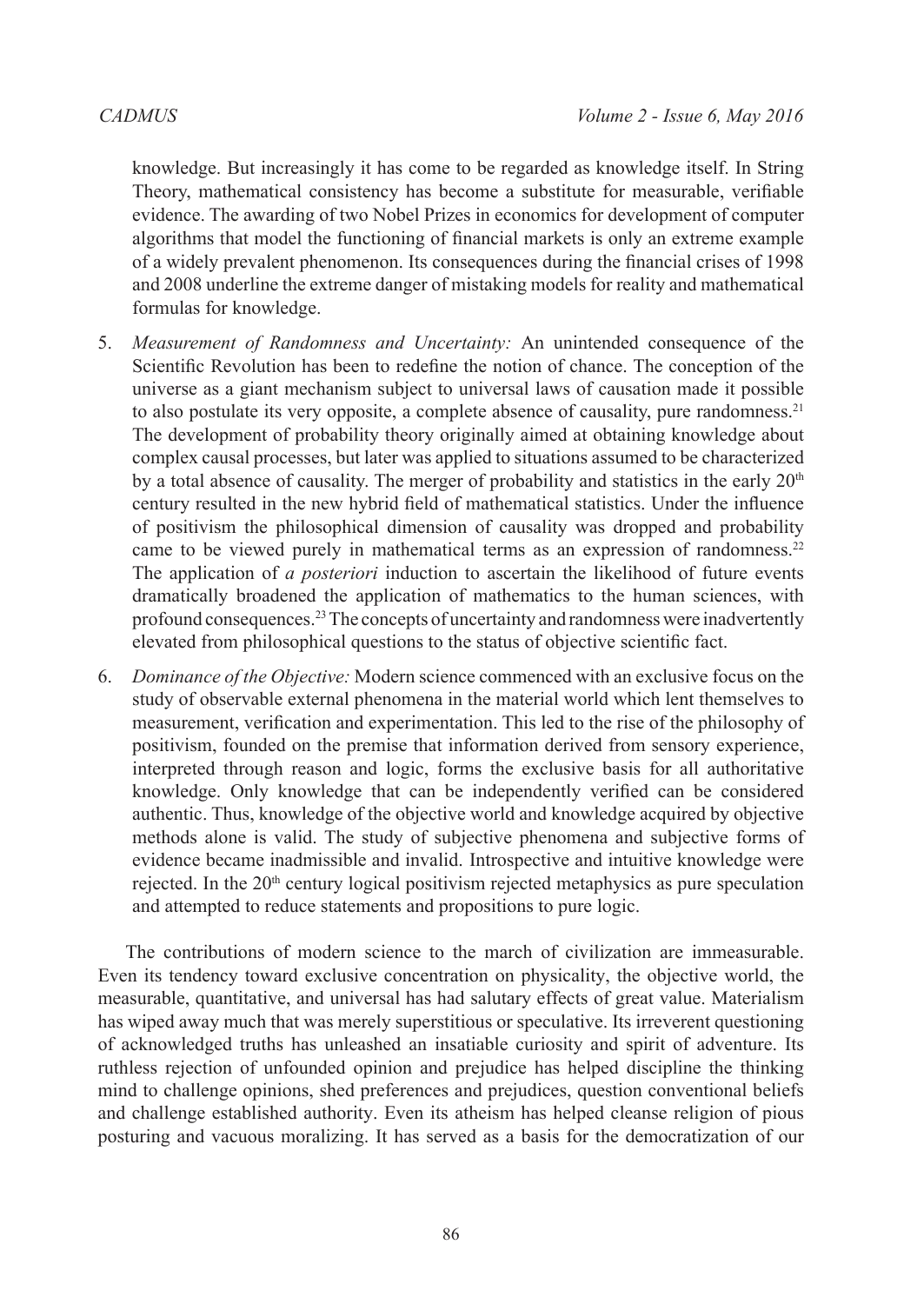lives as well as our minds, at least within the boundaries of the world as science perceives and understands them.

Each of these characteristics has contributed positively to the advance of scientific knowledge and is partly responsible for its collective achievements over the past five centuries. At the same time, each of them has imposed arbitrary limits on the development of knowledge. After reigning victorious for four centuries, today we see the weaknesses and insufficiencies of modern science rising to the surface, staring at us with its unvarnished flaws and glaring inadequacies. Byers used the term 'blind spots' for intrinsic limitations to what can be known through science.<sup>[24](#page-38-23)</sup> It behooves us to generously recognize its enormous contribution, and yet equally to acknowledge and inquire into its errors, omissions, blind spots, prejudices, pompous presumptions, superstitions and intolerances—the very characteristics against which it first arose in rebellion and has since fought for centuries to eliminate. An impartial consideration of their role will help us understand both the strengths and weaknesses of science today and reveal opportunities for the further advance of both knowledge and civilization.

### *4.5. Objectivity & Subjectivity*

The initial concentration of modern science on physical nature was justified as a logical choice and practical necessity. The rise of positivism converted practical necessity into philosophical dogma with profound implications for the development of science and the further evolution of mind. The transition was abetted by confusion regarding the ambiguity of the terms objectivity and subjectivity, each of which has a double meaning. The study of physical nature is the study of inanimate objects and subconscious life forms which can only be observed objectively ("observe as object") in the external environment, since we have no access to their subjective intentions or self-experience. Descartes' body-mind dualism encouraged the idea of the scientist as an objective ("impartial") witness standing outside of nature, rather than as an involved participant in the world he observes. Gradually, the notion of objectivity as the study of external objects without impartiality merged with the very different notion of objectivity as the absence of 'distorting personal preferences' of the subject and came to be regarded as one and the same thing. This led eventually to the philosophical premise that reality consists solely of objects that can be studied objectively and by extension that all subjective phenomena are secondary results of objective causes.

The word subjectivity also has two meanings which have gradually become conjoined and confused with one another. Subjectivity ("experience as subject") is the psychological field of conscious human experience that is not directly accessible to external observation. Only its behavioral expressions can be observed by others. But it is also used to connate subjective ("personally biased and preferential") factors contributed by the observer, such as preconceived notions and prejudices, the legacy of traditional beliefs and superstitions prevalent at the time.[25](#page-38-24) In its quest for impartial knowledge of physical objects in the world around, emphasis was naturally placed on eliminating this distorting influence. So the idea of subjectivity as the psychological experience of a conscious individual came to be regarded as an unscientific and invalid form of evidence and to some extent an invalid form of experience.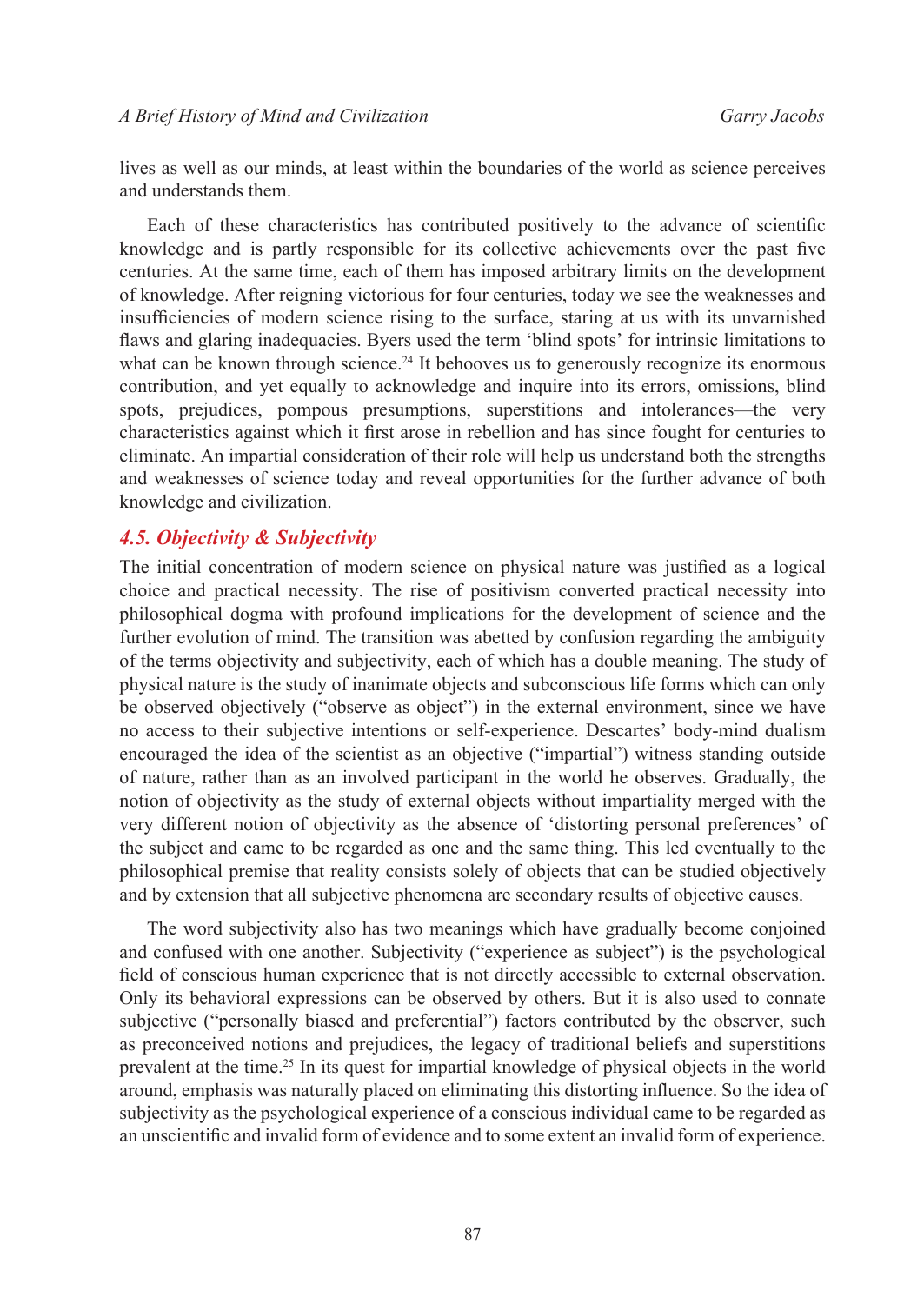As in the anecdote of the man who lost his keys on a dark street and searched for them down the block under a street light where there was better light, science sought to discover ultimate knowledge by the exclusive study of physical factors that could be observed by the physical senses and measured by material instruments. In the process the entire subjective dimension of reality, the dimension which distinguishes human beings from all other species, was subordinated to the objective dimension observable by the senses. Eventually it resulted in philosophical and scientific efforts to reduce all non-physical phenomena solely to physical causes.

The course of science exerted a subtle influence on the development of mental faculties and concepts of truth, knowledge and logic. It displaced the Greek conception of truth as that which could be known in the form of pure ideas accessible to logical reasoning, but not necessarily to physical observation or measurement. Rationality itself came to be narrowly associated only with that which can be perceived and verified physically. The old adage that I will believe it when I see it acquired the status of scientific dogma, even when applied to aspects of reality beyond the reach of the senses. This phenomenon might be termed the materialization of knowledge.

## *4.6. Fragmentation of Reality*

Divide and subdivide reality ever so much and we still arrive at some smaller portion of reality that eludes our grasp. The infinitesimal is infinite. The dominant role of the analytic intellect in modern science resulted in the dissection of knowledge into smaller and smaller fragments resulting in the proliferation of specialized fields of study. Analysis is an extremely powerful instrument. It harnesses the dividing power of mind to separate reality into smaller and smaller parts. By so doing, we acquire more precise, detailed knowledge of the part and are enticed to drill down to ever deeper levels of minuteness. As its focus narrows to laser-like precision, the surrounding fields and interconnected aspects of reality grow proportionately out of focus and obscure. The more we know the part, the less we know about the integrality of the whole.

Physical science has compensated for this divisive tendency by aggregating knowledge from different specialized fields to form a remarkably cohesive and coherent conception of the physical universe. It has successfully incorporated the fundamental principles of physics into chemistry and the principles of both into astronomy, geology, the material sciences, climatology, oceanography, soil science and innumerable other disciplines. While the same fundamental principles are consistently applied, the interactions between subsidiary fields founded on these principles have been less effectively related and integrated. Partly, this is due to the complexity arising from these multiple interactions, but also partly because research and theorization have largely proceeded in a compartmentalized manner. Raging controversies regarding climate change are partly attributable to the fact that for so long the complex array of phenomena that influence climate have been studied piecemeal, independently from one another.

The consequences of compartmentalization and fragmentation become more evident when we look at the life sciences. Here the effort to overcome compartmental barriers is far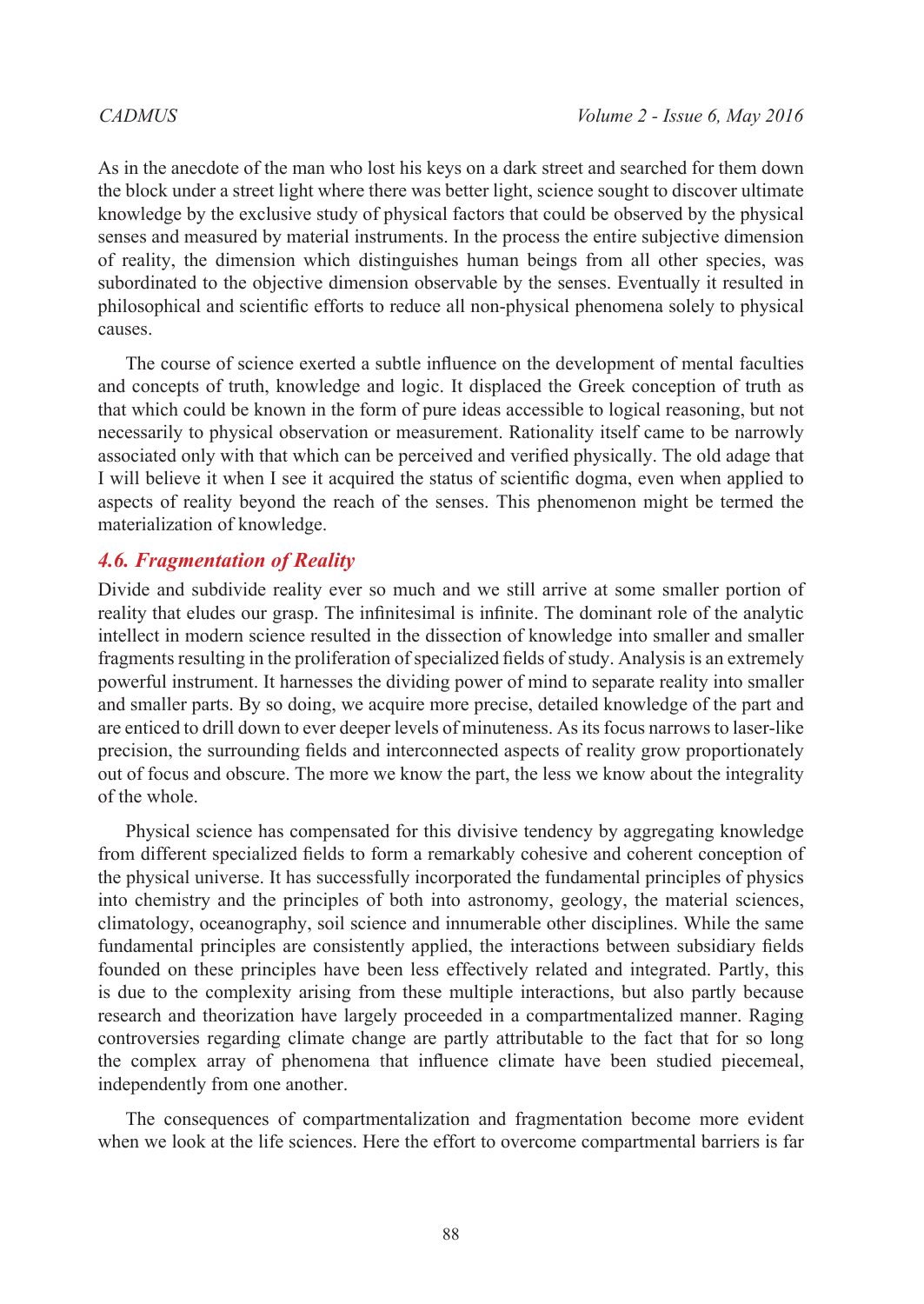less advanced. Interdisciplinary and cross disciplinary research have become more common, but the fundamental principles applied in different fields remain largely autonomous. For decades, evolutionary biology remained preoccupied with the exclusive role of random mutation in the evolution of species, ignoring important biological and environmental factors that impact on the chemistry and biology of genetic materials.

In medicine, specialization has led to remarkable progress in our understanding of specific pathologies, but it has taught us relatively little about the overall concept of health. Moreover, the piecemeal treatment of specific illnesses often has consequences quite detrimental to the overall health of the patient. In allopathic medicine health is conceived primarily in negative terms as the absence of disease; whereas in traditional systems of medicine such as Ayurveda, developed by reliance on more synthetic and integrative mental processes, health is conceived in positive terms as the property of a balanced and harmonious living organism. This becomes even more evident when we take into account psycho-somatic phenomena. Research on the 'placebo effect' dramatically demonstrates the impact of the patient's attitude and expectations on treatment outcomes and general health. Indeed, recent findings indicate that the placebo effect is increasing over time. This and other phenomena directly connecting physiological and psychological processes testify to the need for a much more synthetic conception and approach.

## **5. Naturalization of the Social Sciences**

The six characteristics of empirical science discussed above have each had profound impact on the development of mind, knowledge and modern civilization. Re-examining the implicit and explicit premises underlying modern science is vitally needed to further the advance of knowledge in all fields. But the limitations of the prevailing approach are most apparent in precisely the fields of knowledge closely associated with the challenges humanity confronts in coping with rapid and radical global social, economic, political, intellectual, technological and cultural evolution. Therefore, it is especially necessary to consider whether the application of the analytic methods of the natural sciences to the social sciences is itself one of the root causes of the current problems confronting humanity today.

A comparison of the natural and social sciences needs to take into account the significant differences between these two bodies of knowledge. The most obvious is the fact that systematic study of physical and biological phenomena began several centuries before the systematic application of the scientific method to the study of society. By comparison the social sciences are still in a very early stage of development. Furthermore, there is an enormous difference in the intricacy and complexity of the phenomena being studied in the two realms. Living organisms are far more complex than inanimate material objects. In addition to possessing all the attributes of material things, they also superimpose on their physical base structural and functional characteristics and environmental interactions not found in inorganic forms. This adds enormously to the complexity of living things.

The same is even more true of the phenomena studied by the human sciences. To the complexity of physics, chemistry, biology, genetics and earth sciences, is added the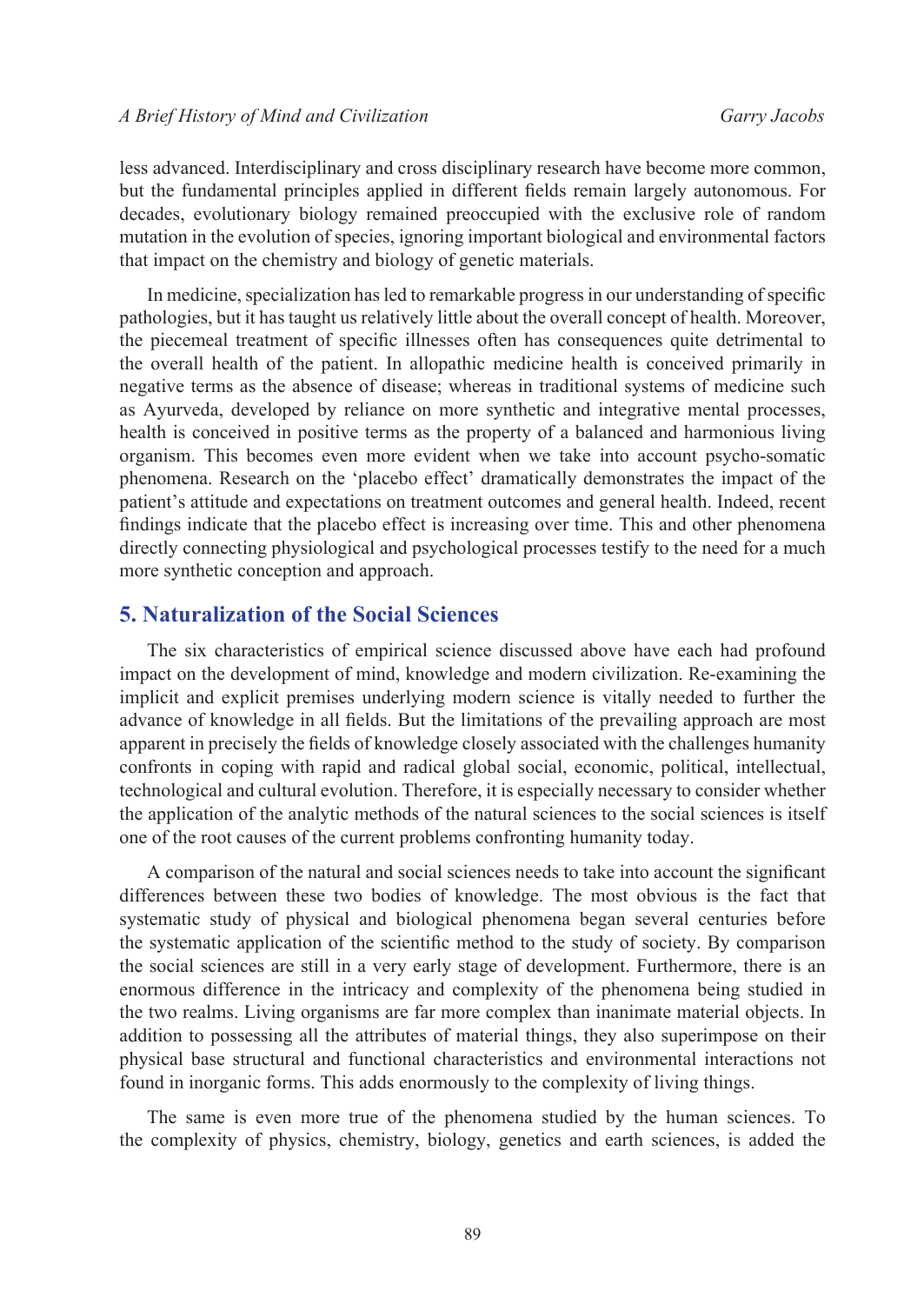complexity of conscious, self-aware purposeful human beings living in complex social and cultural environments, interacting with myriad social institutions and organized activities, utilizing a vast array of tools and instruments, and influenced by the cumulative knowledge and experience of countless generations of humanity. Moreover, the level of individuation, complexity and uniqueness observed in human beings is far greater than that found in other life forms. The behavior of every electron, every atom of hydrogen and every red blood cell may be identical, but the behavior of every individual human being is characterized by a very large degree of variation and uniqueness. The range of factors influencing behavior and outcomes defies numeration. Physical and biological factors apply, but social, cultural and psychological factors play a determinative role. Individuality may safely be ignored in the study of physical and biological phenomena, but it is central to the knowledge of conscious human beings.

### *5.1. Fragmentation in the Social Sciences*

The problem of compartmentalization of knowledge in the social sciences becomes evident when we consider that each discipline has developed its own set of fundamental principles and applies them relatively independently from the rest. Different concepts and hypotheses regarding human behavior are routinely adopted by political scientists, economists, sociologists, anthropologists, lawyers, and management scientists, yet all with application to the same subject—individuals and groups of individual human beings. No universally accepted principles are uniformly applied across fields.

The consequences of this fragmentation are apparent in the problems we confront related to environmental degradation, unemployment, political instability, social alienation, crime, drugs, and psychological disorders. For two centuries Economic theory developed without giving serious consideration to the impact of human economic behavior on the physical environment. Similarly, the development and application of technologies for economic purposes have been done without regard for their impact on employment, social stability, human welfare and well-being. Many economic theorists ignore the central role of political regulation in the successful operation of free and competitive markets. Legal theory has become increasingly divorced from political principles, social aspirations and human rights. The humanitarian rights of humanity are rejected on the basis of legal principles that recognize only the rights of sovereign nations, not of their citizens.

The same fragmentation of knowledge occurs within disciplines supporting an increasing divorce between different aspects of our social existence. Backed by fragmented theoretical conceptions, financial markets have become divorced from the real economy and the economic welfare of people which they were originally intended to support. A similar fragmentation has led to the treatment of a wide range of psychological problems as if they are simply physical in origin.

The Cartesian divide also isolates and insulates social science from society and the social consequences of its theories. Theorists assume no responsibility for the failures arising from application of their flawed conceptions, as exemplified by the global crisis of 2008. Scientists in leading universities refuse to acknowledge or apply the findings of educational researchers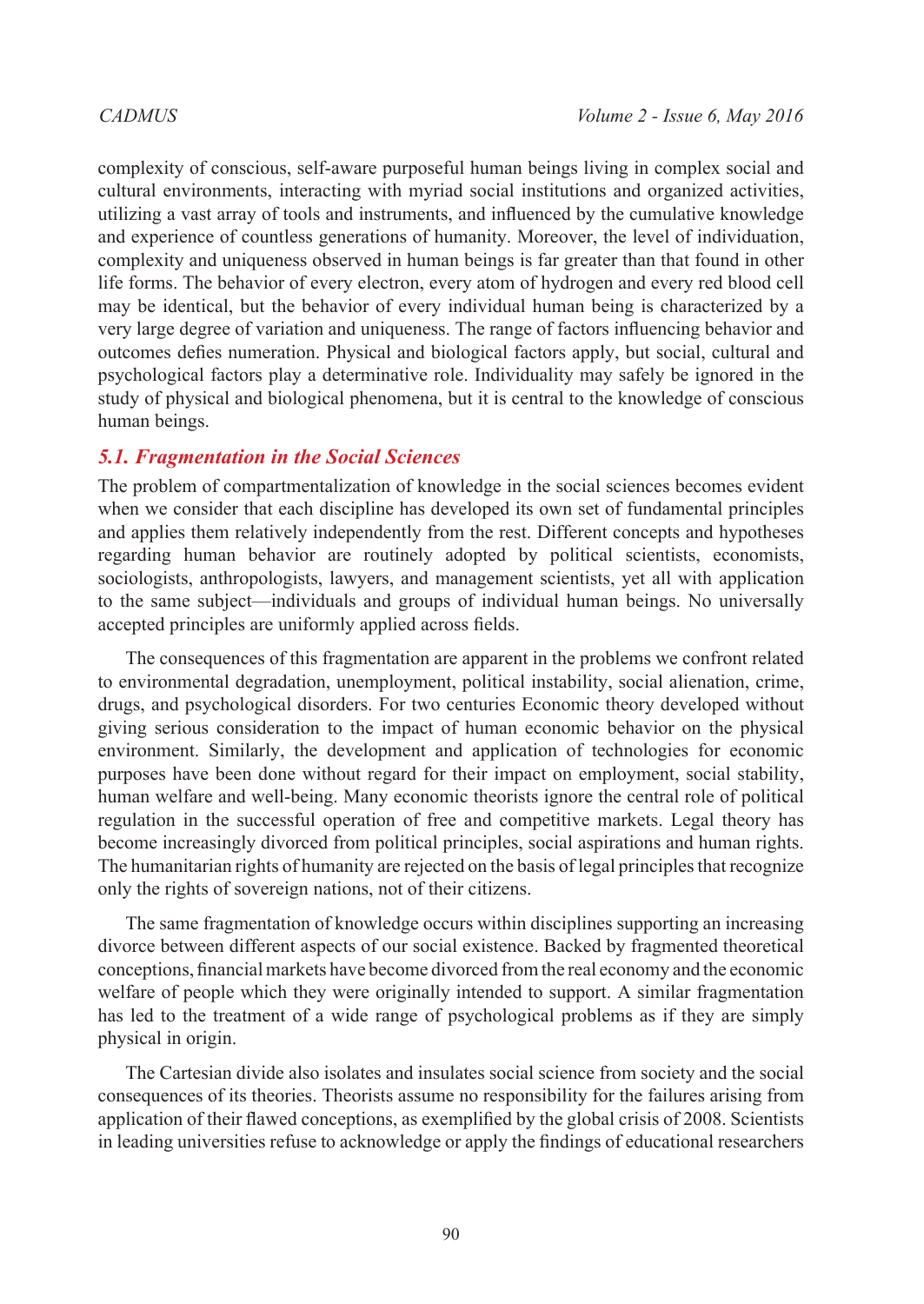in the same institution about the most effective pedagogy to promote learning. Medical doctors are licensed without receiving any training in managing patient and family relations. The list of gaps and short-circuits is endless.

*"Human evolution is a complex conscious process involving continuous interaction among the objective and subjective dimensions, physical facts and mental conceptions, natural forces and human aspirations, creative individuals and social groups."*

# *5.2. Legitimacy of the Subjective*

The phenomenal success of the natural sciences spurred efforts by early social scientists to imitate and replicate the same approach. The discovery of immutable universal laws governing the physical universe led to a search for similar principles applicable to society. The extension of the concept of law to conscious human behavior, individual and social, has been the source of endless confusion and error. The governance of political systems and the functioning of our economies are not determined by natural law. They are the result of conscious choices made by individuals and groups in the past, which have undergone a continuous process of evolution over the centuries and are always subject to modification by conscious choice. The resistance posed to social and psychological change by established habits, beliefs, self-interests and inertia may indeed be formidable, but no social arrangement is unchanging or inevitable.

In the field of Economics, the enunciation of principles and the construction of mathematical models similar to those in Physics have fostered a basic misconception regarding the factors that govern economic systems and the scope for altering their outcomes. For nearly two centuries the Newtonian concept of equilibrium in a static universe that dissipates energy and tends toward the lowest possible energy state prevailed almost unchallenged in Economics. The theory of perfect, instantaneous equilibrium is inapplicable to social systems that function far from equilibrium, adjust gradually, organize energy and continuously evolve higher levels of orderliness.[26](#page-38-25) The extension of the principle of scientific laws has fostered passivity and resignation before social injustices, political oppression, economic inequality, and other social ills. The vastly disproportionate distribution of the world's wealth, the displacement of human beings by machines, the subordination of women, the political influence of the rich, and the social exclusion of minorities are the results of human choice, not natural law.

Similarly, the Darwinian concept of the evolution of subconscious biological forms narrowly viewed as competition and survival of the fittest was inaptly applied and later rejected with respect to conscious social systems. Society evolves by processes that are conscious and subjective. Aspiration, curiosity, observation, thinking, creativity and imagination are more fundamental than external forces in human social evolution. Competition takes place within a wider and more fundamental framework of cooperation. As this narrative affirms, human evolution is a complex conscious process involving continuous interaction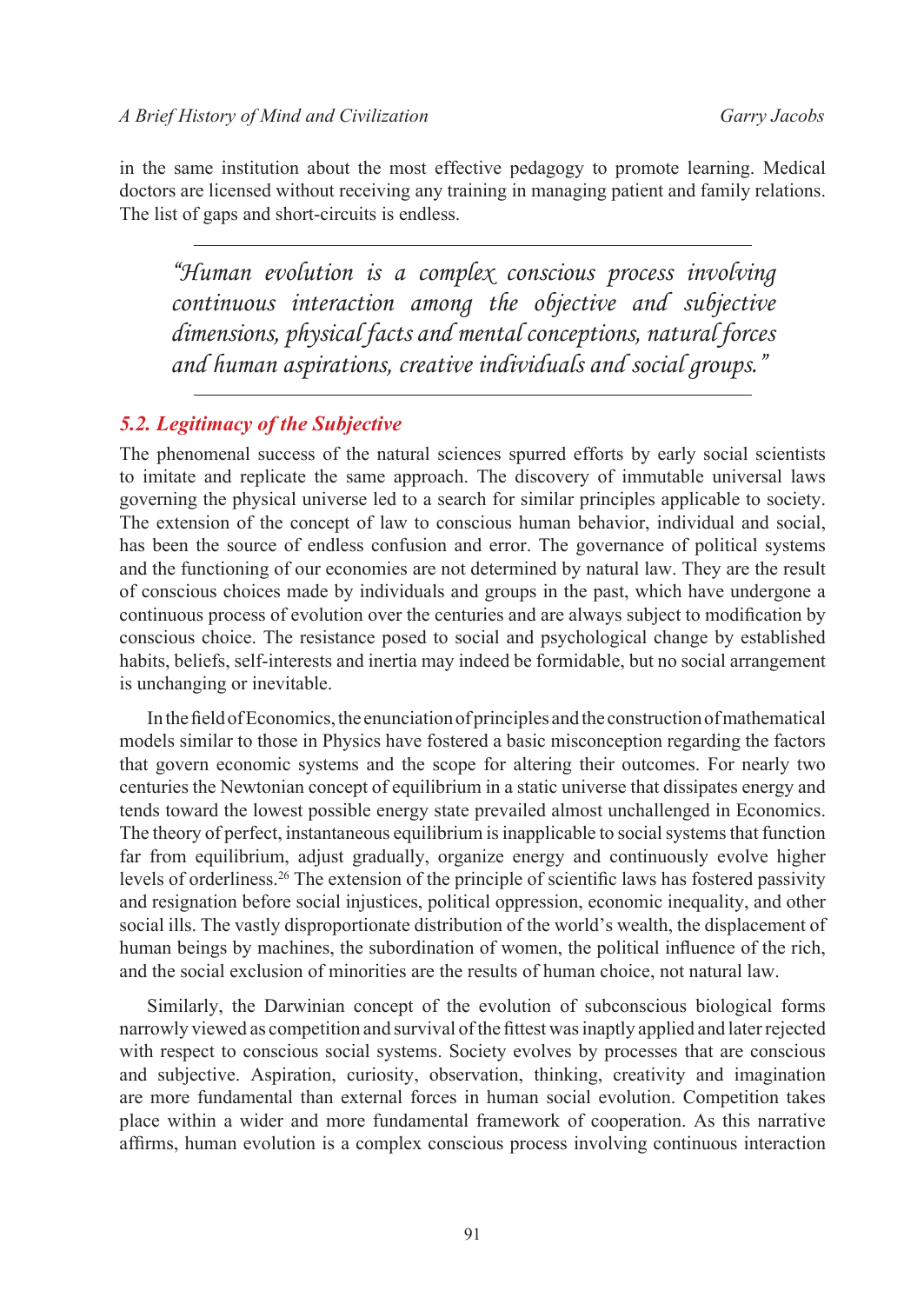among the objective and subjective dimensions, physical facts and mental conceptions, natural forces and human aspirations, creative individuals and social groups. Analogies between the natural and human world may provide useful insights into similarities and parallels between the two domains. But the automatic extension of physical principles to conscious living beings conceals more than it reveals, obscures rich complexity by overly simplistic assumptions, and reduces the profound creative complexity of human existence to rudimentary mechanical models and quantitative equations.

*"In denying the validity of subjective forms of knowledge, science invalidates itself."*

The consequences of the conflation of objectivity with reality and subjectivity with unreality as discussed earlier are most evident in the study of humanity's conscious social and psychological existence. It is here that the confusion regarding impartiality and reality has imposed the most serious obstacles to the progress of knowledge. The identification of knowledge with objective fact has erected a serious barrier to the progress of knowledge. The sciences of society and psychology are concerned with the actions of conscious human beings. Those actions include not only the physical movements of our bodies, but also our mental actions of observation, thought, will, imagination and creativity. They also encompass our vital actions of perceiving, feeling, emoting, aspiring, fearing, desiring, loving, enjoying, playing, and so forth. The effort to discount, dismiss, or delegitimize our subjective experience is to reject all that is most truly human about us, simply because it does not lend itself to observation and measurement in physical terms. The effort to compress, reduce or reinterpret all subjective experience solely in terms of neurophysiology is akin to looking for lost keys under the street light, because that is the only place our eyes can see.

It seems reasonable that the physical scientist studying matter assumes the position of an observer mind witnessing an independent physical reality. Yet the same premise does not equally apply to a psychologist examining a subject's conscious and unconscious mind. Self-experience is the most vividly real and tangible experience of which human beings are capable. Indeed, we can never experience anything else so directly and intensely. When we impartially examine the supporting evidence, we realize that the reduction of all subjective experience arises from the initial premise of physical science rather than from either rational or evidential justification. The fact that there are neurophysiological correlates to our conscious experience no more proves that our thoughts and feelings are the result of neurophysiological phenomena than the fact that adjusting the dials on a television proves that the program being broadcast originates from the TV.

Nevertheless, the pursuit of extreme hypotheses such as this one and the presumption that human intelligence and machine intelligence are the same may serve an evolutionary purpose. Indeed, it can help us understand the mental and social processes by which both mind and civilization have advanced up to the present stage. Undoubtedly there are correlations between our mental and physiological processes. An impartial observation of both the similarities and differences between them may generate valuable insights. But this requires that we remain conscious of the hypothesis we are testing.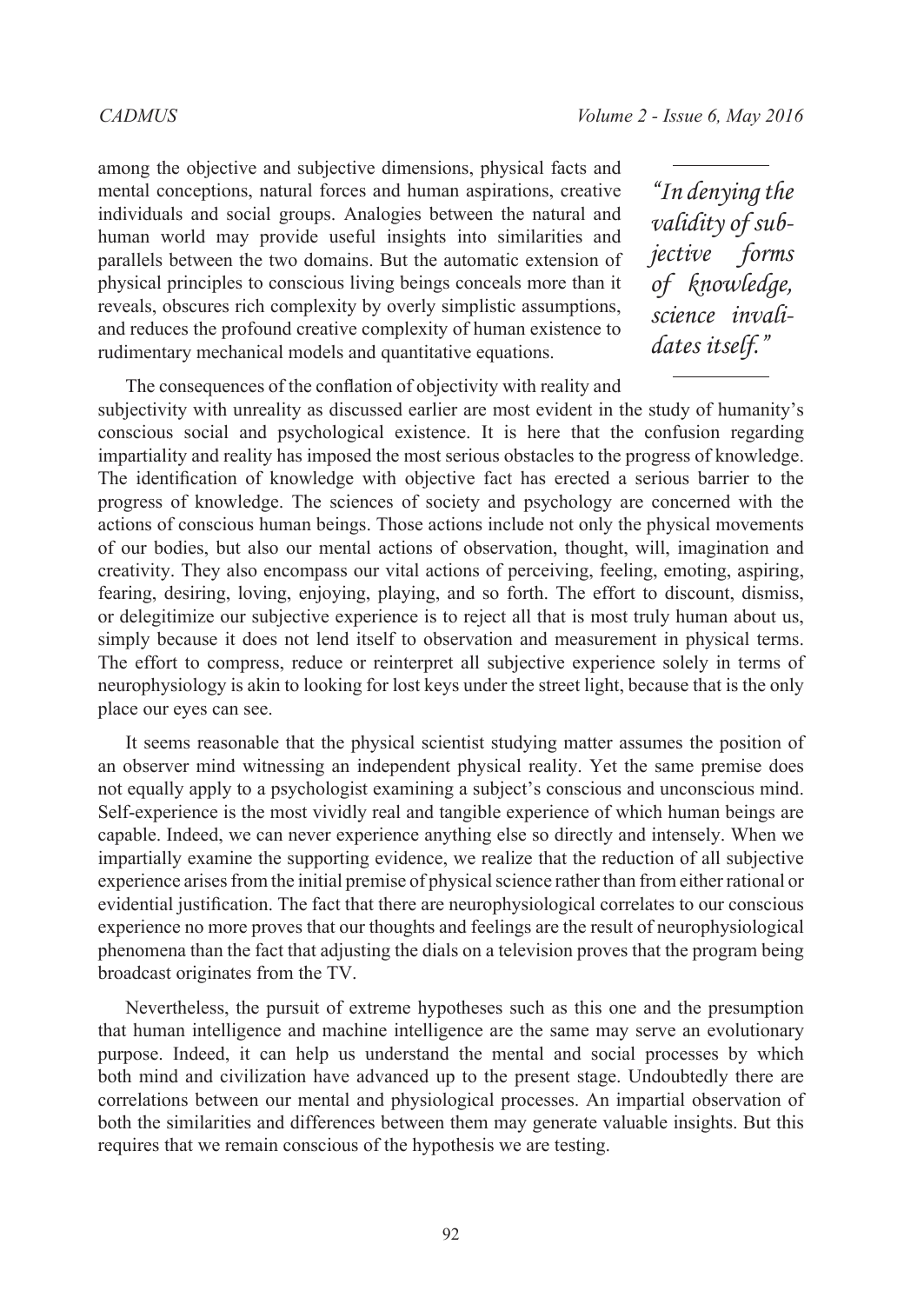The problem of objectivity goes still deeper. In regarding reason as an impartial judge and witness of reality, we overlook the implicit biases that colors all rational thought. Reason has a pronounced tendency to concentrate on facts and ideas consistent with its premises and to ignore or differently interpret those that contradict it. Science is itself a subjective discipline for generating knowledge governed and framed by philosophical conceptions that are themselves inherently 'unscientific' because they cannot be validated by the scientific method. The effort to exclude philosophy from science suppresses open discussion, but can never eliminate its subjectivity. In denying the validity of subjective forms of knowledge, science invalidates itself.

### *5.3. Quantifying Humanness*

The application of statistics to social problems has brought to the front inherent problems with the quantification of human experience. Nassim Taleb argues in *The Black Swan* that for over a century social scientists "have been operating under the false belief that their tools could measure uncertainty."[27](#page-38-26) The enormous power of quantitative methods has progressively obscured the important contribution of qualitative components of reality and individual differences in the social sciences. Taleb seeks to challenge a blind or misguided sense of confidence in the reliability of political and economic decisions based on statistics. He concludes that the problem lies in the structure of our minds.[28](#page-38-27) On the other hand, Weisberg argues that precious qualitative information relating to individual differences is being consciously suppressed or neglected in clinical fields such as medicine and psychology by what he terms 'willful ignorance'.[29](#page-38-28) Both these viewpoints reinforce the need to reexamine fundamental philosophical issues with respect to the application of quantitative methods to the social sciences.

The point here is not to criticize either science or social science. It is rather to emphasize the inherent limitations and untoward consequences that arise from a partial, one-sided and unbalanced development and application of our mental faculties. The knowledge we need is very unlikely to be discovered by objective analytic methods, quantitative measurements or experimental neuroscience. It lies in our conscious experience and can be most directly accessed by reflecting on our own mode of functioning as scientists, rather than hunting for answers through mountains of clinical experiments. Mind has been the instrument of all humanity's achievements and it lies at the root of the problems confronting civilization today. No other field of scientific inquiry has so much to offer.

### **6. Synthesis**

Long before the development of logic, the ancients discovered the profound truth that reality is one and indivisible. What mind infinitely divides for the purpose of analysis remains at all times a unified, integrated whole. Mind's capacity for analysis and its capacity for synthesis are in constant tension. The more we divide reality for the purpose of understanding its component parts, the more we lose sight of the interconnections, relationships and interdependencies that reflect its underlying unity. Division and aggregation present complementary perspectives of reality. The microscope and the telescope are instruments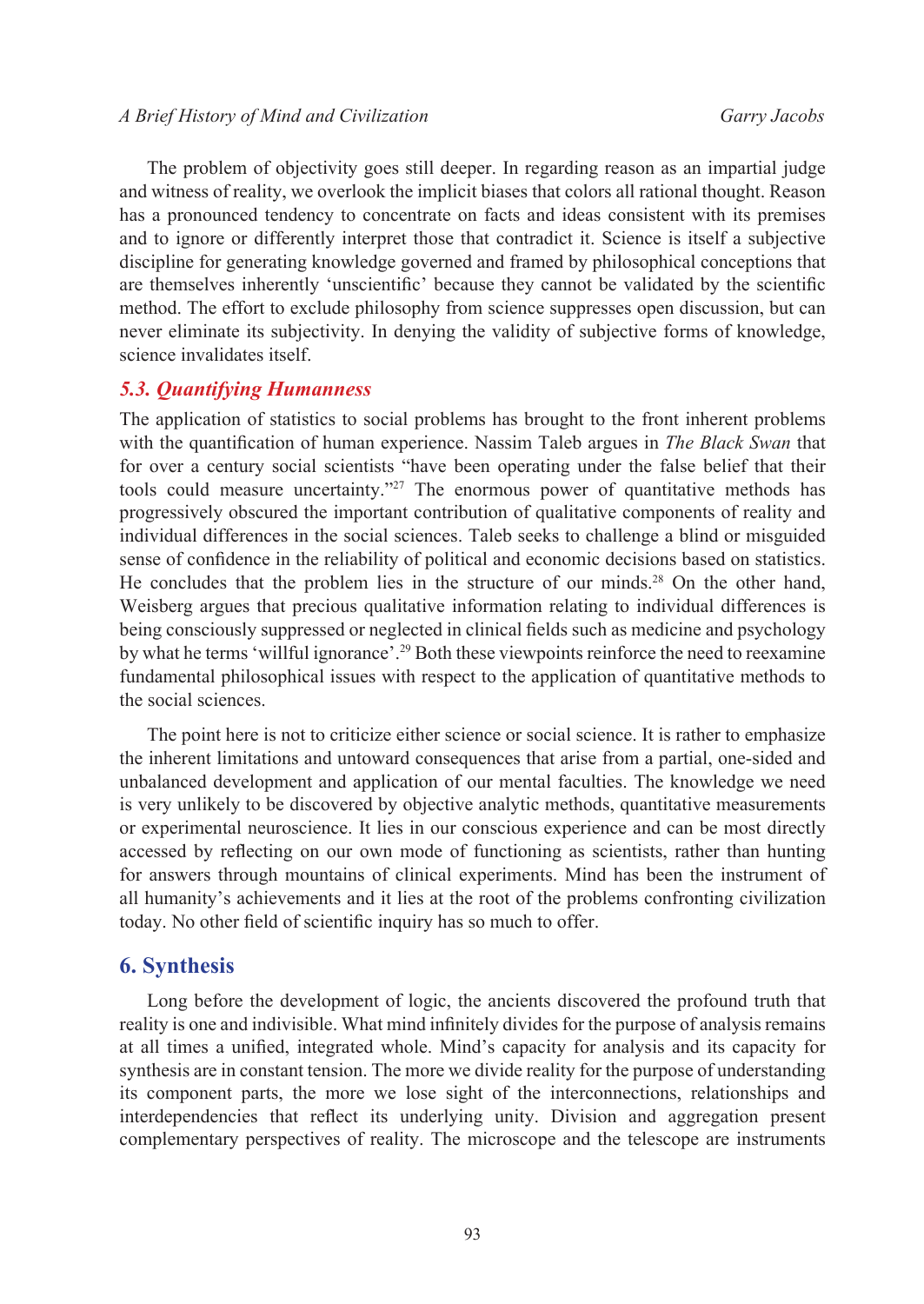fashioned by these compensatory needs to zero in on a specific target and zoom out to see the big picture.

The inherent limitations and inadequacy of the knowledge generated by extreme specialization, compartmentalization and fragmentation became increasingly apparent in the  $20<sup>th</sup>$  century and inevitably gave rise to efforts to reunite that which had been torn asunder into tiny fragments. Compartmentalized universities introduced interdisciplinary, crossdisciplinary and multi-disciplinary studies and research, which sought to bring a variety of different perspectives to bear on problematic issues. But the inherent limitations of these efforts soon became evident. Each brought to the problem a different set of concepts, theories and evidential data to talk about the same problem, without any shared conceptual framework indicating the relationship between these disparate perspectives, their interdependencies or the unifying factors underlying their different expressions.

# *6.1. Systems Thinking*

The limitations of aggregating multiple sets of data based on different theoretical frameworks gave rise to efforts to conceptualize the relationships between all the parts by viewing the whole as a complex interconnected system. Cybernetics evolved as the study of control systems in the early 20<sup>th</sup> century in the fields of electric network theory, mechanical engineering, logic modeling, evolutionary biology and neuroscience. Its insights contributed to the theory of complex systems. It stimulated transdisciplinary research in information theory, artificial intelligence, robotics, medical science, economic systems, biology, cognitive science, management, sociology, and the earth sciences. The systematic application of mind's capacity for synthesis led to practical applications of immense importance in computer science and communications. A similar approach has been adopted to build systemic theories and models of global financial markets and the global economy, as well as to comprehend the complex array of forces that govern the climate of the earth and on the impact of human behavior on the planet.

Systems theory has helped compensate for the extreme fragmentation of knowledge resulting from specialization. It has restored a vision of the totality of existence within specific fields and with relation to specific problems. The significance of this change in thinking is most dramatically reflected in the development of the Internet and World Wide Web over the past few decades, giving rise to the world's first truly global social system. Conversely, the practical development of cyberspace has provided a tangible example, symbol and metaphor for systemic thinking and has been a catalyst for the development of more comprehensive, inclusive thinking in all walks of life.

But the development of core complex systems theory extends beyond the mind's capacity for aggregation and synthesis. At a more fundamental level it seeks to identify universal principles that underlie and govern the behavior of complex adaptive systems in a very wide range of applications, such as network effects, emergence, self-organization, and self-reproduction (autopoiesis). It represents a serious effort to move from the aggregation of specialized knowledge through multi-disciplinarity to the search for unifying transdisciplinary principles.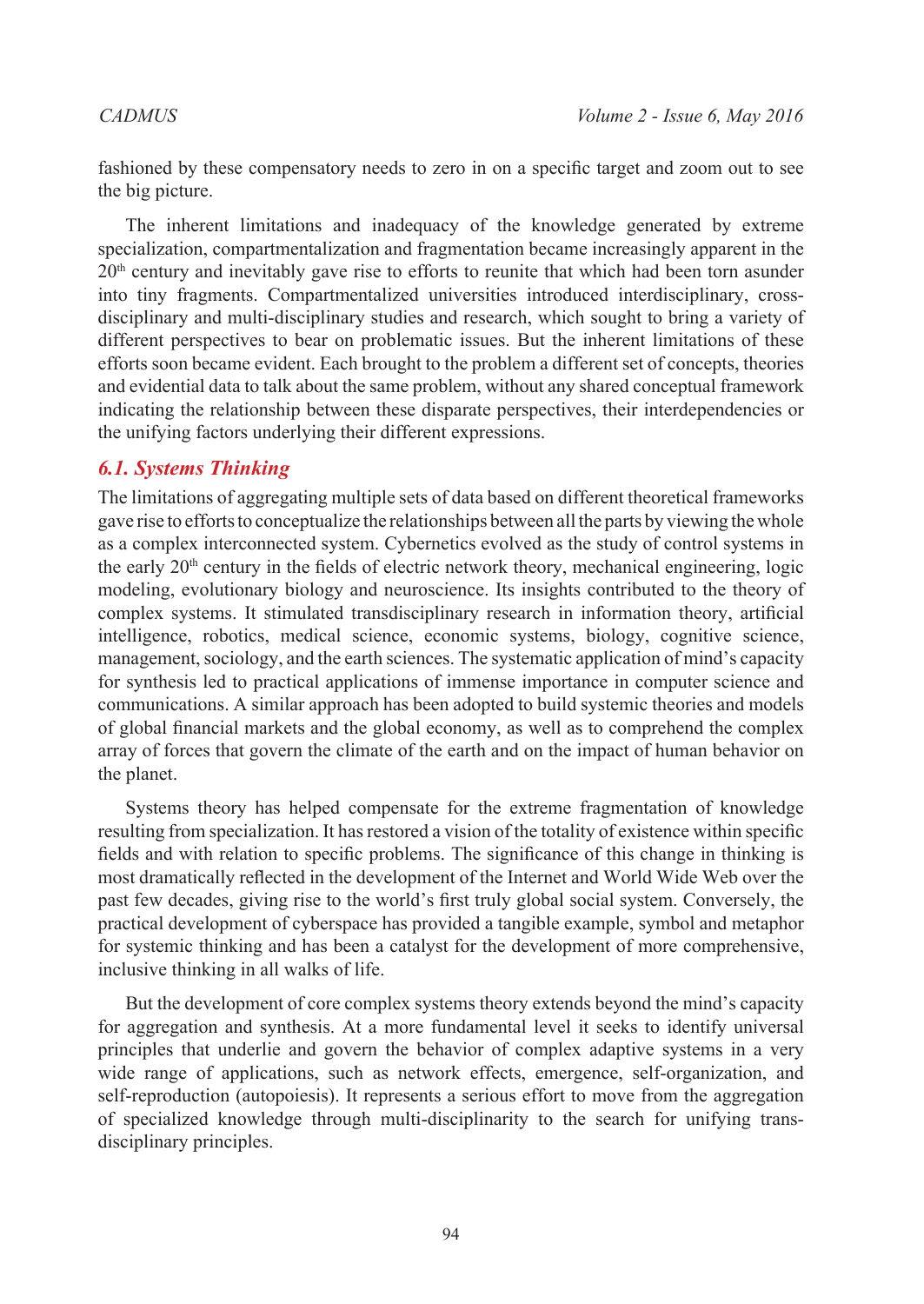# *6.2. Barriers to Systems Thinking*

In spite of these momentous developments, the advance of knowledge remains encumbered by several other characteristics of the Scientific Revolution which have yet to be seriously challenged. The first and most obvious of these is the mechanization of reality. The perception and conception of reality in mechanical terms still dominate scientific thinking, even with regard to living beings and conscious individuals. The idea of a simple clockwork universe has given place to more complex network models, but the models remain very largely mechanical and mechanistic. Science still tends to perceive all phenomena, even life, consciousness and society, in physical terms, and to reduce them to theirs lowest identifiable physical denominators. Our physical conceptions have become more complex and sophisticated, but the underlying materialistic mechanistic thinking remains. Computerized modeling of financial markets and economic systems remains the primary instrument for both theorizing and policy-making. Neurological models of human behavior that have proven effective for the tracing of sensory pathways and muscular responses seek to reduce all conscious human experience to chemical and electrical events, resulting in a dramatic increase in use of drugs for the treatment of conditions with obvious psychological and social origins, such as attention deficit disorder.

The second limitation of the current approach is the persistent emphasis on the universal aspects of behavior. Science is the quest for knowledge. It began with the study of fields in which the type predominates and individual variation is of little or no significance. The physical elements readily lend themselves into categorization on the Periodic Table. The known subatomic particles come in a few discrete varieties. The laws of motion and thermodynamics apply uniformly within broad boundaries as do the principles of relativity and quantum mechanics. Plants and animals lend themselves to classification in terms of phylum, class, order, family, genus, and species. The tendency to view reality in terms of categories and types has been extraordinarily effective in advancing knowledge in the natural sciences. It is inevitable that the same approach would be extended to the study of individual and collective human behavior. The classification of similarities and differences has led to important advances in the social sciences, but it has also imposed serious barriers to knowledge of human beings. Comparison of types inevitably results in suppression of individual differences. Uniformity of type is characteristic of the inanimate and subconscious ranges of reality, but the most significant attributes of human consciousness are individuality, innovation, creativity and uniqueness. The human sciences remain grounded in the bias of natural science for viewing reality in terms of similarities and differences and ignoring the single most momentous development in the history of the universe—the evolution of conscious individuality. This bias is programmed into the way we use our minds and imprinted in our very conception of reason and logical thinking. Our very notions of rationality and logic, the rules by which our minds seek knowledge, are based on implicit biases and limitations that retard the development of knowledge.

The third major limitation of modern systems thinking inherited from natural science is the suppression of the subjective dimension of reality. Indeed, most complex systems are an attempt to define and represent all subjective experience in physical terms and to reduce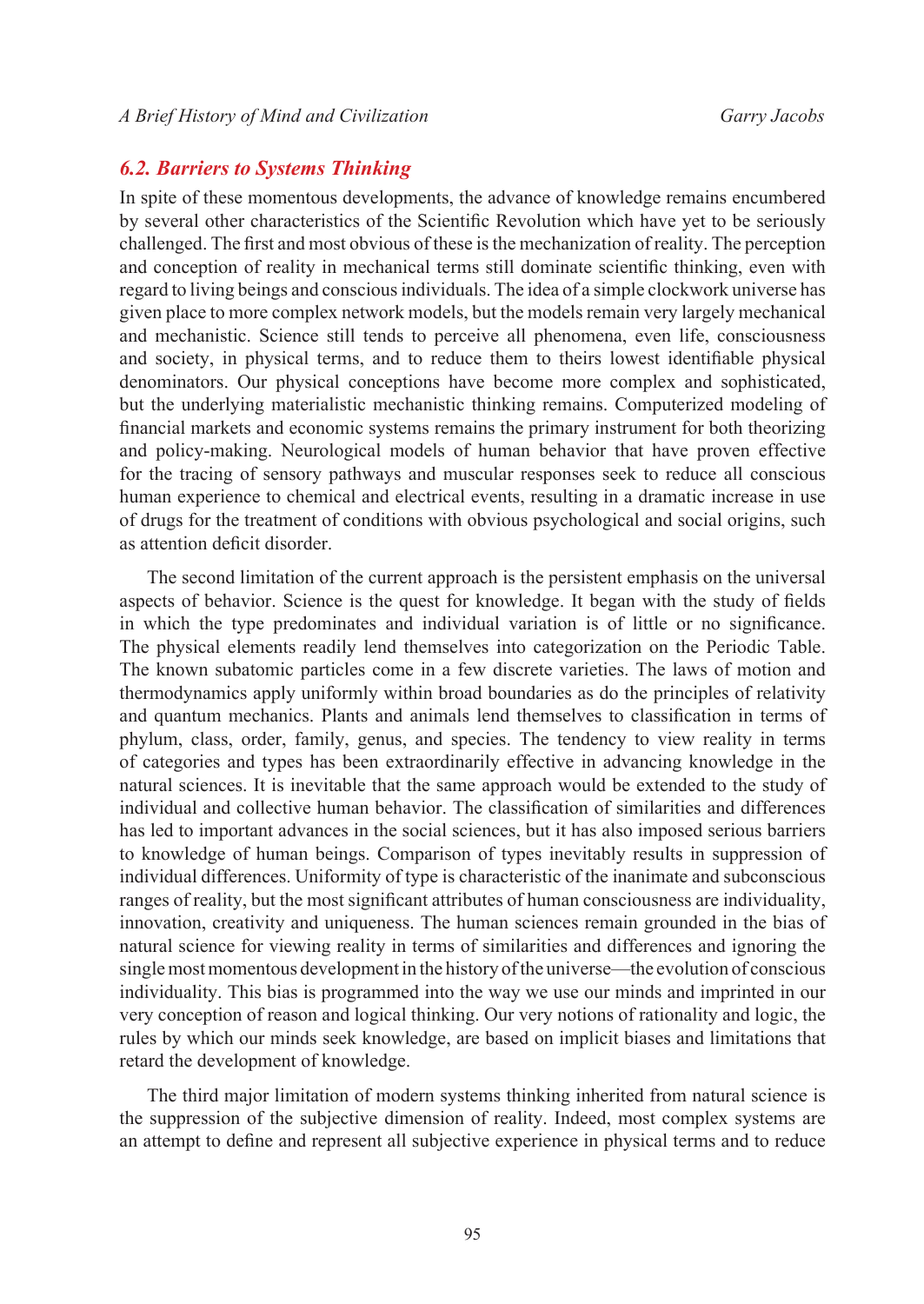conscious experience to automatic subconscious processes. The collapse of the subjective into the objective dimension is dramatically illustrated by prevailing economic models of society. The assumption that human beings make rational decisions is only another way of saying that individual decision-making can be modelled in mechanistic terms without recourse to consciousness, just the way we say that plants lean toward the sun and their roots reach out for water. The obvious fallacy in this assumption has compelled economists to introduce terms such as irrational exuberance to explain the extreme fluctuations in the behavior of markets under extraordinary circumstances, while leaving intact the underlying premise for normal applications. Economic behavior is characterized by myriad subjective factors—aspirations, attitudes, preferences, the search for status, fear, insecurity, ambition, interest, curiosity, attraction, ideas, misconceptions, superstitions, prejudices, opinions, beliefs, ideals, values,—that vary markedly from person to person, moment to moment. The consequences of the near exclusive emphasis of economics and other social sciences on the objective dimension of human behavior are apparent in the inability to comprehend and manage the increasingly complex social world in which we live. The effort to reduce complexity so we can manage it can only be successful in the measure our conception embraces the full scope of that reality.

Fourth and as a consequence of the other three, the efficacy of systems thinking is impacted by inherent limitations in the concept of randomness and the measurement of uncertainty as applied to human systems. As Byers has argued, randomness and uncertainty are ambiguous concepts. The appearance of randomness may result from the real absence of causation or from a lack of information, effective measurement and valid knowledge. Black swans may surprise and overwhelm us because a phenomenon is truly random or simply because our concepts, models and measures are grossly inadequate to represent what is really going on. They are likely to become increasingly prevalent, so long as our study of human behavior neglects subjective factors, individual uniqueness and conscious human choice.

# **7. Integration and Unification**

All knowledge seeks unity. The greatest discoveries in natural science have been those that led to the unification of phenomena that had hitherto appeared to be unrelated to one another. Thus, Newton unified inertia and motion. Maxwell unified electricity and magnetism. Einstein unified space and time, gravity and acceleration. WAAS Fellow Abdus Salam unified the electromagnetic and weak nuclear forces.<sup>30</sup>

The capacity to identify relationships between apparently unconnected or contradictory phenomena is one of the defining characteristics of genius. The quest for unification in Physics has spurred efforts to formulate a Grand Unifying Theory reconciling the physical macrocosm and microcosm. Should it ever succeed based on the present premises, it could only apply to the plane of inanimate matter and energy. A Grand Unifying Theory of Life or of Mind or an integrated theory encompassing all three would remain elusive.

A mere aggregation of variables to encompass the totality of phenomena is not sufficient to achieve true integration and unification. Synthesis can combine and relate the parts, but it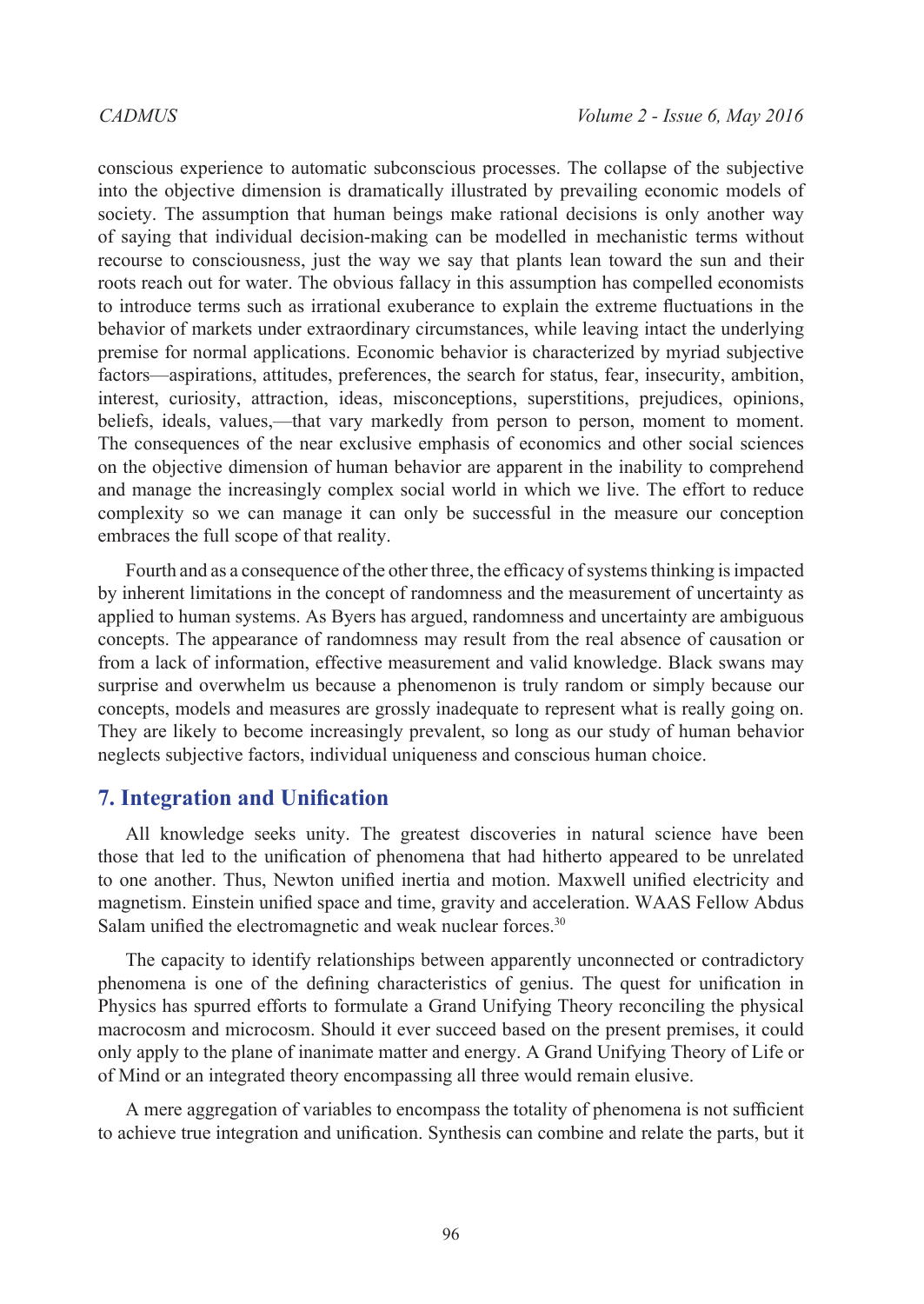cannot arrive at true integration. Although the word is widely used in a more limited sense as synonym for totality, comprehensiveness, holism and interdependence, true integration that is the basis for unification is something more fundamental. It may be best described in the words of the Upanishads as *all is in each, each is in all, all is in all.* Integration is a state in which each element in a totality is not only related to the totality but also to every other individual element in the totality.

The struggle of climate scientists to construct accurate and effective theories and models of climate change is compounded by the fact that the entire earth with its myriad zones, geographic and geological characteristics is in constant interaction with the life forms that inhabit it and the conscious and subconscious activities they carry out. Climate is impacted not only by physical factors, but also by the biological functioning of living things and the conscious and subconscious actions of human beings. Our capacity for analysis and synthesis is poorly suited to manage complexity of this sort.

The remarkable integrality of the human body is an excellent example and analogy. Medical science has created an abstract conceptual framework to represent the functioning of the body. It is divided into anatomical structures and physiological functions. The structures include cells, tissues, organs and systems. The functions include respiration, digestion, circulation, reproduction, and so forth. But both of these classifications are themselves abstractions. There really is no such system as the circulatory system distinct and independent of the skeletal, muscular, nervous, lymphatic and other cells, tissues, organs and systems. Each cell, tissue and organ forms an integral component of the overall body. But the functioning of each type is also integrated with the functioning of other types. Thus, a prick of the surface tissue of the finger may evoke a response from the skin, capillaries, blood cells, heart, brain, glands, circulatory, nervous and lymphatic systems. Moreover, as the Placebo Effect and other well-documented neurological, psychological and sociological phenomena amply testify, the body's physiological functioning is also seamlessly integrated with a host of other factors—nutritional intake, physical environment, type and amount of physical activity, the endless flow of sensations, impulses and emotion occurring consciously and subconsciously, mental conceptions, opinions, attitudes, beliefs and aspirations of each individual, as well as the ever-changing physical, emotional and mental interaction between the individual and the physical, social, and psychological context in which it is situated. The limitations in prevailing conceptual models of reality severely hamper efforts to pass beyond an aggregation of physical parts and functions to a truly comprehensive integral conception of human health.

The conclusion that present knowledge is inadequate to guide the further evolution of human civilization is not an indictment of the vast body of specialized knowledge of society generated by science up to now. It is rather a realization that more of the same will not suffice. Relativity Theory did not invalidate the principles of Newtonian Physics. Rather it placed them in a wider context, in which their limits became evident. Today, there is a need to venture beyond the limits of the present conceptual system in search of one that is more inclusive and effective in reconciling our knowledge of the world with the persistent failures and recurring problems that stand in contradiction. The first step in the evolution of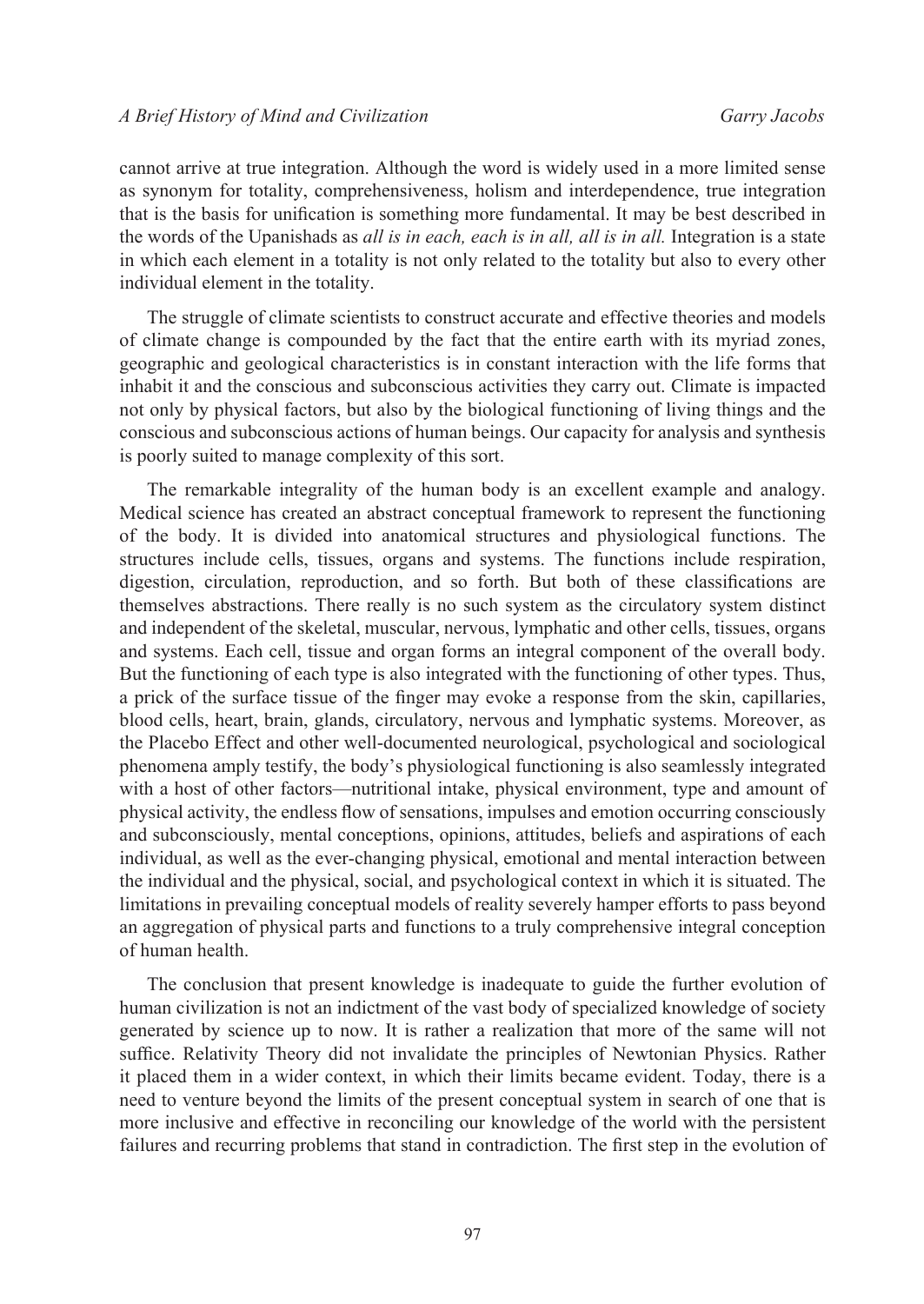a new conceptual system is to acknowledge and embrace these contradictions and willingly reexamine the premises which constitute the foundations of the present conceptual system.[31](#page-38-30)

# *7.1. Integration in the Social Sciences*

The need for transcending the limits of both analytic and synthetic thinking is most apparent in the social sciences where compartmentalized, fragmented knowledge persists as the dominant pursuit and each field is founded on a discipline-specific set of principles with little relevance beyond the narrow borders of specialized applications. This approach has generated a condition resembling the psychological syndrome of multiple disconnected personalities known as dissociative identity disorder. In both instances it is symptomatic of deeper disorder. In an effort to arrive at rational, scientifically valid knowledge, we have fallen prey to the natural tendency of the thinking mind to separate itself from the objects of study in a static universe and regard them from a detached perspective objectively and impersonally. In doing so, our sciences of living human beings have become mechanical, materialistic, value-free and lifeless. They lack the vibrancy characteristic of living things. They lack the depth and insight needed to plumb the rich complexity of the individual psyche and collective soul. "Classical, deterministic science is a science of stasis. It misses the essence of life".[32](#page-39-0)

This realization has been the driving force behind the efforts of the World Academy of Art & Science and World University Consortium in partnership with other organizations to advocate the need for a new paradigm in human development, a human-centered economic theory, and a transdisciplinary science of society. Our work has identified critical respects in which the new conceptual framework needs to transcend the limits of the present one. The new paradigm should be value-based rather than value-free. It should be transdisciplinary rather than discipline specific or merely multi-disciplinary, which means it should seek to discover the underlying principles governing human behavior in all fields of social existence. It should embrace and reunite the objective and subjective dimensions of reality, recognizing the central role of human consciousness and human aspiration in human affairs. It should be founded on the creative process governing the interaction between the individual and the collective. It should rise beyond the mechanistic, materialistic models of natural science to establish knowledge based on the dynamic living process by which human beings release their energies, consciously and purposefully direct them, channel those energies through formal organizational and informal institutional structures and systems, and express them through skilled action to accomplish results. And as a foundation and central pillar of this work, it should strive to advance our understanding of the human mind and thought processes, the sources and obstacles to creativity and their relationship to the evolution of civilization.<sup>[33](#page-39-1)</sup>

Preliminary work has been done by members of the Academy on many elements of a new approach, but the real purpose of the project is to influence the general direction and course of our collective intellectual progress. Decades ago Former WAAS President Harold Lasswell made a profound contribution to the study of law by liberating it from the narrow confines of legislatures and judiciaries and viewing it in the context of evolving social and political processes and the affirmation of values by individuals and institutions in society.[34](#page-39-2)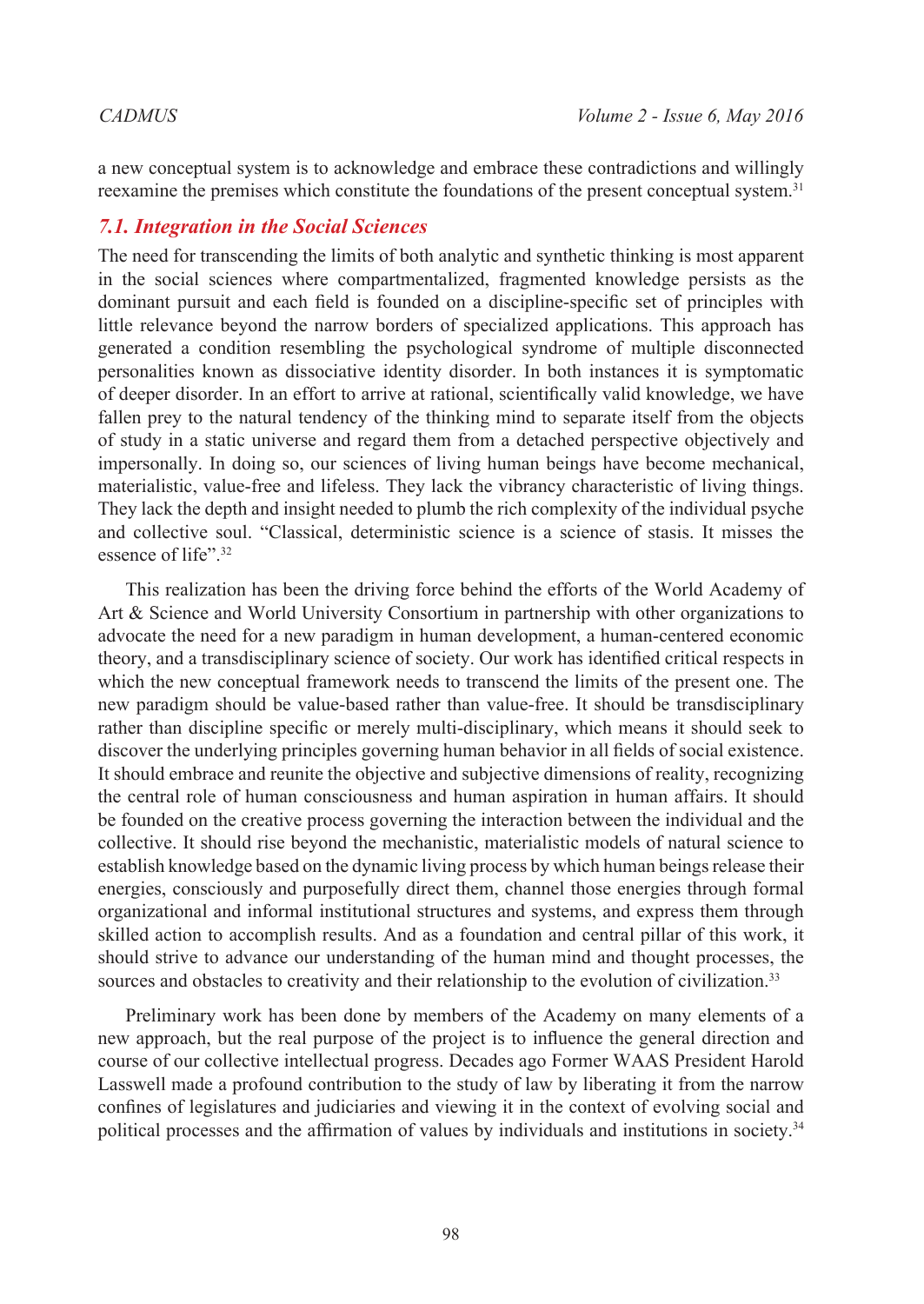In a remarkable contribution to rethinking economics, Orio Giarini strove to break down the arbitrary conceptual barriers imprisoning contemporary economic theory. He expanded economics to encompass the non-monetarized sector, introduced the concept of negative value to account for economically detrimental activities, emphasized that in a modern service economy value must take into account the entire utilization time from conception through final disposal, replaced the classical notion of equilibrium with one of continuous evolution, and affirmed the principle of uncertainty as central to all economic activity.<sup>[35](#page-39-3)</sup> Building on his seminal contributions, WAAS is engaged with other institutions and scholars in a collaborative effort to frame new economic theory.<sup>[36](#page-39-4),\*</sup> A fuller exploration of these findings lies beyond the scope of this paper, but it may be helpful to briefly examine a few of its central tenets.

*"Values are the governing principles of human evolution, just as natural laws are the governing principles in physical nature."*

## *7.2. Value-based Science*

Popper warned against the tendency of the social sciences toward 'misguided naturalism'.<sup>[37](#page-39-5)</sup> The effort to free the study of the natural world from religious doctrine rejected the imposition of human values on the natural world. The role of the natural scientist is to observe dispassionately and reflect rationally. Freedom from prejudice is essential for discovering knowledge. With respect to physical nature, this implies not imposing human values on the behavior of lower life forms. We cannot accuse the lion of evil because it instinctively hunts other species for food. But the social sciences involve the study of conscious human beings living together. The discovery of universal values governing conscious human evolution is the social equivalent of the universal laws governing physical evolution. The purpose of social science is not merely to impartially understand but also to consciously intervene to enhance the effectiveness of social systems to realize the aspirations and values of humanity. It must necessarily be value-explicit rather than value-free.

Values are not merely prejudicial judgments. They are a form of knowledge and a powerful determinant of human evolution. To strip our study of society of all values is akin to viewing the material world as random, chaotic, directionless meanderings of chance stripped of all insight into the forces influencing it. Values are the governing principles of human evolution, just as natural laws are the governing principles in physical nature. Universal values such as freedom, equality, peace, security, tolerance, trust, integrity, goodwill, organization, cooperation, collaboration, fraternity, self-giving, harmony and truthfulness represent the quintessence of knowledge and wisdom humanity has derived from millennia of experience. Values are knowledge of the process of human accomplishment and evolution. They are central to the practice of science as they are to every other field of civilized human activity.

<sup>\*</sup> For information on the partners and working papers, see [www.neweconomictheory.org](http://www.neweconomictheory.org)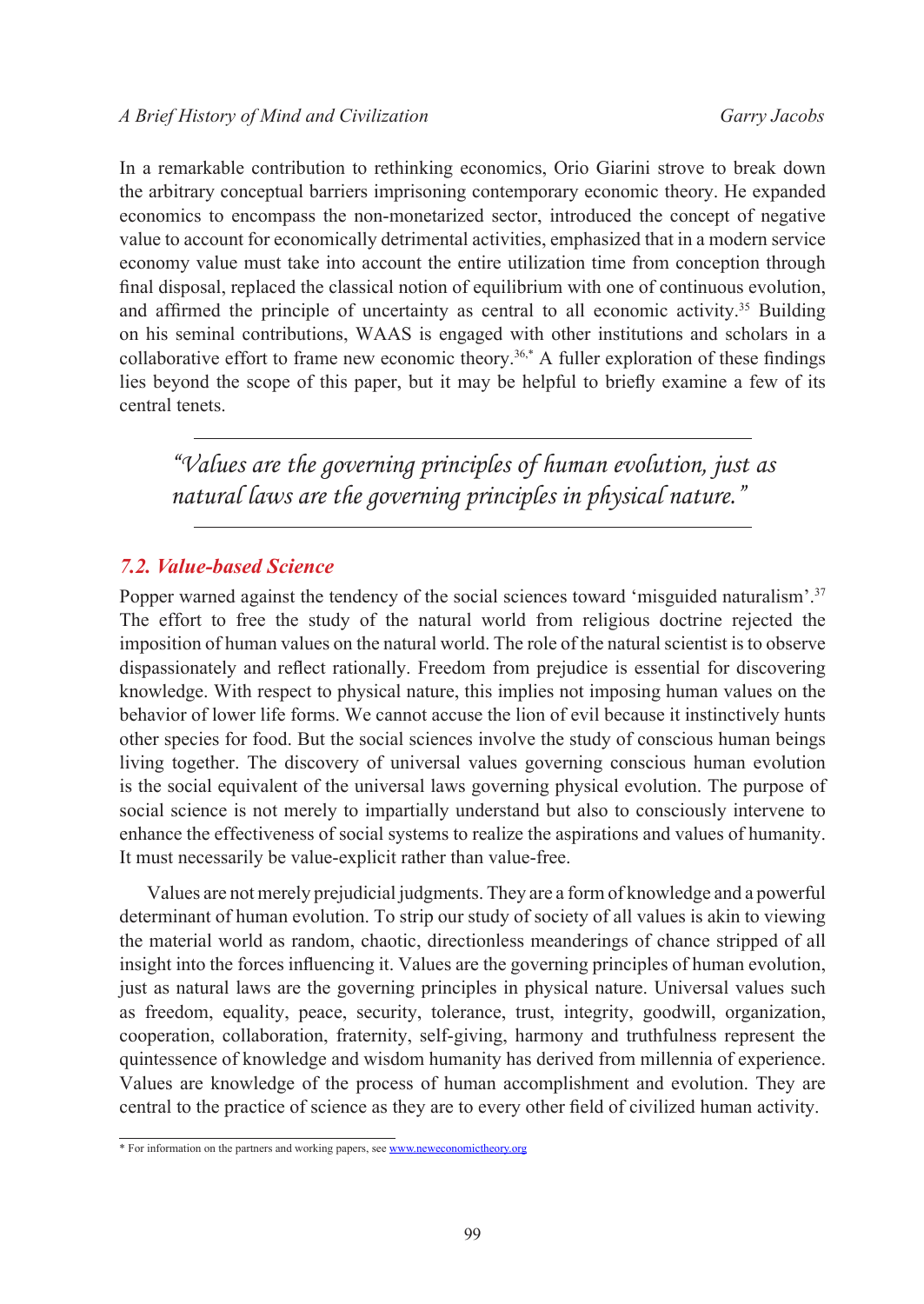# *7.3. Principles of Society*

As already mentioned, the development of economic science has been strongly influenced by the success of the quantitative physical sciences, most especially Physics. It has taken the form of a quest for universal laws or principles of economy and mechanistic, quantitative models to represent the workings of economic systems. The economy we have today is the result of choices made in the past, of a long evolutionary process founded on ideas, values, beliefs, and social institutions established for the benefit of specific sections of the population and preserved by force of social influence. If it is not able to equitably meet the needs of all human beings, we have the power to change it.

The rejection of immutable laws of economy does not mean that there are no principles governing the development of economy and society. But it does suggest that these principles are more fundamental than what commonly passes for economic principle, as the principles governing chemical interactions are founded on a more fundamental set of physical principles. Economy is a subset of society. An understanding of the principles governing the development and operation of economy needs to be founded on principles applicable to the development and evolution of the wider society of which economy is a part.

The success of organizational theory and systems theory in identifying principles applicable to a wider range of human and non-human activities marks a first step toward development of truly transdisciplinary social science. Organization is a unifying principle found at all levels of existence—the structure of physical matter, the dynamic systems of life, and the conscious organization of ideas, activities and things characteristic of mind. Energy is another unifying principle—the physical energy of material systems, the vitality and social energy characteristic of living systems, and the conscious mental energy expressing as curiosity, imagination and creativity in mind. Conscious awareness, aspiration, values, evolution, self-multiplication, authority, hierarchy, networks and conceptual frameworks are fundamental principles common to all human activity. Transdisciplinary science founded on principles such as these would mark a significant advance toward a new conceptual system for the social sciences. It should shift the perspective of society from inanimate, mechanistic organization to conscious living organism, from a perspective that focuses exclusively on objective, superficial processes to one that encompasses both the subjective and objective dimensions of reality, from an emphasis on general patterns confirmed by statistics to one founded on the complex creative interaction between creative individuals and the conforming social collective.

# **8. Deep Thinking**

# *8.1. Changing Conceptual Frameworks*

If mind starts from division and possesses only constructed understanding of unity, the question naturally arises as to what mental faculty is needed to achieve true integration and unification. As Sri Aurobindo observes, mind "thinks, sees, wills, feels, senses with division as a starting point and has only constructed understanding of unity."[38](#page-39-6) If the analytic and synthetic faculties of the thinking mind are not sufficient, what alternative is left?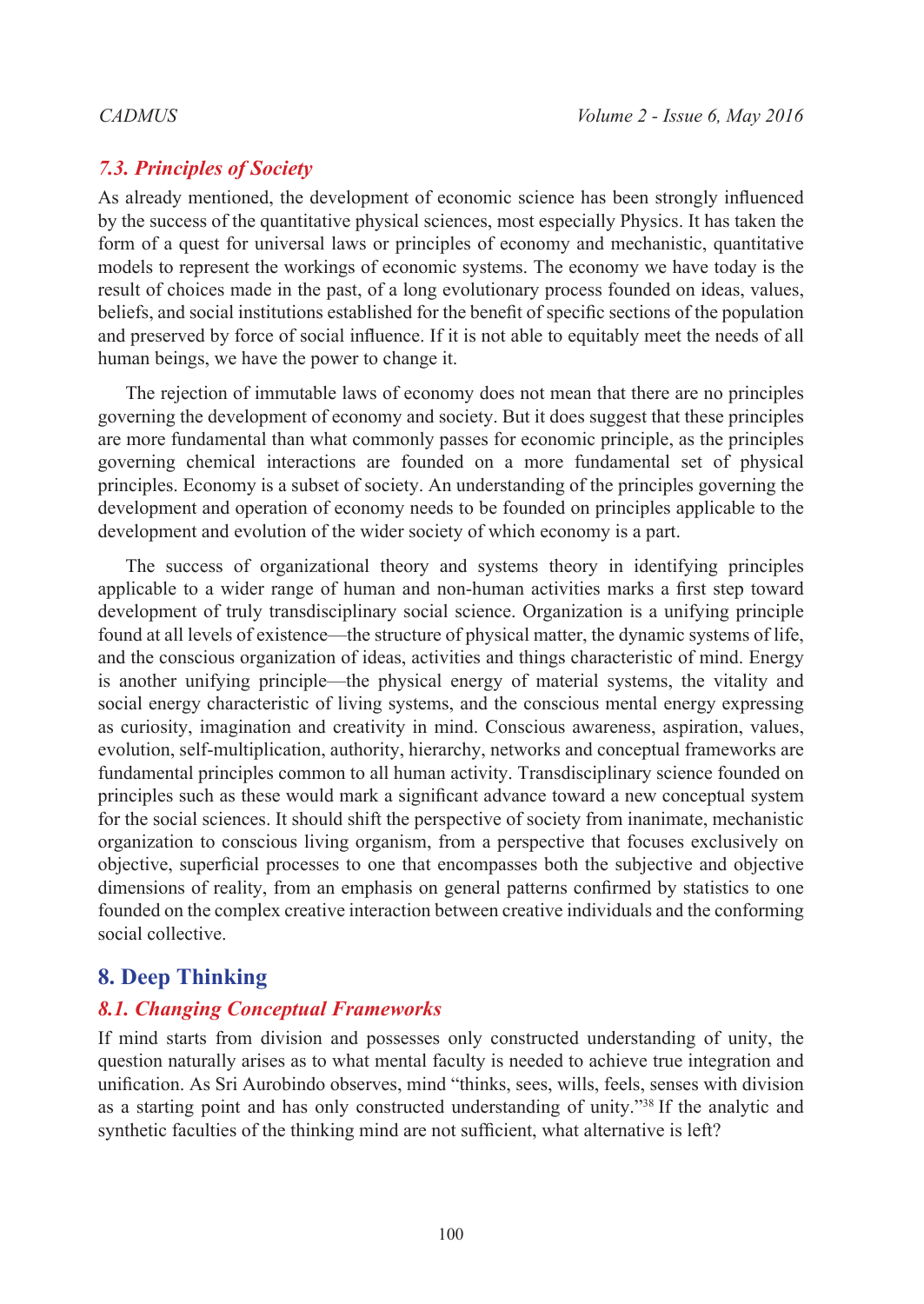### *CADMUS Volume 2 - Issue 6, May 2016 A Brief History of Mind and Civilization Garry Jacobs*

Mathematician William Byers uses the term deep thinking to describe creative intellectual processes that transcend the conceptual limits of existing thought and the rules of logic. He observes that all thinking occurs within a conceptual system. The system may be explicit and implicit, conscious or subconscious. The definition of every word is a conceptual system determined by prevailing cultural norms, social context and individual psychological experience. Every theoretical concept is defined, populated and delineated by defining and limiting perspectives. The boundaries and tenets of any conceptual system are supported and reinforced by forces that resist any assault. Among these forces is the sense of security derived from existing knowledge, the inertial resistance to a major reconsideration of beliefs on which so much has been invested, the egoistic identification with a particular viewpoint, and unconscious bias for elements that conform to its existing premises and rejection of those that undermine or contradict it. Logic and mathematics are conceptual systems. Science itself is a conceptual system. This paper identifies some of the pillars on which science is based that are implicitly accepted as valid, but rarely subject to examination.

Byers argues that all major intellectual breakthroughs involve a breaking out of the existing conceptual system. Since the boundaries of the system are often implicit and unconscious, they are not easily accessible to identification or scrutiny. Therefore, the creative process of transcending the existing system usually begins with the contemplation of questions that are not easily addressed within the existing context. These questions often take the form of conflicting viewpoints, contradictory facts or unresolved ambiguities, which the current framework is unable to assimilate and reconcile within existing premises. The willingness to recognize and embrace the tension of ambiguity, contradictions and paradox releases energy and generates the force needed to breach the boundaries or challenge the fundamental premises of the existing system. The Copernican Revolution and the other major intellectual advances referred to by Thomas Kuhn as paradigm shifts are classical instances of this process.

The process of deep thinking and the obstacles to it are illustrated in Arthur Conan Doyle's stories of Sherlock Holmes. In many cases the police arrive at a conclusion regarding the facts of a crime and the guilty party by carefully constructing a plausible hypothesis that either consciously or inadvertently overlooks apparently insignificant contradictory evidence. In "Silver Blaze" the police develop an airtight theory of how a race horse was stolen and its trainer murdered by the thief and they make an arrest of a suspect with both motive and opportunity to have been responsible. Holmes alone is bothered by apparently insignificant questions. Why didn't the watch dog bark during the theft? By what coincidence was the stable boy served a dinner that was sufficiently spicy to mask the flavor of an opiate? Embracing the implied contradiction which the police chose to ignore, he constructed an alternative hypothesis that led to an entirely different conclusion. The trainer was actually killed by the horse while attempting to maim its ankle muscles so it would lose the race. The deep and lasting appeal of Doyle's fictional character derives from the fact that he points the way to a higher evolutionary pathway.

Viewed in this manner, the possibility of consciously fostering the process of creative thinking is stripped of its mystical shroud. The process requires a willingness to question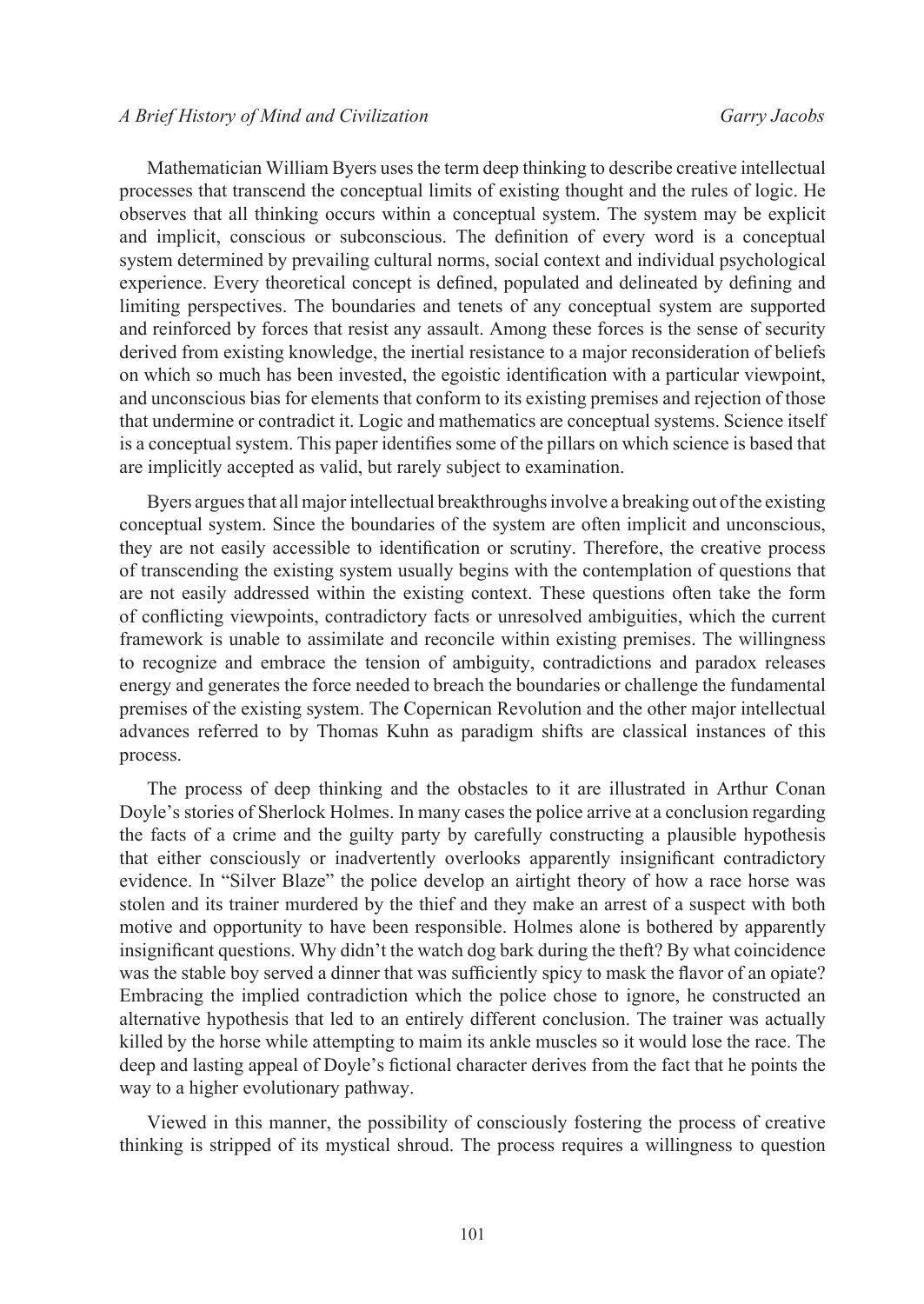implicit assumptions and established tenets and the strength to embrace rather than reject or ignore conflicting points of view. There is no guarantee that stepping outside the secure boundaries of an existing conceptual system will necessarily lead to fruitful creativity. It may be just as likely lead to a loss of certainty and confusion. Stepping out is a necessary, but not sufficient condition for mental creativity. But without taking that risk, real creative thinking is extremely unlikely. Byers argues that we have all had the experience of transcending an existing conceptual system in the process of learning about new ideas. As students we learn to make the leap already made by others before us. Creative thinking requires the ability to make the leap for ourselves. But either way the process is the same.

### *8.2. Intuitive Knowledge*

The instances of scientific discoveries in Physics cited above demonstrate that integration and unification are indeed possible, but they appear to be the work of rare geniuses whose processes we neither understand nor have the capacity to emulate. The testimony of great scientists themselves attributes such discoveries to sudden bursts of insight or leaps of thought rather than linear, systematic rational thought processes. Popper argues that "There is no such thing as a logical method of having new ideas or a logical reconstruction of this process… every discovery contains 'an irrational element', or 'a creative intuition' in Bergson's sense." Einstein speaks in a similar vein with regard to the discovery of universal laws. He refers to an intuitive experience that leads to psychological identification with the object of experience. "There is no logical path leading to these…laws. They can only be reached by intuition, based upon something like an intellectual love of the object of experience.["39](#page-39-7) During his brief lifetime, Srinivasa Ramanujan compiled nearly 3,900 mathematical identities and equations, of which nearly all have now been proven correct. The Ramanujan prime and the Ramanujan theta function have inspired a vast amount of further research. When his notebooks were first scrutinized by leading British mathematicians, they responded with skepticism, suspicion and extreme disbelief, for he had arrived at original findings of unparalleled complexity without passing through the traditional process of mathematical proof. When questioned, Ramanujan explained that he saw the theorems in his mind.

Thomas Kuhn regards intuitive thinking as an essential condition for the type of radical change in paradigm associated with scientific revolutions. "Paradigms are not corrigible by normal science at all... normal science ultimately leads only to the recognition of anomalies and to crises. And these are terminated, not by deliberations and interpretation, but by a relatively sudden and unstructured event like the gestalt switch. Scientists then often speak of the 'scales falling from the eyes' or of the 'lightning flash' that 'inundates' a previously obscure puzzle. On other occasions the relevant illumination comes in sleep. No ordinary sense of the term 'interpretation' fits these flashes of intuition through which a new paradigm is borne."[40](#page-39-8)

Our understanding of intuitive processes is quite limited, in spite of the fact that throughout history insight and intuition have been cited as the source of new discoveries and new knowledge. We live in times characterized by an unquestioned faith in the power of rational thought, systematic training in logical argument in formal education, and supreme regard for orderly argument based on factual evidence and logical reasoning in judging the validity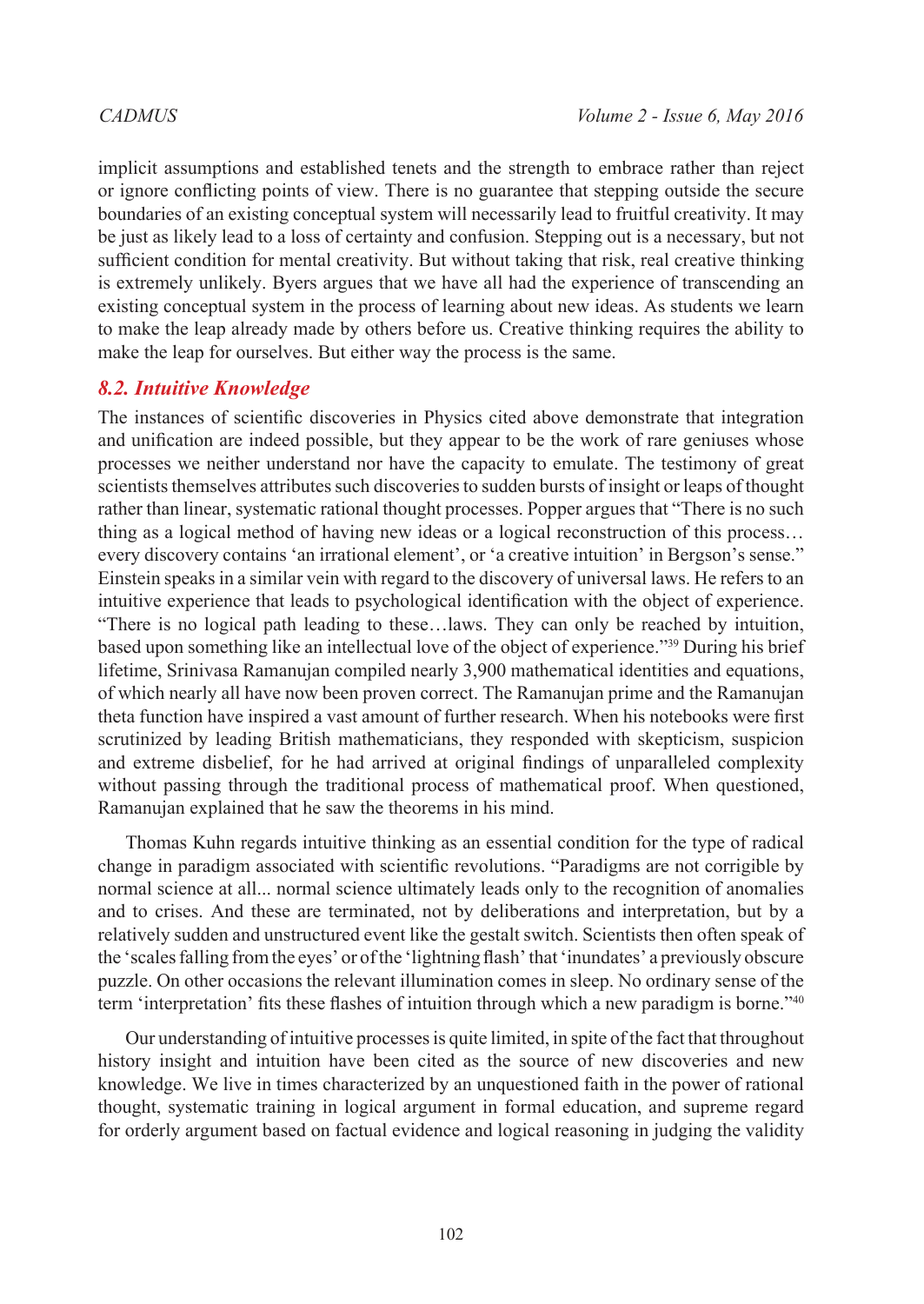of any proposition. It is very likely that this extreme reliance on the analytic and synthetic modes of thought impedes the development and exercise of these faculties in our times.

The philosophy and methodology of modern science focus almost exclusively on the tenets of the scientific method to validate hypotheses. So great is the identification of science with analytic and synthetic modes of thinking, that it devotes almost no attention to the creative process of discovery on which its greatest achievements are actually based. One reason for this reluctance to focus on the intuitive process of scientific creativity is the mystique associated with artistic creativity and mystical experiences. If so, then rationality and logic dictate that science should strive to learn as much as possible from these other modes of thinking.

Intuition may be far more common than we think. Today we recognize it only when it is associated with outstanding discoveries recognized by the whole world and in circumstances when it is associated with a number of other traits conducive to high intellectual achievement high intelligence, the courage to challenge prevailing ideas, an unconditioned mind capable of independent thinking, and intense aspiration that generates the energy and effort for unstinting application and perseverance. It is very likely that the capacity itself is far more prevalent and expressing as creative insight at different levels of society in many fields that go unnoticed. There was a time when the ability to read, write or calculate was considered a sign of genius. Since then humanity has evolved, our minds have evolved and our civilization has evolved so that what was once extraordinary has become the norm. Today the idea of learning to think intuitively may sound outlandish. But it may well be that once we pierce the veil of superstition surrounding it, we will discover means to consciously develop it on a large scale. The first essential step is to remove the stigma or scientific skepticism surrounding ways of knowing that transcend logic and rationality.

### **9. Limits to Rationality**

The term 'limits to rationality' is inherently ambiguous as well as unsettling, even disturbing. It is ambiguous in the sense that it can be used to imply both limits to the extent to which rationality is being applied in the pursuit of knowledge and also to suggest that rationality is itself subject to inherent limits in its capacity to arrive at certain knowledge. For both these reasons the term is also unsettling and disturbing. It is unsettling because we human beings possess or are possessed by such a strong aspiration to arrive at certain knowledge. It is disturbing because it suggests that the mental instruments so far developed and utilized by us in quest of that certainty are subject to inherent limits both in their application and in their powers of discernment.

This historical narrative on the evolution of mind and civilization supports these conclusions. It confirms that even our most sincere, scrupulous, impartial and disinterested seeking for knowledge is subject to limitations imposed by conscious and subconscious perceptions, conceptions, assumptions and perspectives through which we seek for reliable knowledge. As Byers emphasizes, the very nature of a conceptual system is that it is selflimiting. For regardless of how broad and open its premises, it is a construction built and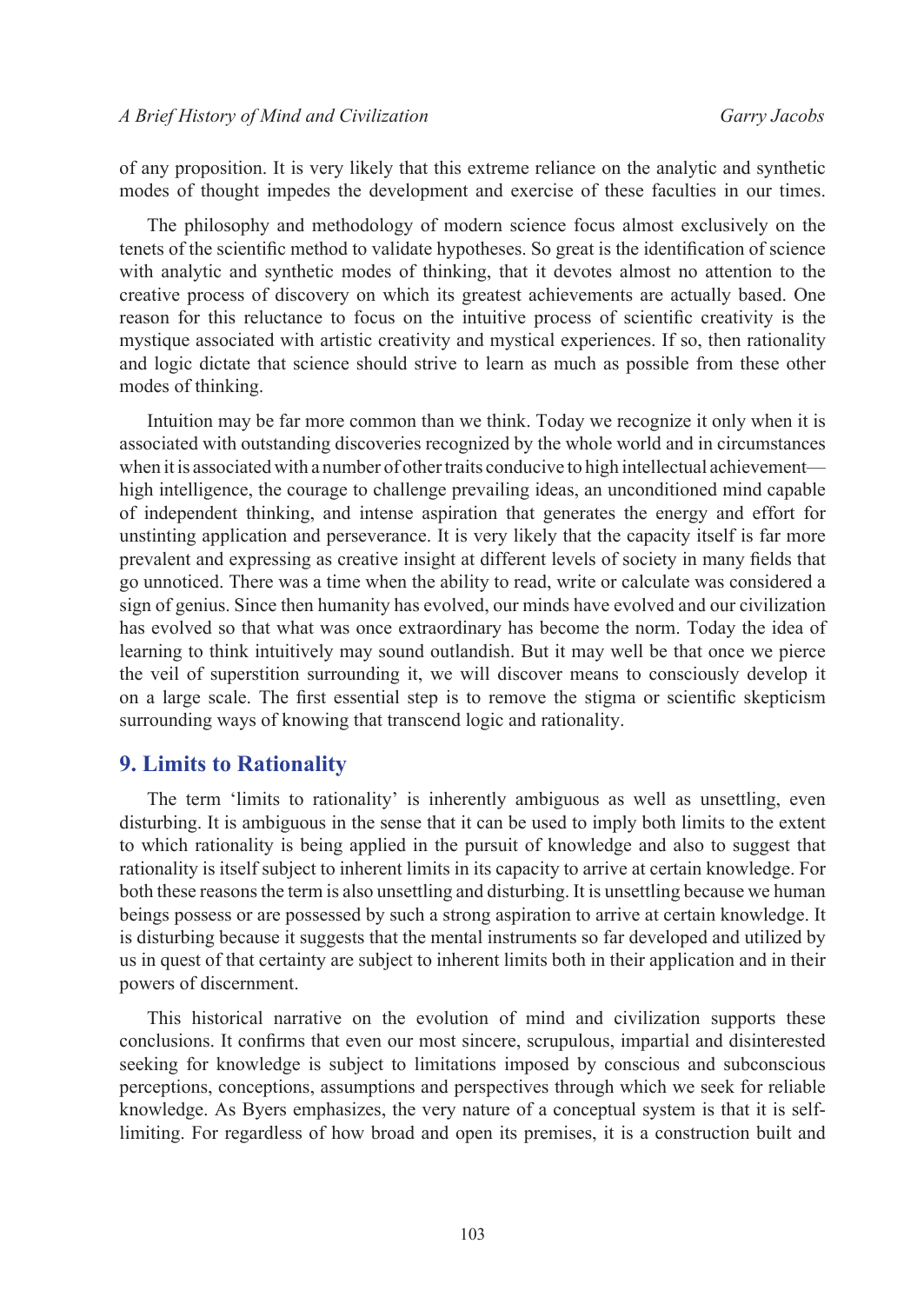viewed from inside itself and is unable from the vantage point to fully perceive the foundations on which it is constructed. In setting forth the principles on which his geometry is based, Euclid never conceived of a context in which two parallel lines could meet. That conception belonged to a different conceptual framework that was only discovered 2000 years later. So too, when Newton presented his laws of motion, he never qualified the limits within which these laws held true. He naturally assumed that space and time were invariable constants. The new paradigm conceived by Einstein challenged assumptions that were so basic they had never before been questioned. Quantum Theory challenged notions so fundamental that even Einstein rejected them as implausible.

Our resistance to entertaining premises that contradict established viewpoints arises not only out of an inability to imagine or conceive something different, but also out of a marked preference for justifying the existing system. So strong is this tendency that our reason carefully selects for its attention ideas and evidence in support of its viewpoint and ignores or discounts that which contradicts it.<sup>[41](#page-39-9)</sup> Science has made great advances in establishing criteria for falsifying hypotheses, but it possesses no remedy to the urge of the scientific collective to admire the clothes of the reigning emperor of scientific authority. A greater awareness of the social and psychological barriers to a truly impartial exercise of reason would be a major contribution.

# **10. Deep Learning**

The perspective that emerges from a historical examination of mind and civilization has important implications for education. This paper argues that the principal challenge confronting humanity today is not to fine-tune the incremental progress of knowledge acquisition, but rather to consciously support and accelerate the development of radically different, more synthetic and integrated ways of thinking and knowing.

History confirms that a change in the way we think is unlikely to be made by those already in the middle or later years of life. Most seminal changes in society occur only with the passing of generations raised in and conditioned by the past and with the coming of new generations unconditioned by earlier experience. Education is the principal means developed by humanity to foster conscious social evolution. Therefore, it must necessarily constitute the core of any strategy to accelerate the development of our mental faculties.[42](#page-39-10)

One clear implication is that an exclusive preoccupation with imparting more knowledge content is not sufficient and may even be counter-productive, because it only goes to reinforce the existing conceptual framework and analytic skills, and divert energy from the creative enterprise of enhancing our mental capacities.

A few tentative suggestions can be made regarding how future education should differ in method and content from the prevailing.

1. *Balancing Analysis, Synthesis and Integration:* Reality is multi-dimensional and integrated. Consequently, so should effective knowledge of that reality be. It is always shaped by a multitude of aspects, perspectives, forces. The tendency to condense and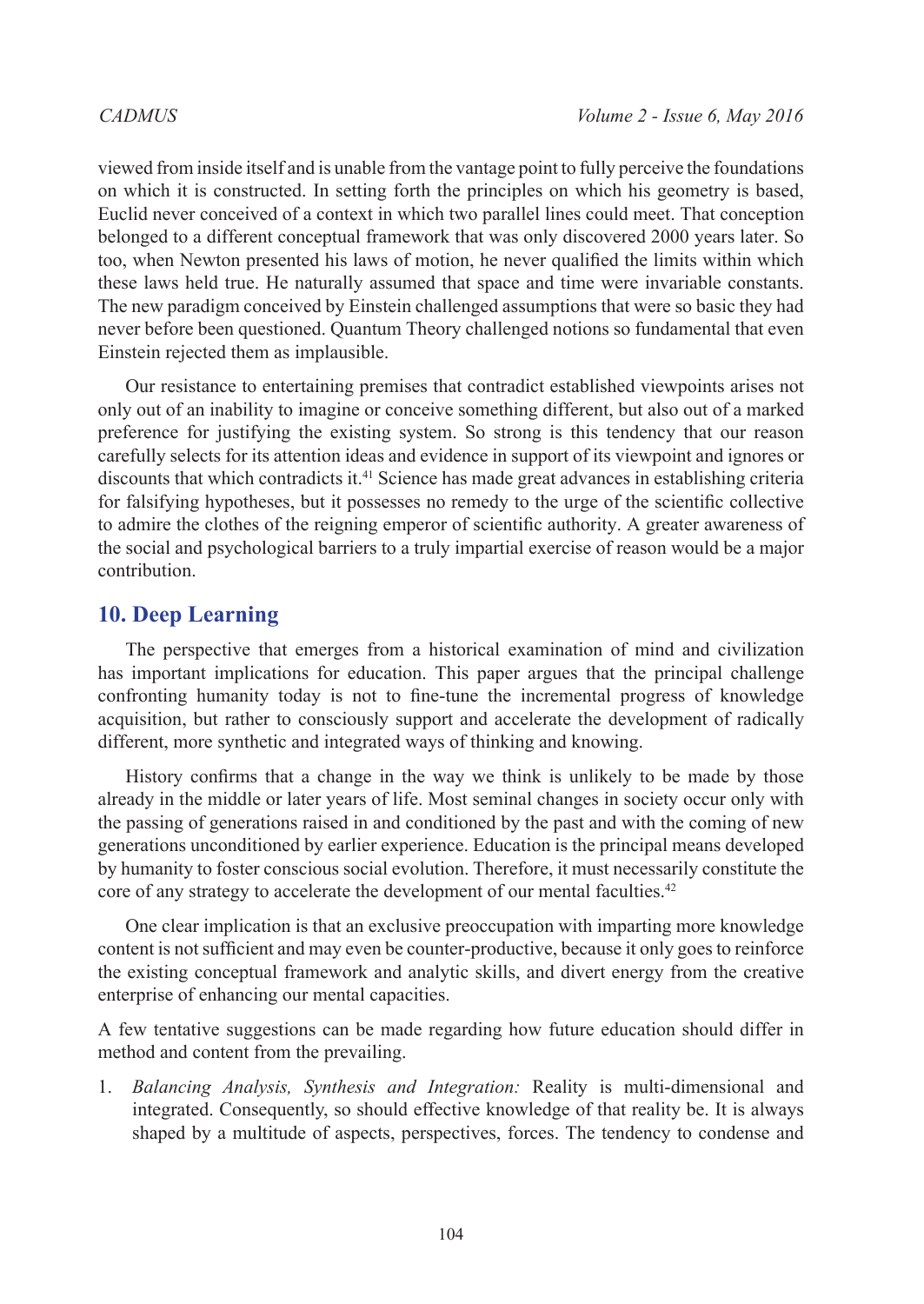compress reality into simplistic formulas is a form of willful ignorance that facilitates transfer of knowledge and multiple choice examinations, but conditions the mind to think simplistically and suppress important dimensions of reality. No single statement, no single theoretical perspective can ever be comprehensive. Therefore, the approach to education in all fields should emphasize the multi-dimensional, many-sided character of reality and our knowledge of it. Education in all subjects should stress the complexity of knowledge rather than reduce it to simple formulas to be memorized. It should encourage young minds to examine contrary, opposing and contradictory perspectives. Precise mental knowledge of the totality is never possible, most especially with respect to the complexity of human experience. Therefore, a precise analytic knowledge of the individual contributing elements should be balanced by a holistic vision of their harmonious integral relationship to and within the whole. The capacity of the mind for differentiation and delimitation must be transcended by also fostering an intuitive faculty for integration and unification.

- 2. *Reuniting the Surface and Depth, Objective and Subjective Dimensions:* As there are multiple dimensions to reality, there are also multiple levels or depths. Effective education should simultaneously cultivate observation, perception and perspective at multiple levels of reality. These levels are represented in the natural sciences by the physical, chemical, biological, genetic, metabolic, neurological and other processes present in the functioning of all living beings. The discoveries of Copernicus, Einstein and Heisenberg arose from a willingness to reexamine fundamental premises. In the human sciences, reality is governed by myriad mental, emotional, vital, social, cultural, technological, organizational and environmental factors that provide the foundation and context for all social phenomena. A comprehensive study of the factors leading to the Italian Renaissance, abolition of slavery, the Great Depression, the two world wars, the end of colonialism, the founding of the UN, the beginning and end of the Cold War, the hippy movement, the birth of the European Union and the Internet, climate change, the 2008 financial crisis, Occupy Wall Street, and the European refugee crisis would be illustrative. In each case comprehensive knowledge must necessarily include an understanding of prevailing ideas, intellectual atmosphere, beliefs, aspirations, anxieties, threats, emerging evolutionary social forces and values, opposing vested interests and reactionary forces, and emotional sensibilities. It should include a view of surface movements, distinct and separate elements, oppositions, conflict of forces, fine shades of variation and individuality. It should also include a perspective based on the underlying oneness, inner unity, harmony in law of movement or being, greater reconciliation, the center from which all aspects emanate and to which they return.
- 3. *Reconciling Contradictions:* As Niels Bohr said, "It is the hallmark of any deep truth that its negation is also a deep truth."[43](#page-39-11) In each area of observation, education should cultivate a sense of the complementarity between difference and oneness, subjective and objective, individual uniqueness and collective type. Rather than categorizing reality in terms of simple polar opposites, education should develop varying perspectives arising from different viewpoints and different levels of consciousness and experience. What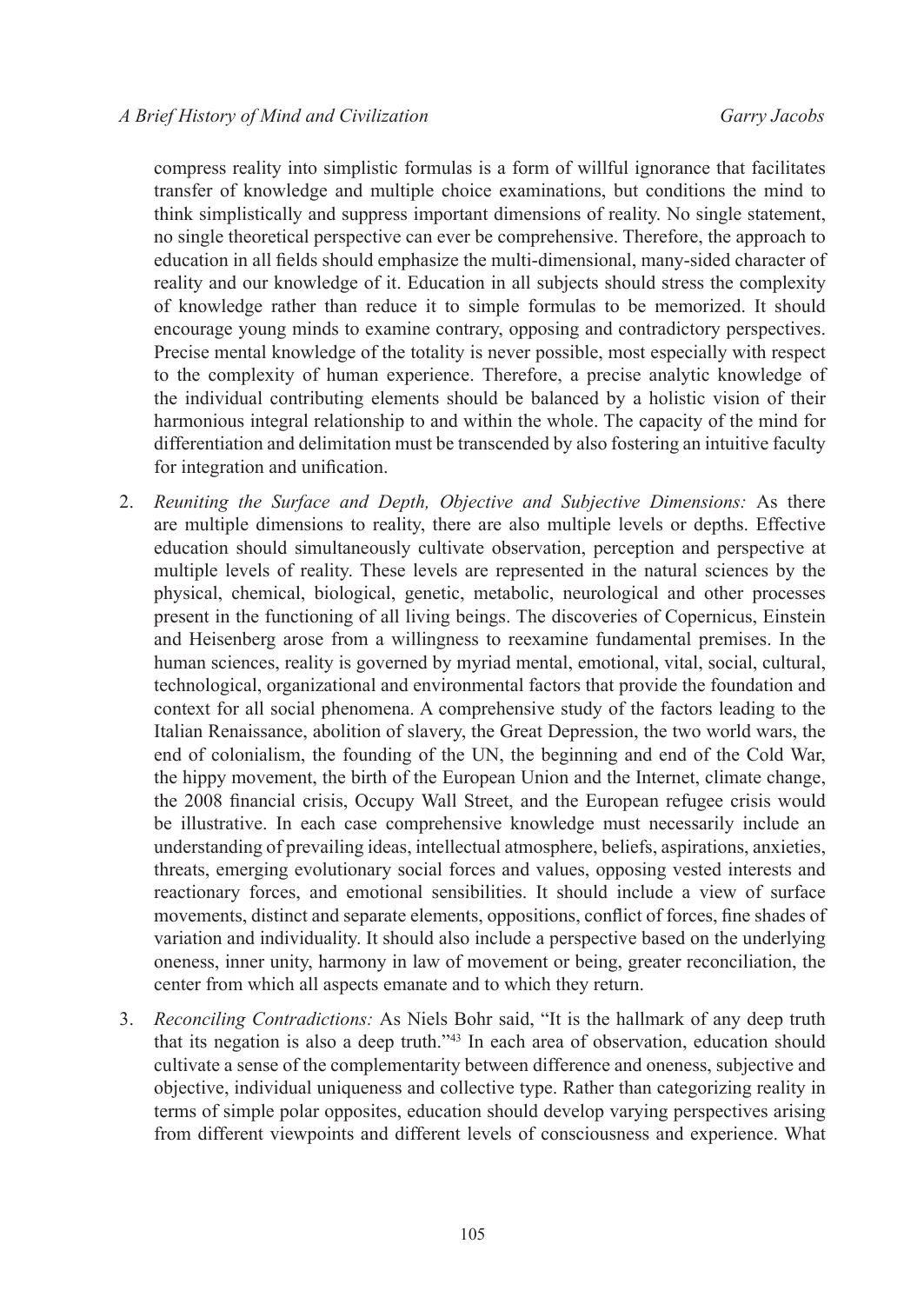appear as contradictions at one level and from one perspective represent complementary aspects of reality from a wider or deeper perspective. Studying things from the differing perspective of the mental, vital-social, and physical planes will foster a capacity to clearly distinguish these movements, separate and better control them.

The approach will naturally vary and is too complex to be dealt with in this paper. One example may suffice to illustrate some of these aspects. In March 1933 Franklin D. Roosevelt become President of the United States in the midst of the most severe banking crisis the country had ever faced. Since the Great Crash in 1929, more than 6000 US banks had failed and closed. Daily millions of Americans were lining up at the remaining banks to withdraw their savings before their bank also declared bankruptcy. During the previous three years every economic policy initiative thought to be relevant had been applied, but failed to stem collapse of the system. FDR knew that the principles of economics he had studied at Harvard were inadequate to stem the crisis. He understood that the collapse of the system was the result of subjective factors that could not be readily addressed at the institutional or policy level. So he addressed the American people on radio in the first of what became known as his fireside chats. He explained to them that all the objective factors that had made America prosperous were still present—the rich natural resources, hard-working people, huge industrial infrastructure and continental market. He diagnosed and told them that the real problem was not any objective factor. It was rather their own loss of self-confidence and faith in America. He appealed to their courage and national pride. In immortal words, he told them that the only thing they had to fear was fear itself. During that week legislation was passed instituting insurance on bank deposits and other safeguards. He asked the people to return to their banks on the following Monday and redeposit their hard earned savings. Once again long lines grew in front of the banks, but this time most of the people had come to redeposit their money and the bank crisis subsided.

This famous event illustrates several important aspects of the change needed. First, it illustrates that economy, politics, society, and culture are inseparable dimensions of a single integrated reality. The perennial public debate over the role of government in regulating markets is misplaced. There are no markets without government regulation. Without an infrastructure of law to protect property and contract rights, without a judicial system to enforce those rights, without public institutions to prevent collusion and monopoly control, no market can be free and functional. So too, any economy is dependent on the prevailing social norms, values, educational system, and a host of other social factors. Development of a real science of economy will only be possible when economics is viewed as a subset and integral aspect of the larger society of which it is a part.

Second, this event illustrates the equal or greater importance of underlying subjective factors in the effective functioning of society. Every economics student is taught that the economic system is founded on trust and confidence. Without it money has no value and financial institutions cannot function. But although it is recognized as a necessity, it rarely figures in the prevailing conceptual framework of economy, because economic theory is so strongly grounded in objective, material factors. Like every social institution and activity,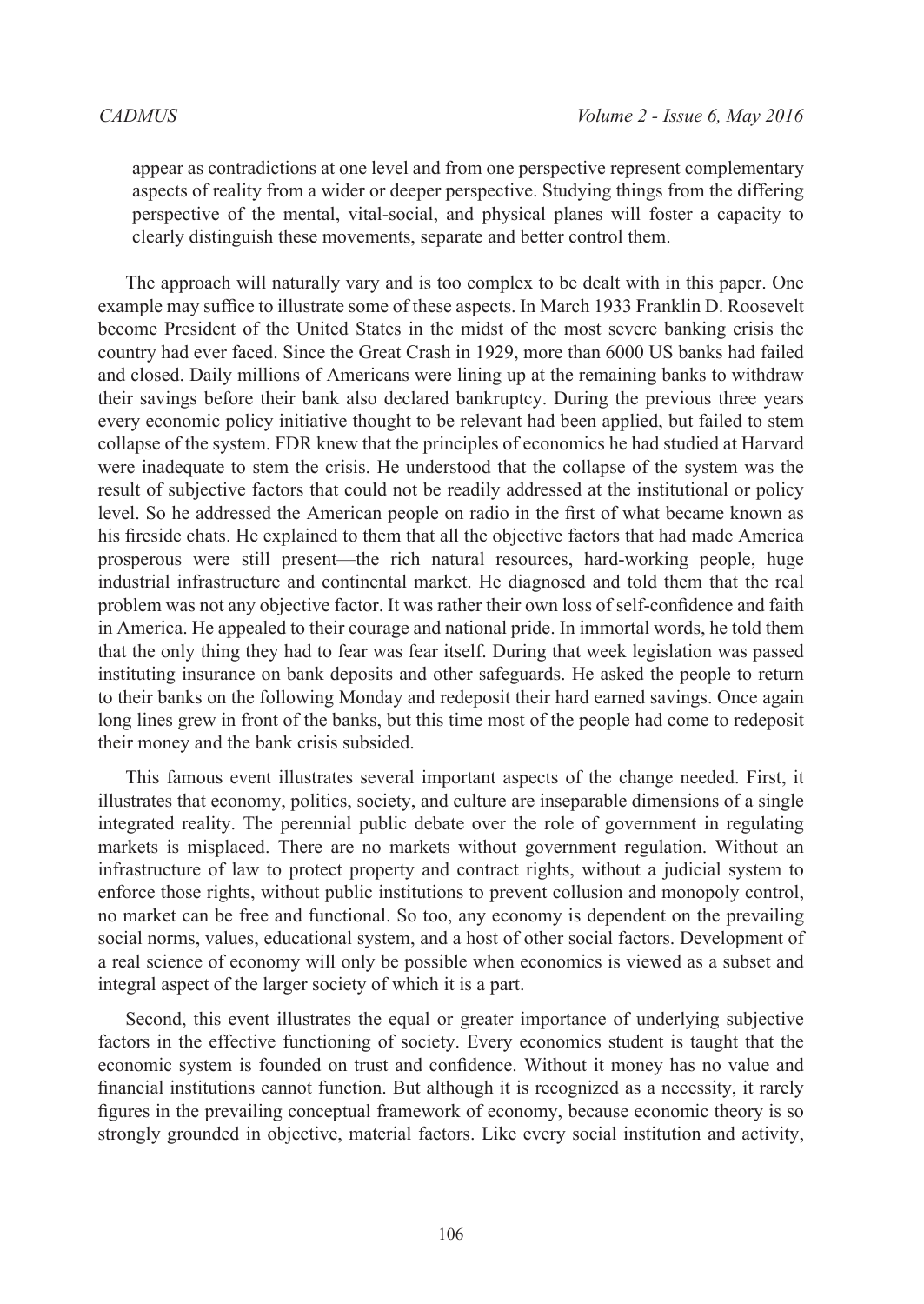economic performance is the result of conscious choices of countless conscious individuals. Those choices depend not only on their confidence in the system but also on their theoretical understanding of how it works. Money is commonly regarded as an objective reality, a thing in itself. In fact, money is merely a convention adopted by human beings as a symbol of social power. Money has no value outside of a social context, e.g. on a desert island. Like language, it is a networking tool to facilitate interactions between people. The value of money depends on the overall productive capacity of the society which is founded on the knowledge, skills and values of its individual members.<sup>[44](#page-39-12)</sup>

Third, this event dramatically illustrates the role of the individual in social development. Mainstream economics and social science deal with broad generalities and statistical averages. The individual is just a number. But in reality, the individual is the source of all creativity and innovation in society. As education is the instrument for conscious social evolution, the individual is the catalyst for the evolutionary process. History documents the fact that a single individual thinker, leader, inventor or entrepreneur has the power to change the world. Indeed, as Margaret Mead once said, all significant changes in human history have been the result of actions by small groups of individuals.<sup>[45](#page-39-13)</sup>

This incident also illustrates the fundamental paradox that crises are opportunities. FDR's remedy for the banking crisis of 1933 led to measures which provided for the stable development of the American financial system for more than six decades until the protective measures were systematically withdrawn in the 1990s, resulting in the 2008 financial crisis. So too, history confirms that virtually every tragic event has had positive consequences. The Black Death in Europe led to the collapse of feudalism, paving the way for the rise of democracy. Two horrendous world wars led to the founding of the UN and the international charter of universal human rights. This brief narrative is only intended to illustrate that every known fact, event and concept acquires greater significance when viewed from a more comprehensive, integral perspective.

### **11. Evolution of Knowing**

This narrative traces broad developments in the history of mind, its faculties and the quest for knowledge. It highlights some of the relationships between the evolution of our subjective faculties for self-awareness and knowledge and the evolution of the external facets of human civilization. The historical record reveals a one to one correspondence between inner and outer. The development of mental faculties and mental conceptions has led to the progressive development of our collective social existence. It also reveals the dependence of that mental development on the openness, tolerance and active support that society offers to the exploration, dissemination and application of new knowledge. This interplay between inner and outer, mind and civilization, the individual and society, human consciousness and the institutions we create has been a central determinant of the course of human evolution.

Today humanity confronts intractable existential challenges. Given our history, it seems plausible to assume that the problems we face correspond to limitations in the ways we are employing our mental faculties. Given the extraordinary developments that have taken place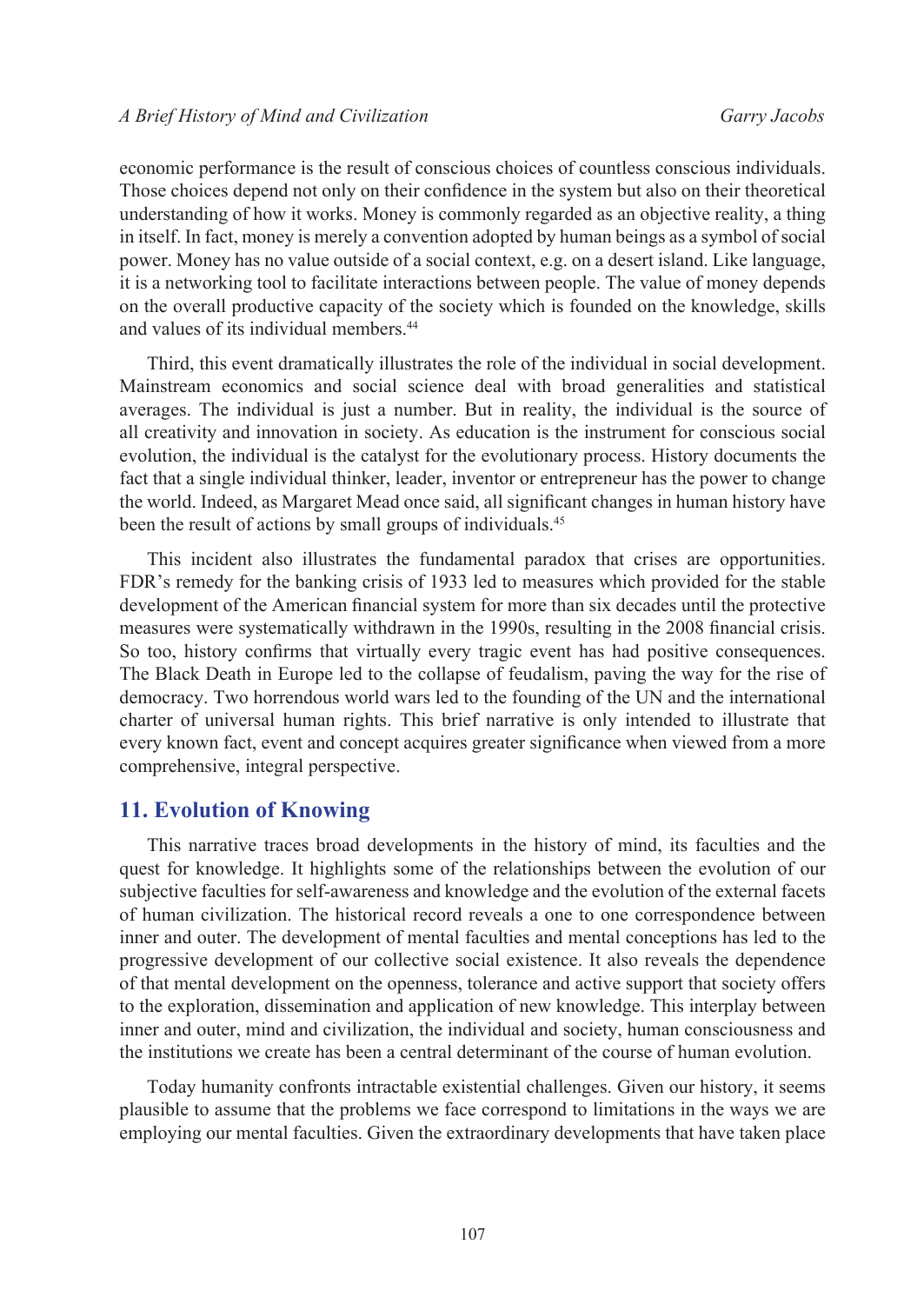in the past, it seems equally reasonable to assume that we have not yet exhausted the limits of human consciousness, individually or collectively. Challenges are opportunities. Crises are a spur to evolution.

Mind has a remarkable capacity for adaptation and development. But it also reveals a tendency to tenaciously cling to its past achievements, adamantly persist in its present line of activity, resist evolutionary departures and circle around for long periods in repetitive affirmation of what it already knows and believes. Our current preoccupation with physical, technological and organizational solutions to problems is an instance of that repetitive tendency. The perspective of history reveals larger movements and longer cycles that vary from age to age, civilization to civilization. It may well be that we are approaching the end of one of those cycles and need to prepare for a more significant reframing of the basis for knowledge and civilization in the age to come.

# *11.1. Science, Philosophy and Religion*

Symbolism, intuitive insight, metaphysical intellect and experiment science have all made important contributions to the evolution of civilization. Stages can be identified in which each of them has played a dominate role in deciphering and representing reality. The profound truths of existence arrived at by the great religious traditions were the result of direct spiritual experience which could not be rendered into logical discourse or confirmed by the experimental methods of modern science. So too in great periods of philosophy, the rational mind sought for answers to questions that still and in all likelihood will always lie beyond the purview of experimental science. Science in turn has uncovered patterns, laws and formulas in the mysteries of physical nature that generate a sense of wonder as profound as the visions of mystics and logos of sages.

All three have contributed to the collective quest of humanity for knowledge. At different periods of history, each has attempted to dominate the other two, even to the extent of nearly or completely eclipsing their role. Science and philosophy developed side by side in ancient Greece and during the enlightenment. The breakdown of dialogue between them acquired the character of a divorce only in the second half of the  $20<sup>th</sup>$  century.<sup>[46](#page-39-14)</sup> Today intellectual discussion regarding fundamental questions of nature has very largely been supplanted by experimentation and data-based analysis within existing conceptual framework of modern science.

Experimental science, philosophic speculation and spiritual experience represent developments of three different and complementary powers. They only appear contradictory from the narrow vantage of any one perspective. That explains why even in our advanced scientific culture, great scientists point to intuition as the source of their greatest creative contributions to the progress of knowledge. Thus, the cryptic formula in the Upanishads "*One indivisible that is pure existence"* and in the Bhagavad Gita *"Indivisible, but as if divided in things",* were rendered into intellectual statements about oneness, unity, and union by the classical Greek philosophers more than a thousand years later and confirmed by science in the discoveries of physicists two thousand years after that.\*

<sup>\*</sup> Chhandogya Upanishad translated and quoted by Sri Aurobindo in *The Life Divine,* p.70, 159,231*.*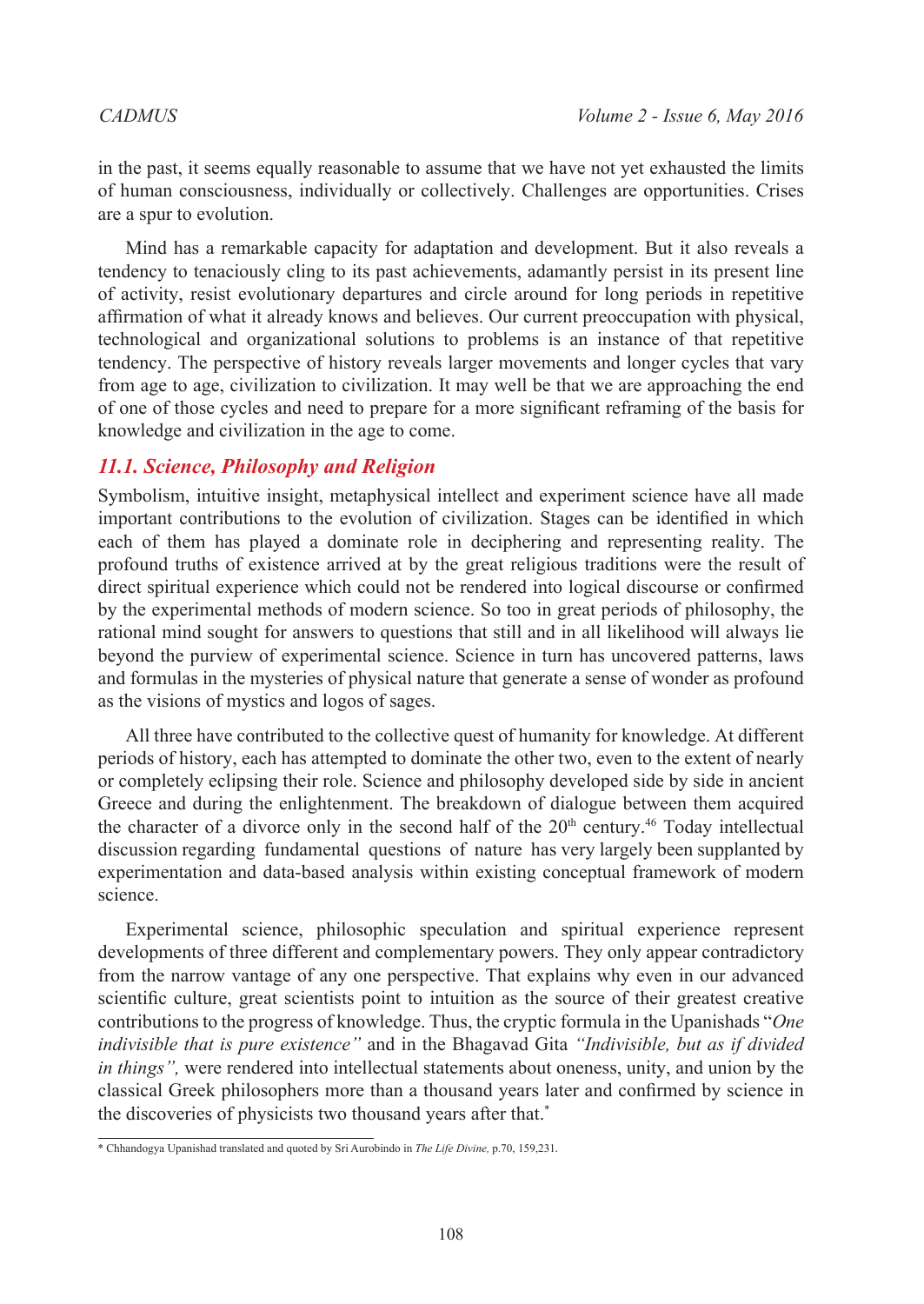### *CADMUS Volume 2 - Issue 6, May 2016 A Brief History of Mind and Civilization Garry Jacobs*

The persistent intellectual and practical problems humanity confronts today are an opportunity to recall that our powers of knowing as well as our body of knowledge are evolving simultaneously. The apparent limitation of present knowledge is a reminder that the progress of knowledge depends on expanding our field of vision to encompass wider ranges of reality and deepening our perception from the observation of external appearances to integrate and unify the objective and subjective dimensions of reality.

### *Author Contact Information Email: [garryj29@gmail.com](mailto:garryj29%40gmail.com?subject=)*

### **Notes**

- <span id="page-38-0"></span>1. William Byers, *The Blind Spot: Science and the Crisis of Uncertainty* (Princeton: Princeton University Press, 2011.
- <span id="page-38-1"></span>2. Garry Jacobs, "New Paradigm: the Necessity and the Opportunity," *Cadmus*2, no.2 (2014): 09-23.
- <span id="page-38-2"></span>3. Ivo Šlaus and Garry Jacobs, "In Search of a New Paradigm for Global Development," *Cadmus* 1, no.6 (2013):1-7.
- <span id="page-38-3"></span>4. Janani Harish, "Society and Social Power," *Cadmus* 2, no.3(2014):37-49.
- <span id="page-38-4"></span>5. Garry Jacobs, "Uncorking the Future: Transitions to a New Paradigm," *Cadmus* 2, no.4 (2015): 69-82.
- <span id="page-38-5"></span>6. Garry Jacobs, "Ways of Knowing," *Eruditio* 1, no.4(2014):9-30.
- <span id="page-38-6"></span>7. Garry Jacobs, "Limits to Rationality and the Boundaries of Perception," *Eruditio* 1, no.2 (2013):108-118.
- <span id="page-38-7"></span>8. Peter Watson, *Ideas*: *A History of Thought and Invention from Fire to Freud* (New York: HarperCollins Publishers, 2005), 47.
- <span id="page-38-8"></span>9. Merlin Donald, *A Mind so Rare* (New York: W.W. Norton & Co., 2001), 260
- <span id="page-38-9"></span>10. Sri Aurobindo, *The Life Divine* (Pondicherry: Sri Aurobindo Ashram, 1955), 507.
- <span id="page-38-10"></span>11. Donald, *A Mind so Rare*, 262.
- <span id="page-38-11"></span>12. Sri Aurobindo, *The Human Cycle* (Pondicherry: Sri Aurobindo Ashram, 1962), 7.
- <span id="page-38-12"></span>13. Watson, *Ideas,* 6.
- <span id="page-38-13"></span>14. Watson, *Ideas,*52.
- <span id="page-38-14"></span>15. "Mind is an instrument of analysis and synthesis, but not of essential knowledge. Its function is to cut out something vaguely from the unknown Thing in itself and call this measurement or delimitation of it the whole, and again to analyse the whole into its parts which it regards as separate mental objects." Sri Aurobindo, *The Life Divine,* 127.
- <span id="page-38-15"></span>16. Watson, *Ideas,* 8.
- <span id="page-38-16"></span>17. Watson, *Ideas*, 160
- <span id="page-38-17"></span>18. Watson, *Ideas*, 539
- <span id="page-38-19"></span><span id="page-38-18"></span>19. Watson, *Ideas*, 394
- 20. William Byers, *Deep Thinking* (Hackensack: World Scientific, 2015)
- <span id="page-38-20"></span>21. Herbert Weisberg, *Willful Ignorance: The Measure of Uncertainty* (Hoboken: Wiley, 2014)
- <span id="page-38-21"></span>22. Weisberg, *Willful Ignorance*.
- <span id="page-38-22"></span>23. Although, as Popper points out, probability statements are neither verifiable nor falsifiable, they came to occupy a central place in the practice of science. Karl Popper, *The Logic of Scientific Discovery* (New York: Routledge, 2002), 183.
- <span id="page-38-23"></span>24. Byers, *Blind Spot.*
- <span id="page-38-24"></span>25. Byers, *Blind Spot,* 103-104.
- <span id="page-38-25"></span>26. Orio Giarini, "Science and Economics: The Case of Uncertainty & Disequilibrium," *Cadmus* 1, no.2(2011): 25-34.
- <span id="page-38-26"></span>27. Nassim Nicholas Taleb, *The Black Swan: The Impact of the Highly Improbably* (New York: Random House, 2010), xxii.
- <span id="page-38-27"></span>28. Taleb, *Black Swan,* xxvi.
- <span id="page-38-28"></span>29. Weisberg, *Willful Ignorance.*
- <span id="page-38-29"></span>30. Garry Jacobs and Ivo Šlaus, "Recognizing Unrecognized Genius," *Cadmus* I, no.5(2012):1-5.
- <span id="page-38-30"></span>31. Byers, *Deep Thinking.*